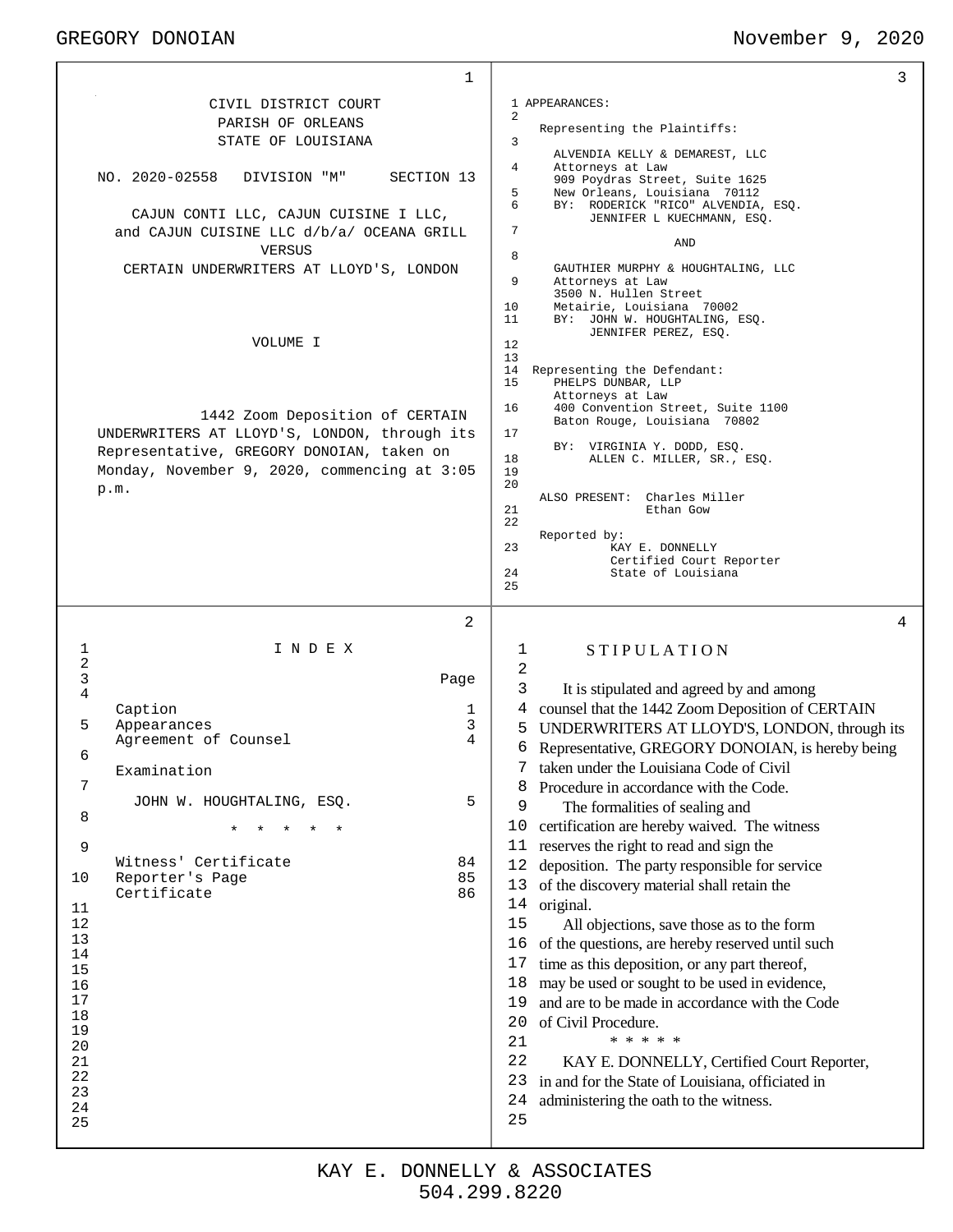|          | 5                                                                                  | 7                                                                    |
|----------|------------------------------------------------------------------------------------|----------------------------------------------------------------------|
| 1        | <b>GREGORY DONOIAN, North American Risk</b>                                        | Lloyd's?<br>T                                                        |
| 2        | Services, Inc., P.O. Box 166002, Altamonte                                         | $\mathbf{2}$<br>MR. MILLER:                                          |
| 3        | Springs, Florida 32716-6002, after having been                                     | 3<br>Same objection.                                                 |
|          | first duly sworn, testified on his oath as                                         | $\overline{4}$<br>THE WITNESS:                                       |
| 5        | follows:                                                                           | 5<br>I'm sorry. What?                                                |
| 6        | MR. MILLER:                                                                        | 6<br>EXAMINATION BY MR. HOUGHTALING:                                 |
| 7        | Hey, John, before you all begin can                                                | 7<br>Q. Do you understand that you are speaking                      |
| 8        | we -- I just want to confirm that we are                                           | as Certain Underwriters at Lloyd's?<br>8                             |
| 9        | reserving all objections save those as to form                                     | 9<br>And I'm going to refer to Certain                               |
| 10       | for trial.                                                                         | Underwriters on this policy as Lloyd's moving<br>10                  |
| 11       | MR. HOUGHTALING:                                                                   | 11 forward. Is that okay?                                            |
| 12       | Yes.                                                                               | 12<br>A. No. Because I'm not representing                            |
| 13       | MR. MILLER:                                                                        | 13<br>Lloyd's. I'm representing North American Risk                  |
| 14       | All right.                                                                         | 14<br><b>Insurance Services.</b>                                     |
| 15       | EXAMINATION BY MR. HOUGHTALING:                                                    | 15<br>Q. Okay. Well, this is a 1442 deposition                       |
| 16       | Q. This is John Houghtaling on behalf of                                           | for Lloyd's, London. So I need somebody -- so<br>16                  |
| 17       | Oceana, the Plaintiff.                                                             | 17<br>my understanding is you don't have the authority               |
| 18       | This is a deposition of Certain                                                    | 18<br>to speak on behalf of Lloyd's as a company?                    |
| 19       | Underwriters at Lloyd's, London, subscribing to                                    | 19<br>MR. MILLER:                                                    |
| 20       | Policy No. AVS011221002, designated by Certain                                     | 20<br>Object to the form of the question.                            |
| 21       | Underwriters at Lloyd's, London pursuant to                                        | You all produced a Notice to us for individuals<br>21                |
| 22       | Article 1442 of the Louisiana Code of Civil                                        | 22<br>that could speak to the areas of inquiry, and we               |
| 23       | Procedure.                                                                         | 23<br>are presenting this witness that can respond to                |
| 24       | So, Mr. Donoian, hello. Am I                                                       | 24<br>some of the areas.                                             |
| 25       | pronouncing it correct? Donoian?                                                   | 25<br>And then there will be another                                 |
|          |                                                                                    |                                                                      |
|          |                                                                                    | 8                                                                    |
|          | 6                                                                                  |                                                                      |
| ı        | A. Correct.                                                                        | witness that can response to the other areas.<br>T                   |
| 2        | Q. All right. Mine is pronounced                                                   | 2<br>MR. HOUGHTALING:                                                |
| 3        | Houghtaling. It is a -- so I probably get it                                       | 3<br>Yes, I understand. This is a 1442                               |
| 4        | mispronounced more than you.                                                       | deposition, so --<br>4                                               |
| 5        | A. Okay.                                                                           | 5<br>MR. MILLER:                                                     |
| 6        | Q. So, Mr. Donoian, what is your address?                                          | 6<br>Right.                                                          |
| 7        | A. I work for North American Risk Insurance                                        | MR. HOUGHTALING:<br>7                                                |
| 8        | Services out of Altamonte Springs, Florida.                                        | 8<br>-- the answers will be deemed                                   |
| 9        | Q. So you don't work directly for these                                            | answers of Lloyd's, correct?<br>9<br>10                              |
| 10<br>11 | Certain Underwriters at Lloyd's?                                                   | We have asked for a corporate<br>11                                  |
| 12       | A. We are a third-party administrator.                                             | representative of Lloyd's to speak to these<br>12                    |
| 13       | Q. So you don't work directly for Lloyd's,<br>correct?                             | issues.<br>13<br>MR. MILLER:                                         |
| 14       | A. No, I do not.                                                                   | 14<br>And we are producing a witness that                            |
| 15       | Q. You are a third-party contractor,                                               | 15<br>can speak to the issues that were identified in                |
| 16       | correct?                                                                           | 16<br>the 1442.                                                      |
| 17       | A. Correct.                                                                        | $17$<br>MR. ALVENIDA:                                                |
| 18       | Q. And is it your understanding that                                               | 18<br>Right. But, Allen, if I may, you                               |
| 19       | Lloyd's has presented you here today to give                                       | know it is supposed to be a representative on a<br>19                |
| 20       | testimony as actually Lloyd's, even though you                                     | 20<br>1442.                                                          |
| 21       | are a third-party administrator?                                                   | 21<br>If we pull the Article right now, it                           |
| 22       | MR. MILLER:                                                                        | 22<br>says a duly appointed representative of the                    |
| 23       | Object to the form of the question.                                                | 23<br>corporate body. He has got to be speaking on                   |
| 24<br>25 | <b>EXAMINATION BY MR. HOUGHTALING:</b><br>Q. Do you understand you are speaking as | 24<br>behalf of Lloyd's. We can call the Judge.<br>25<br>MR. MILLER: |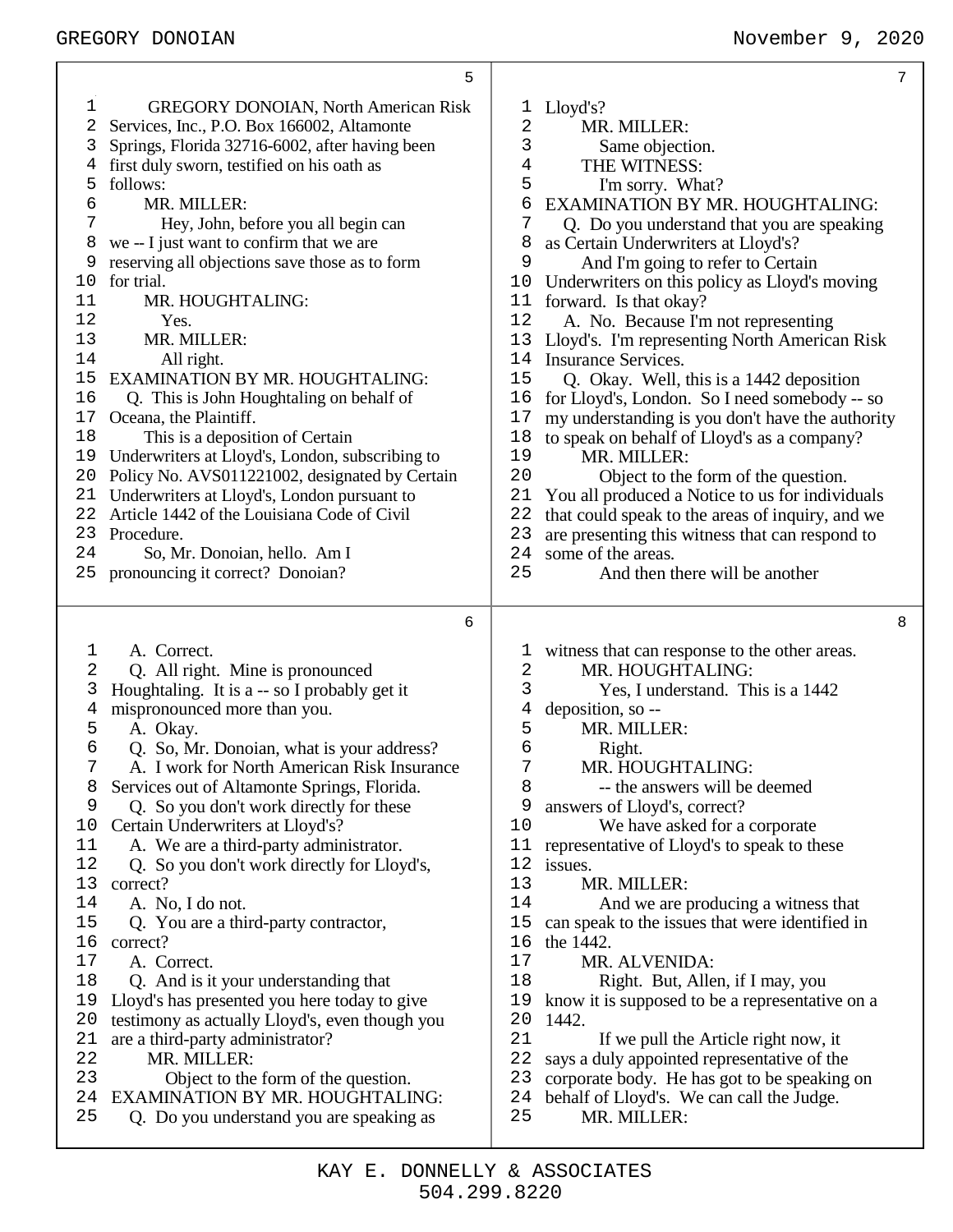|             |                                                                            | 9  |            | 11                                                                                 |
|-------------|----------------------------------------------------------------------------|----|------------|------------------------------------------------------------------------------------|
| 1           | But that --                                                                |    | ı          | produced this witness.                                                             |
| 2           | MR. ALVENIDA:                                                              |    | $\sqrt{2}$ | MR. MILLER:                                                                        |
| 3           | We need a corporate representative                                         |    | 3          | Correct.                                                                           |
| 4           | to talk about these topics.                                                |    | 4          | MR. HOUGHTALING:                                                                   |
| 5           | MR. HOUGHTALING:                                                           |    | 5          | What I am trying to get at very                                                    |
| 6           | Yeah.                                                                      |    | 6          | simply -- very simply is whether or not he is                                      |
| 7           | MR. MILLER:                                                                |    | 7          | the representative of those people.                                                |
| 8           | Listen, therein lies the problem                                           |    | 8          | MR. MILLER:                                                                        |
| 9           | with the definition, John, you just gave of,                               |    | 9          | He is the representative that we                                                   |
| 10          | quote, Lloyd's.                                                            |    | 10         | believe could most accurately be produced to                                       |
| 11          | We argued about this earlier. There                                        |    | 11         | respond to the areas of inquiry in your 1442                                       |
| 12          | is no single person that can speak to, quote, or                           |    | 12         | notice.                                                                            |
| 13          | for, quote, Lloyd's.                                                       |    | 13         | MR. HOUGHTALING:                                                                   |
| 14          | MR. HOUGHTALING:                                                           |    | 14         | And $-$                                                                            |
| 15          | Well-                                                                      |    | 15         | MR. MILLER:                                                                        |
| 16          | MR. MILLER:                                                                |    | 16         | And he can answer -- I think his                                                   |
| 17          | We have picked a representative that                                       |    | 17<br>18   | area, as you will see as you get into it, will                                     |
| 18<br>19    | we think can best speak to the issues that you                             |    | 19         | be that he was involved with the claims related                                    |
| 20          | identified, and his testimony will be in                                   |    | 20         | to this particular policy.                                                         |
| 21          | response to the 1442.<br>I don't know how to make it any                   |    | 21         | And he is prepared to speak to those<br>issues that are identified in your Notice. |
| 22          | better because the definition of Lloyd's that                              |    | 22         | MR. HOUGHTALING:                                                                   |
| 23          | you all give is impossible.                                                |    | 23         | I get it. But he is a TPA. That is                                                 |
| 24          | MR. HOUGHTALING:                                                           |    |            | 24 it. He is a third-party. He is a third-party                                    |
| 25          | Okay.                                                                      |    | 25         | administrator, meaning he is not a duly                                            |
|             |                                                                            |    |            |                                                                                    |
|             |                                                                            |    |            |                                                                                    |
|             |                                                                            | 10 |            | 12                                                                                 |
|             |                                                                            |    |            |                                                                                    |
| $\mathbf 1$ | MR. ALVENIDA:                                                              |    | ı          | representative.                                                                    |
| 2           | But they are the Defendant, and they                                       |    | 2          | <b>EXAMINATION BY MR. HOUGHTALING:</b>                                             |
| 3           | answered the lawsuit, right, Allen? Like,                                  |    | 3          | Q. Let me ask you this: Have you been                                              |
| 4           | they $-$                                                                   |    | 4          | appointed? Mr. Donoian, have you been appointed                                    |
| 5<br>6      | MR. HOUGHTALING:                                                           |    | 5<br>6     | by any of the Underwriters that have subscribed                                    |
| 7           | $Can I -$                                                                  |    |            | to this policy as their corporate                                                  |
| 8           | MR. ALVENIDA:                                                              |    | 8          | representative?                                                                    |
| 9           | They answered the --<br>MR. HOUGHTALING:                                   |    | 9          | A. As their what? I'm sorry.                                                       |
| 10          | Can I speak to --                                                          |    | 10         | Q. Representative.<br>A. I am not sure how I would be -- how I                     |
| 11          | MR. ALVENIDA:                                                              |    | 11         | would be defined.                                                                  |
| 12          | -- lawsuit.                                                                |    | 12         | Q. Do you know what a corporate                                                    |
| 13          | MR. HOUGHTALING:                                                           |    | 13         | representative is?                                                                 |
| 14          | So, Allen, look, we can sort of go                                         |    | 14         | A. I don't -- again, I don't know if I                                             |
| 15          | round and round with this shell game of your                               |    | 15         | would fit in that definition. I would --                                           |
| 16          | definition of Lloyd's.                                                     |    | 16         | Q. Yeah.                                                                           |
| 17          | I'm quite aware of what Lloyd's,                                           |    | 17         | A. -- defer to my Counsel for that.                                                |
| 18          | London is, and we will get into that. We will                              |    | 18         | Q. Who is your Counsel?                                                            |
| 19          | get into that.                                                             |    | 19         | A. I mean, Phelps Dunbar as to whether that                                        |
| 20          | But there are certain underwriters                                         |    | 20         | is what I am here for.                                                             |
| 21          | that have subscribed to this policy that are                               |    | 21         | Q. Okay. Yeah, that is what we are trying                                          |
| 22          | responsible for this policy that are Defendants                            |    | 22         | to get.                                                                            |
| 23          | in this lawsuit.                                                           |    | 23         | I think my understanding is you work for                                           |
| 24<br>25    | We have asked for a corporate<br>deposition of those entities and you have |    | 24<br>25   | a third-party administration company, correct?<br>A. That is correct.              |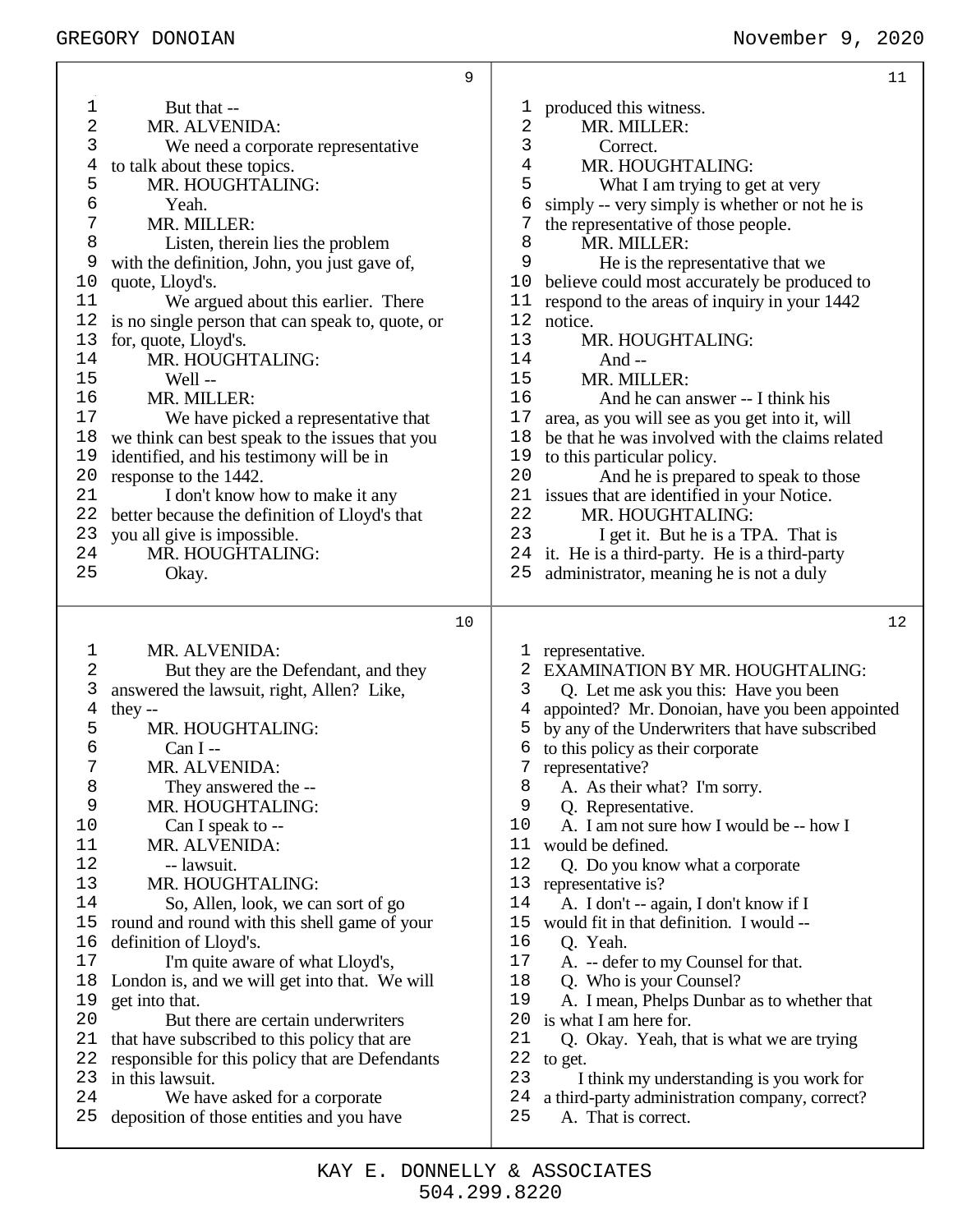|                         | 13                                              |              | 15                                               |
|-------------------------|-------------------------------------------------|--------------|--------------------------------------------------|
| 1                       | Q. What is a third-party administrator          | 1            | MR. HOUGHTALING:                                 |
| $\overline{\mathbf{c}}$ | company?                                        | 2            | My question --                                   |
| 3                       | A. I'm sorry?                                   | 3            | MR. ALVENIDA:                                    |
| $\overline{4}$          | Q. What is a third-party administration         | 4            | -- speak anymore. I can tell you                 |
| 5                       | company?                                        | 5            | that I was only mentioning something about the   |
| б                       | A. We administer the claims for our             | 6            | representative. That is it.                      |
| 7                       | clients --                                      | 7            | MR. HOUGHTALING:                                 |
| 8                       | Q. Okay.                                        | 8            | My question is: Who is defending                 |
| 9                       | A. -- as they do not have their own claims      | 9            | the deposition?                                  |
| 10                      | department.                                     | 10           | MR. MILLER:                                      |
| 11                      | Q. Right. So the underwriters who have          | 11           | I'm defending the deposition.                    |
| 12                      | underwritten this policy -- first off, do you   | 12           | MR. HOUGHTALING:                                 |
| 13                      | know who the underwriters are that underwrite   | 13           | Okay. So can we have an agreement                |
| $1\,4$                  | this policy?                                    | 14           | that only the person defending the deposition    |
| 15                      | A. Not offhand, but I could find out.           | 15           | will make objections or speak. And then, of      |
| 16                      |                                                 | 16           |                                                  |
| 17                      | Q. Okay.                                        | 17           | course, if there is something that -- we can     |
|                         | A. But I don't know offhand.                    | 18           | make exceptions to that, of course, by agreeing. |
| 18                      | Q. But sitting here today, you don't know       | 19           | Is that all right?                               |
| 19                      | who the underwriters are?                       |              | MR. MILLER:                                      |
| 20                      | A. I don't have it memorized, sir, no.          | 20           | As long as it is reciprocal, yes.                |
| 21                      | Q. Well, do you have anything -- can you        | 21           | MR. HOUGHTALING:                                 |
| 22                      | name one?                                       | 22           | Agreed. Okay. That's fair.                       |
| 23                      | A. Yes. I believe it is Indian Harbor.          | 23           | <b>EXAMINATION BY MR. HOUGHTALING:</b>           |
| 24                      | And I believe there was -- there are other ones | 24           | Q. So, Mr. Donoian, I am sorry. Give it to       |
| 25                      | that might be involved.                         | 25           | me again. Give me the pronunciation again so I   |
|                         |                                                 |              |                                                  |
|                         |                                                 |              |                                                  |
|                         | 14                                              |              | 16                                               |
|                         |                                                 |              |                                                  |
| 1                       | Q. Do you know?                                 | $\mathbf{I}$ | don't keep murdering it.                         |
| 2                       | A. I don't have them memorized, sir. I          | $\mathbf{2}$ | A. It is Donoian.                                |
| 3                       | have to --                                      | 3            | Q. Donoian, okay.                                |
| 4                       | Q. Okay. Are --                                 | 4            | Sitting here today, who are you the              |
| 5                       | $A. -$ look them up --                          | 5            | corporate representative of?                     |
| б                       | Q. Are you --                                   | 6            | MR. MILLER:                                      |
| 7                       | A. -- in my claims.                             | 7            | Object to the form.                              |
| 8                       | Q. Are you speaking on behalf of Indian         | 8            | John, look, he doesn't have to be --             |
| 9                       | Harbor, as Indian Harbor's corporate            | 9            | he can speak in this deposition to your areas of |
| 10                      | representative?                                 | 10           | inquiry without accepting your definition of a   |
| 11                      | MS. DODD:                                       | 11           | corporate representative.                        |
| 12                      | Indian Harbor has not been named in             | 12           | MR. HOUGHTALING:                                 |
| 13                      | this lawsuit. They are a company. They have     | 13           | I get that.                                      |
| 14                      | not been named.                                 | 14           | MR. MILLER:                                      |
| 15                      | MR. HOUGHTALING:                                | 15           | Under 1442, we can designate. Just               |
| 16                      | Thanks, Ginger.                                 | 16           | like Oceana's representative, you guys had a     |
| 17                      | So who is defending the deposition?             | 17           | bookkeeper.                                      |
| 18                      | MR. MILLER:                                     | 18           | MR. HOUGHTALING:                                 |
| 19                      | Well, it depends. You spoke. Rico               | 19           | Yeah.                                            |
| 20                      | speaks. So, I don't know.                       | 20           | MR. MILLER:                                      |
| 21                      | MR. HOUGHTALING:                                | 21           | That wasn't Mr. Badr, who is the                 |
| 22                      | Well, I definitely know Rico is not             | 22           | owner of the LLC.                                |
| 23                      | defending the deposition. What I --             | 23           | There was a bookkeeper that you all              |
| 24                      | MR. ALVENIDA:                                   | 24           | thought could speak to particular issues in this |
| 25                      | I won't $-$                                     | 25           | case, and we deposed her.                        |

Τ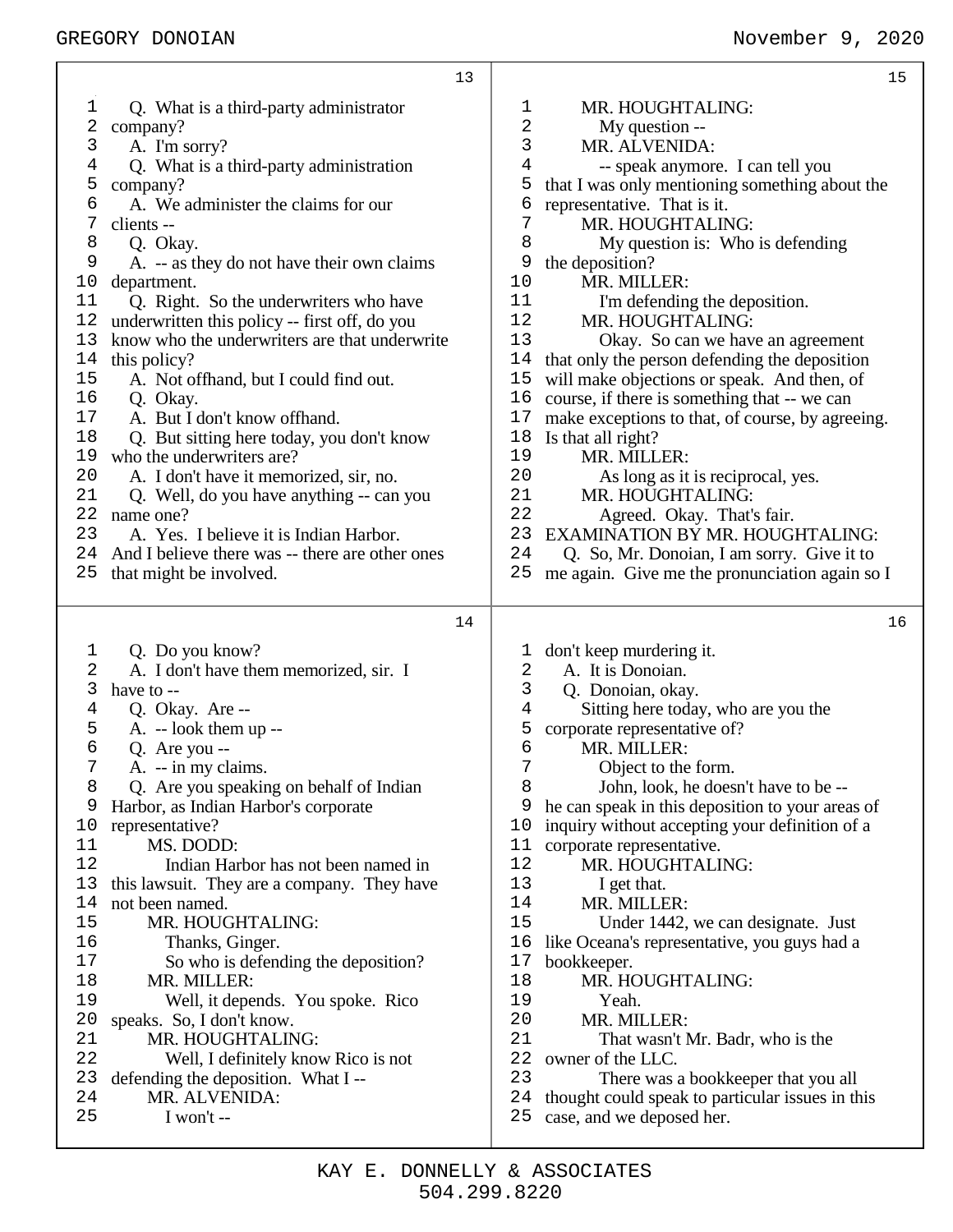|                                                                                                                                               | 17                                                                                                                                                                                                                                                                                                                                                                                                                                                                                                                                                                                                                                                                                                                                                                                                                                                                                                                |                                                                                                                                     | 19                                                                                                                                                                                                                                                                                                                                                                                                                                                                                                                                                                                                                                                                                                                                                                                                                                                                                                                                                             |
|-----------------------------------------------------------------------------------------------------------------------------------------------|-------------------------------------------------------------------------------------------------------------------------------------------------------------------------------------------------------------------------------------------------------------------------------------------------------------------------------------------------------------------------------------------------------------------------------------------------------------------------------------------------------------------------------------------------------------------------------------------------------------------------------------------------------------------------------------------------------------------------------------------------------------------------------------------------------------------------------------------------------------------------------------------------------------------|-------------------------------------------------------------------------------------------------------------------------------------|----------------------------------------------------------------------------------------------------------------------------------------------------------------------------------------------------------------------------------------------------------------------------------------------------------------------------------------------------------------------------------------------------------------------------------------------------------------------------------------------------------------------------------------------------------------------------------------------------------------------------------------------------------------------------------------------------------------------------------------------------------------------------------------------------------------------------------------------------------------------------------------------------------------------------------------------------------------|
| $\mathbf 1$<br>2<br>3<br>4<br>5<br>6<br>7<br>8<br>9<br>10<br>11<br>12<br>13<br>14<br>15<br>16<br>17<br>18<br>19<br>20<br>21<br>22<br>23<br>24 | And so this gentleman can speak to<br>certain issues in this case. Depose him.<br>MR. ALVENIDA:<br>Yeah, but, Allen, I'm --<br>MR. HOUGHTALING:<br>No, no.<br>MR. ALVENIDA:<br>-- going to say something --<br>MR. MILLER:<br>There you go.<br>MR. HOUGHTALING:<br>No, no. Rico. Rico. Rico. Rico,<br>no, no.<br>MR. ALVENIDA:<br>I'm defending the depo.<br>MR. HOUGHTALING:<br>Rico. Rico. Rico. Rico. Look,<br>please. Okay? Please. Otherwise, we are going<br>to get back and forth, and this is going to be<br>four lawyers doing this. All right?<br>Allen, the problem is -- the legal<br>problem is there is a difference between a<br>third-party and the party itself.<br>There is a legal difference. And                                                                                                                                                                                             | T<br>2<br>3<br>4<br>5<br>6<br>7<br>8<br>9<br>10<br>11<br>12<br>13<br>14<br>15<br>16<br>17<br>18<br>19<br>20<br>21<br>22<br>23<br>24 | information, it is not the same in a 1442. So<br>we have an issue here.<br>So I am going to object, and I'm<br>going to put on the Record now that Certain<br>Underwriters, the Defendants in this matter,<br>have not -- because we have established they<br>have not -- put a person here that is their<br>representative.<br>This deponent can't even -- doesn't<br>even know who he is here for, other than you<br>guys. So, I understand he is a third-party<br>administrator for the claim. I get that.<br>But he is just a fact witness. He<br>is not a party deponent, which I think we have<br>established. Unless you want to stipulate to<br>him being a party deponent, and then no problem.<br>Then we can go on, and I can ask the questions<br>legally; no problem.<br>MR. MILLER:<br>We can stipulate that he is here<br>capable of answering questions about the claims<br>process for this claim.<br>MR. HOUGHTALING:<br>That is not enough. |
| 25                                                                                                                                            | when they go on the Record and they make a                                                                                                                                                                                                                                                                                                                                                                                                                                                                                                                                                                                                                                                                                                                                                                                                                                                                        | 25                                                                                                                                  | MR. MILLER:                                                                                                                                                                                                                                                                                                                                                                                                                                                                                                                                                                                                                                                                                                                                                                                                                                                                                                                                                    |
| T<br>2<br>3<br>4<br>5<br>6<br>7<br>8<br>9<br>10<br>11<br>12<br>13<br>14<br>15<br>16<br>17<br>18<br>19<br>20<br>21<br>22<br>23                 | 18<br>statement, I need to know that it is the company<br>making that statement and that is the bound<br>person. And that is who we have noticed.<br>We have not noticed -- I did not<br>notice a third-party administrator. I know how<br>to notice a third-party administrator. I'm<br>quite well aware of what a third-party<br>administrator is.<br>We wanted a representative of<br>Certain Underwriters that are underwriting this<br>exactly as principals, not a third-party.<br>Now the problem that we have got<br>here -- and I understand that you outsource this<br>stuff out. I get that. I understand how it<br>works.<br>But the problem is this gentleman<br>can't speak and bind. He isn't speaking as if<br>it is Certain Underwriters that are speaking.<br>MR. MILLER:<br>$I -$<br>MR. HOUGHTALING:<br>The managing member should be here<br>speaking, not a third-party administrator. They | 1<br>2<br>3<br>4<br>5<br>6<br>7<br>8<br>9<br>10<br>11<br>12<br>13<br>14<br>15<br>16<br>$17$<br>18<br>19<br>20<br>21<br>22<br>23     | 20<br>Well, I can't -- your objection is<br>noted. Either you can depose him or not.<br>MR. HOUGHTALING:<br>Yeah, well, let's take a break.<br>(Brief recess held.)<br>MR. HOUGHTALING:<br>Okay. Allen -- well, let me ask the<br>witness.<br>EXAMINATION BY MR. HOUGHTALING:<br>Q. Sir, are you a director of any of the<br>underwriters that are part of this policy?<br>A. Am I a director?<br>Q. Yes.<br>A. Can you define what you mean by<br>director?<br>Q. A corporate director. Do you know what<br>a corporate director is?<br>A. Yes. I am not.<br>Q. Okay.<br>A. I am corporate appointee to discuss the<br>claims handling of this claim.<br>Q. Okay. Are you a managing agent of any<br>of the underwriters that are named in this suit?                                                                                                                                                                                                         |
| 24<br>25                                                                                                                                      | are not the same entity.<br>And although he may have                                                                                                                                                                                                                                                                                                                                                                                                                                                                                                                                                                                                                                                                                                                                                                                                                                                              | 24<br>25                                                                                                                            | A. No. Again, I am a corporate appointed<br>representative to discuss the claims handling --                                                                                                                                                                                                                                                                                                                                                                                                                                                                                                                                                                                                                                                                                                                                                                                                                                                                   |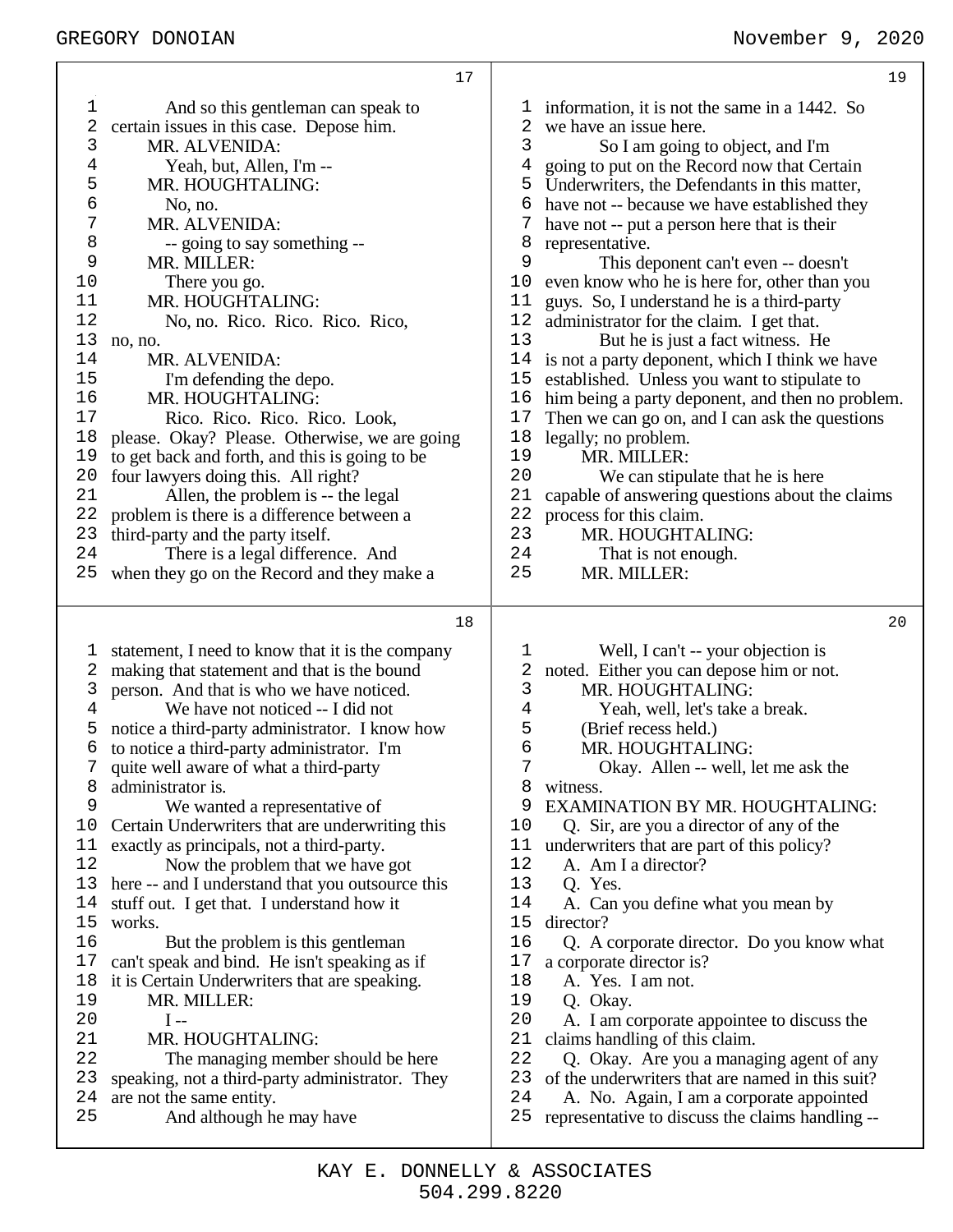|    | 21                                               |                | 23                                               |  |
|----|--------------------------------------------------|----------------|--------------------------------------------------|--|
| 1  | Q. I understand.                                 | 1              | MR. HOUGHTALING:                                 |  |
| 2  | A. -- of this claim.                             | $\overline{2}$ | The witness doesn't even know who he             |  |
| 3  | Q. Yes, sir. I understand you are a              | 3              | is talking to. Now, this is a fun game, but      |  |
| 4  | third-party administrator. I get that. Okay?     | 4              | this becomes a problem when you are trying to -- |  |
| 5  | MR. MILLER:                                      | 5              | if he doesn't even know who he is here for.      |  |
| 6  | John, that is not what he is saying.             | 6              | MR. MILLER:                                      |  |
| 7  | THE WITNESS:                                     | 7              | Let me address your proposed                     |  |
| 8  | That is not what I said.                         | 8              | stipulation.                                     |  |
| 9  | MR. HOUGHTALING:                                 | 9              | We can stipulate that he is here to              |  |
| 10 | All right. Then --                               | 10             | speak on behalf of the subscribing underwriters  |  |
| 11 | THE WITNESS:                                     | 11             | on this particular policy related to the claims  |  |
| 12 | I said I am a corporate appointed                | 12             | process, which is one of the areas.              |  |
| 13 | person to discuss the claims aspects of this     | 13             | And then we will have another                    |  |
| 14 | claim.                                           | 14             | witness that will address some of the other      |  |
| 15 | <b>EXAMINATION BY MR. HOUGHTALING:</b>           | 15             | areas.                                           |  |
| 16 | Q. Appointed. You have been appointed by         | 16             | MR. HOUGHTALING:                                 |  |
| 17 | who?                                             | 17             | Because I'm not interested in what a             |  |
| 18 | A. The carriers involved.                        | 18             | third-party is doing. That is a separate         |  |
| 19 | Q. Who? Who appointed you? Which carriers        | 19             | entity. I am interested in someone speaking to   |  |
| 20 | appointed you?                                   | 20             | Certain Underwriters.                            |  |
| 21 | A. The carriers that handle -- that              | 21             | MR. MILLER:                                      |  |
| 22 | represent this market.                           | 22             | And with respect to the claims                   |  |
| 23 | Q. Which ones?                                   | 23             | process for this policy and these particular     |  |
| 24 | A. I don't know what else to --                  | 24             | underwriters to this policy, he has been         |  |
| 25 | Q. You got to know who it --                     | 25             | designated as the person to speak on their       |  |
|    |                                                  |                |                                                  |  |
|    |                                                  |                |                                                  |  |
|    |                                                  |                |                                                  |  |
|    | 22                                               |                | 24                                               |  |
| 1  | A. I know, but I'm looking at something and      | 1              | behalf.                                          |  |
| 2  | I don't know what I'm looking at.                | 2              | MR. HOUGHTALING:                                 |  |
| 3  | MR. HOUGHTALING:                                 | 3              | Okay. I am going to reserve my                   |  |
| 4  | Oh, no. Rico, please take that off               | 4              | $right -$                                        |  |
| 5  | the screen.                                      | 5              | EXAMINATION BY MR. HOUGHTALING:                  |  |
| 6  | MR. MILLER:                                      | 6              | Q. Well, let me ask you this: Sir, have          |  |
| 7  | John, could I maybe get some                     |                | 7 you had any contact at all with the Certain    |  |
| 8  | clarity, if you let me?                          | 8              | Underwriters about this particular matter?       |  |
| 9  | MR. HOUGHTALING:                                 | 9              | A. About this claim.                             |  |
| 10 | Let me ask the -- let me just                    | 10             | Q. Yes.                                          |  |
| 11 | establish that I think I understand what we are  | 11             | A. No. But I know this claim.                    |  |
| 12 | doing here, but --                               | 12             | Q. All right. Let me try it again.               |  |
| 13 | MR. MILLER:                                      | 13             | Have you spoken to any of the Certain            |  |
| 14 | All right. Go ahead.                             | 14             | Underwriters about this claim?                   |  |
| 15 | MR. HOUGHTALING:                                 | 15             | A. I have spoken to the Certain                  |  |
| 16 | Look, I mean, I think Allen, if one              | 16             | Underwriters in regards to the COVID losses,     |  |
| 17 | thing that would happen is if you will stipulate | 17             | yes. This claim may have come up at one point    |  |
| 18 | here that he is speaking with authority on       | 18             | during those conversations.                      |  |
| 19 | behalf of the underwriters.                      | 19             | Q. Sitting here today, can you recall any        |  |
| 20 | The problem is, here is what we                  | 20             | conversations you have had specifically about    |  |
| 21 | have: We have a witness that doesn't even know   | 21             | this claim, the business interruption claim on   |  |
| 22 | -- I mean, the game of who is Lloyd's, London is | 22             | COVID with the Certain Underwriters of this      |  |
| 23 | too good here because you are --                 | 23             | policy?                                          |  |
| 24 | MR. MILLER:                                      | 24             | A. When this claim first came in, we did         |  |
| 25 | Let me address --                                | 25             | discuss that we had a suit filed on this loss,   |  |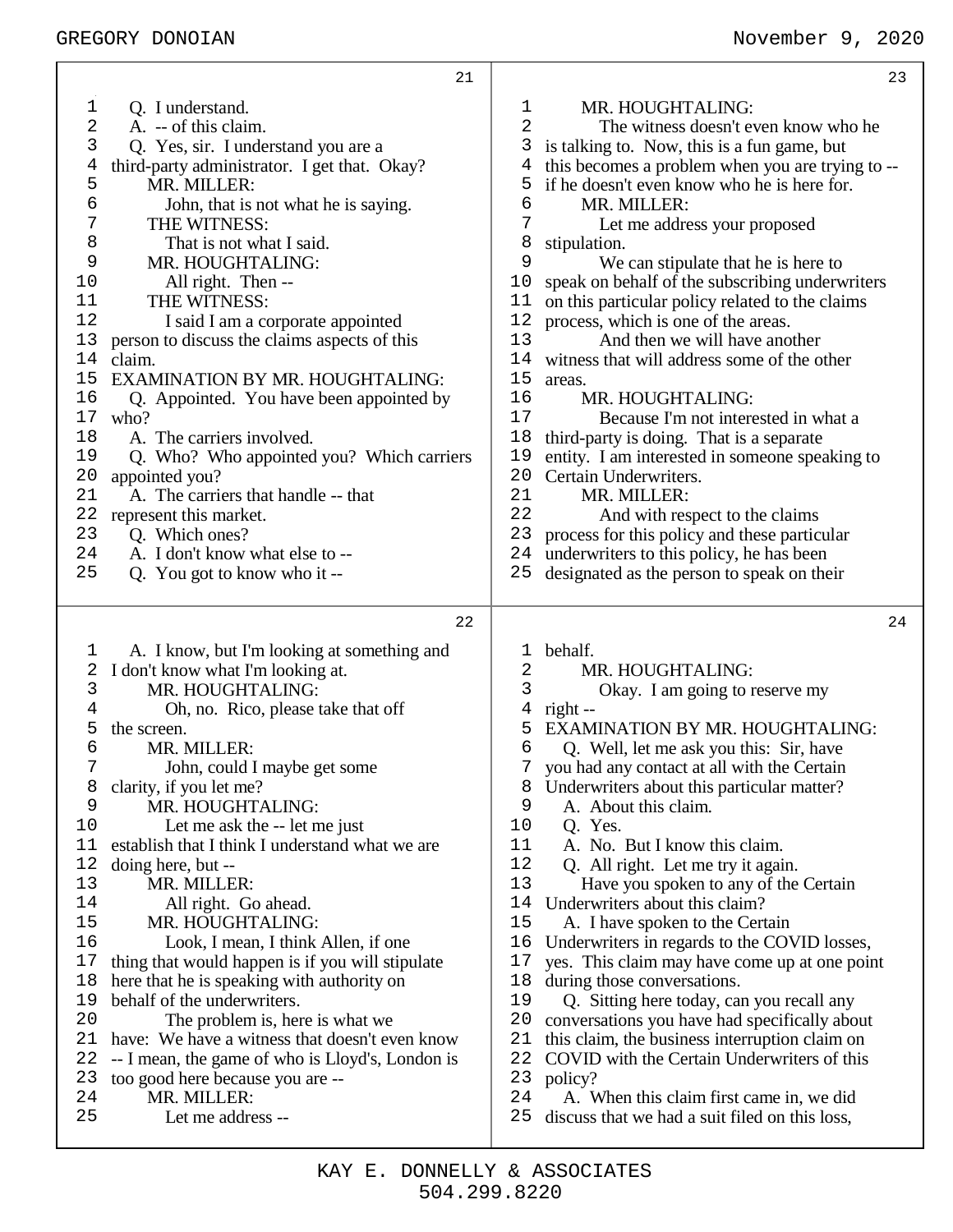| 25                                               | 27                                               |
|--------------------------------------------------|--------------------------------------------------|
| 1                                                | <b>EXAMINATION BY MR. HOUGHTALING:</b>           |
| yes.                                             | T                                                |
| 2                                                | 2                                                |
| Q. Who is "we?"                                  | Q. Okay. Do you remember anyone that was         |
| 3                                                | 3                                                |
| A. Me and the Certain Underwriters.              | on the call?                                     |
| 4                                                | 4                                                |
| Q. Who?                                          | A. Probably one name.                            |
| 5                                                | 5                                                |
| A. You want names? It was back in March,         | Q. Which one is that?                            |
| 6                                                | б                                                |
| sir, so I'm not sure if I remember the actual    | A. It was maybe Isaac Franks.                    |
| 7                                                | 7                                                |
| names.                                           | Q. Who is Isaac Franks?                          |
| 8                                                | 8                                                |
| Q. Okay. You don't remember the actual           | A. He works for one of the -- one of the         |
| 9                                                | 9                                                |
| names of the persons?                            | markets.                                         |
| 10                                               | 10                                               |
| A. There was a number of people on that          | Q. What do you mean "one of the markets"?        |
| 11                                               | 11                                               |
| call, sir.                                       | A. He works for one of the carriers              |
| 12                                               | 12                                               |
| Q. Okay. And when was that call?                 | involved in the market that insures your client. |
| 13                                               | 13                                               |
| A. It was a call not just about this claim,      | Q. Okay. Which one?                              |
| 14                                               | 14                                               |
| but to discuss handling of all COVID-related     | A. I believe it is Indian Harbor. Indian         |
| 15                                               | 15                                               |
| matters.                                         | -- again, there is a lot. I don't remember the   |
| 16                                               | 16                                               |
| Q. Oh, it was discussing all COVID-related       | actual name.                                     |
| 17                                               | 17                                               |
| matters, not specifically this claim?            | Q. Look, this is not a memory test. So if        |
| 18                                               | 18                                               |
| A. Correct.                                      | you don't know, that is a perfectly --           |
| 19                                               | 19                                               |
| Q. And when did that call occur?                 | A. Then -- then I don't know.                    |
| 20                                               | 20                                               |
| A. I would have to say sometime in March.        | Q. Yeah. This isn't a -- this isn't a test       |
| 21                                               | 21                                               |
| Q. The beginning of March? End of March?         | for you. So if you don't recall, that is a       |
| 22                                               | 22                                               |
| A. It was probably the end of March, sir.        | perfectly fine answer, okay? I don't want you    |
| 23                                               | 23                                               |
| It was -- you know, it was, like I said, it was  | to guess. All right?                             |
| 24                                               | 24                                               |
| after you -- after you, as the insurer's         | A. Uh-huh.                                       |
| 25                                               | 25                                               |
| attorney, filed the suit. So it was after that,  | Q. Fair enough?                                  |
| 26                                               | 28                                               |
| sir. So you would know what date you filed this  | A. Yes.                                          |
| $\mathbf{I}$                                     | 1                                                |
| suit, and it was after that.                     | 2                                                |
| 2                                                | Q. Okay. And who initiated that call?            |
| Q. Okay. Well, I'm asking you. I know            | 3                                                |
| 3                                                | A. I don't remember.                             |
| what date I filed the suit. But I need to ask    | Q. Is Isaac Franks an adjuster?                  |
| 4                                                | 4                                                |
| 5                                                | 5                                                |
| you, okay?                                       | A. I don't know his title.                       |
| 6                                                | 6                                                |
| A. And I -- and, again, I don't remember         | Q. Do you know if he works directly for          |
| the actual date.                                 | 7 Certain Underwriters?                          |
| 8                                                | 8                                                |
| All I could tell you I know is after you         | A. I do not know that.                           |
| 9                                                | 9                                                |
| filed suit, because we knew of this suit; it was | MR. MILLER:                                      |
| 10                                               | 10                                               |
| out there.                                       | Asked and answered.                              |
| Q. Who is "we?"                                  | 11                                               |
| 11                                               | MR. HOUGHTALING:                                 |
| 12                                               | 12                                               |
| A. Everybody that was on the call, as we         | Sorry?                                           |
| 13                                               | 13                                               |
| just discussed.                                  | THE WITNESS:                                     |
| Q. Okay. Who is --                               | 14                                               |
| 14                                               | I believe Allen answered.                        |
| 15                                               | 15                                               |
| A. I don't remember who was on that call,        | MR. HOUGHTALING:                                 |
| 16                                               | 16                                               |
| sir.                                             | I know Allen --                                  |
| 17                                               | 17                                               |
| MR. MILLER:                                      | MR. MILLER:                                      |
| 18                                               | 18                                               |
| Asked and answered.                              | I said --                                        |
| <b>EXAMINATION BY MR. HOUGHTALING:</b>           | MR. HOUGHTALING:                                 |
| 19                                               | 19                                               |
| 20                                               | 20                                               |
| Q. Okay. You don't remember who was on the       | I know Allen would love to answer,               |
| 21                                               | 21                                               |
| call?                                            | and I would love to depose Allen, but I can't.   |
| 22                                               | 22                                               |
| MR. MILLER:                                      | So I need you to --                              |
| 23                                               | 23                                               |
| Asked and answered.                              | THE WITNESS:                                     |
| 24                                               | 24                                               |
| THE WITNESS:                                     | I don't $-$                                      |
| 25                                               | 25                                               |
| I answered that.                                 | EXAMINATION BY MR. HOUGHTALING:                  |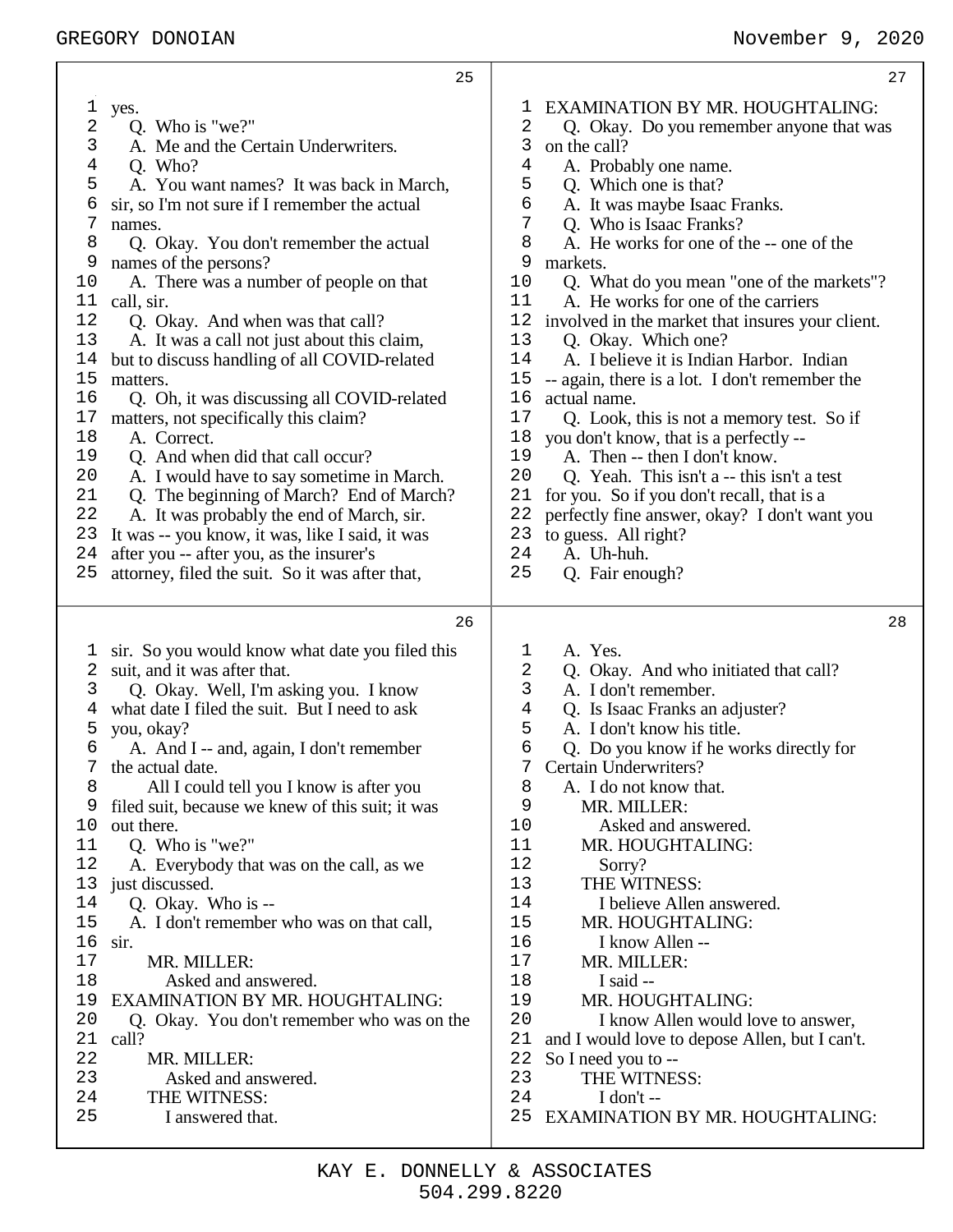| 29                                               | 31                                               |
|--------------------------------------------------|--------------------------------------------------|
| Q. Sorry?                                        | A. Yes.                                          |
| 1                                                | ı                                                |
| 2                                                | 2                                                |
| A. I don't know.                                 | Q. Okay. What do you recall about that           |
| 3                                                | 3                                                |
| Q. You don't know. Okay.                         | specifically, that phone call about Oceana,      |
| $\overline{4}$                                   | 4                                                |
| You don't know. So sitting here today            | other than the fact they filed a lawsuit?        |
| 5                                                | 5                                                |
| you don't know if you spoke to another adjuster  | A. There was not -- much of the                  |
| 6                                                | 6                                                |
| or whether you spoke directly to Certain         | conversation was that they had filed a lawsuit   |
| Underwriters, correct?                           | 7                                                |
| 7                                                | and we were going to answer the suit.            |
| 8                                                | 8                                                |
| A. Again, as I stated, he works for one of       | In that phone call, that was pretty much         |
| 9                                                | 9                                                |
| the underwriters. He is in the claims            | all that was discussed.                          |
| 10                                               | 10                                               |
| department, I believe. And we discussed the      | Q. What was the next thing you recall with       |
| 11                                               | 11                                               |
| claims.                                          | regard to this matter specifically? What other   |
| 12                                               | 12                                               |
| Q. So what I am trying to understand is: I       | -- strike that.                                  |
| 13                                               | 13                                               |
| understand that in the claims business that      | What other communication did you have            |
| 14                                               | 14                                               |
| insurance companies and carriers and             | directly with Certain Underwriters regarding     |
| 15                                               | 15                                               |
| underwriters outsource claims handling. I get    | this particular claim?                           |
| 16                                               | 16                                               |
| that. And they do it a lot, right?               | A. None. None that I remember.                   |
| 17                                               | 17                                               |
| A. Yeah. Yes.                                    | Q. So the totality of your communications        |
| 18                                               | 18                                               |
| Q. All right. So what I want to understand       | regarding Certain Underwriters on this claim     |
| 19                                               | 19                                               |
| is whether you spoke to anyone who was from the  | consisted of one phone call in March where a     |
| 20                                               | 20                                               |
| Certain Underwriters themselves.                 | group of claims were discussed?                  |
| 21                                               | 21                                               |
| A. The --                                        | A. That, and that this file is being             |
| 22                                               | 22                                               |
| Q. If you don't know --                          | handled by us, and that I do review the file     |
| 23                                               | 23                                               |
| A. I believe --                                  | regularly just to make sure that it is moving    |
| 24                                               | 24                                               |
| Q. I mean, if you don't know, that is a          | forward correctly.                               |
| 25                                               | 25                                               |
| perfectly acceptable answer.                     | Q. But that was the only communications          |
| 30                                               | 32                                               |
| A. I believe there were representatives on       | that you had with Certain Underwriters, was that |
| I,                                               | T                                                |
| 2                                                | phone call?                                      |
| that call, but I don't know who they             | 2                                                |
| 3                                                | 3                                                |
| represented.                                     | A. It is the only communications I had,          |
| Q. All right. And tell me everything you         | 4                                                |
| 4                                                | yes.                                             |
| remember about that conversation, whatever       | 5                                                |
| 5                                                | Q. And after that, no communications?            |
| 6                                                | 6                                                |
| specifics you remember.                          | A. I did not have any communications.            |
| $7\phantom{.}$                                   | 7                                                |
| You have told me -- let's refresh. You           | Q. When you say "I," you kind of gave an         |
| have told me that a lawsuit was filed. Other     | inflection there. Did anyone else?               |
| 8                                                | 8                                                |
| 9                                                | 9                                                |
| than that, what do you remember?                 | A. I don't know. I can't speak for people        |
| 10                                               | 10                                               |
| A. We discussed how -- again, not just this      | that I don't know, if they had conversations     |
| 11                                               | 11                                               |
| claim.                                           | with them or not.                                |
| 12                                               | 12                                               |
| We discussed how we were going to                | Q. Can you speak for Certain Underwriters?       |
| 13                                               | 13                                               |
| investigate these claims to make a coverage      | A. I'm speaking for myself since you asked       |
| determination on each claim individually and how | 14                                               |
| 14                                               | me, sir, if I had had other conversations. And   |
| 15                                               | 15                                               |
| coverage would fit into those claims.            | my answer would be no.                           |
| 16                                               | 16                                               |
| Q. So I want to ask you about our claim and      | Q. But you can't speak on behalf of Certain      |
| 17                                               | 17                                               |
| your claim handling of our claim, specifically   | Underwriters with regard to what they did,       |
| 18                                               | 18                                               |
| Oceana's claim.                                  | correct?                                         |
| 19                                               | MR. MILLER:                                      |
| You are familiar with Oceana, right?             | 19                                               |
| 20                                               | 20                                               |
| A. Yep.                                          | Objection to the form.                           |
| 21                                               | 21                                               |
| Q. You are involved in another lawsuit           | I think we have already stipulated               |
| 22                                               | 22                                               |
| where there is some controversy over the claims  | he can speak for Certain Underwriters with       |
| 23                                               | 23                                               |
| handling, correct?                               | respect to the handling of the claims in this    |
| 24                                               | 24                                               |
| A. Yes.                                          | file.                                            |
| 25                                               | 25                                               |
| Q. So, you know the restaurant?                  | MR. HOUGHTALING:                                 |

т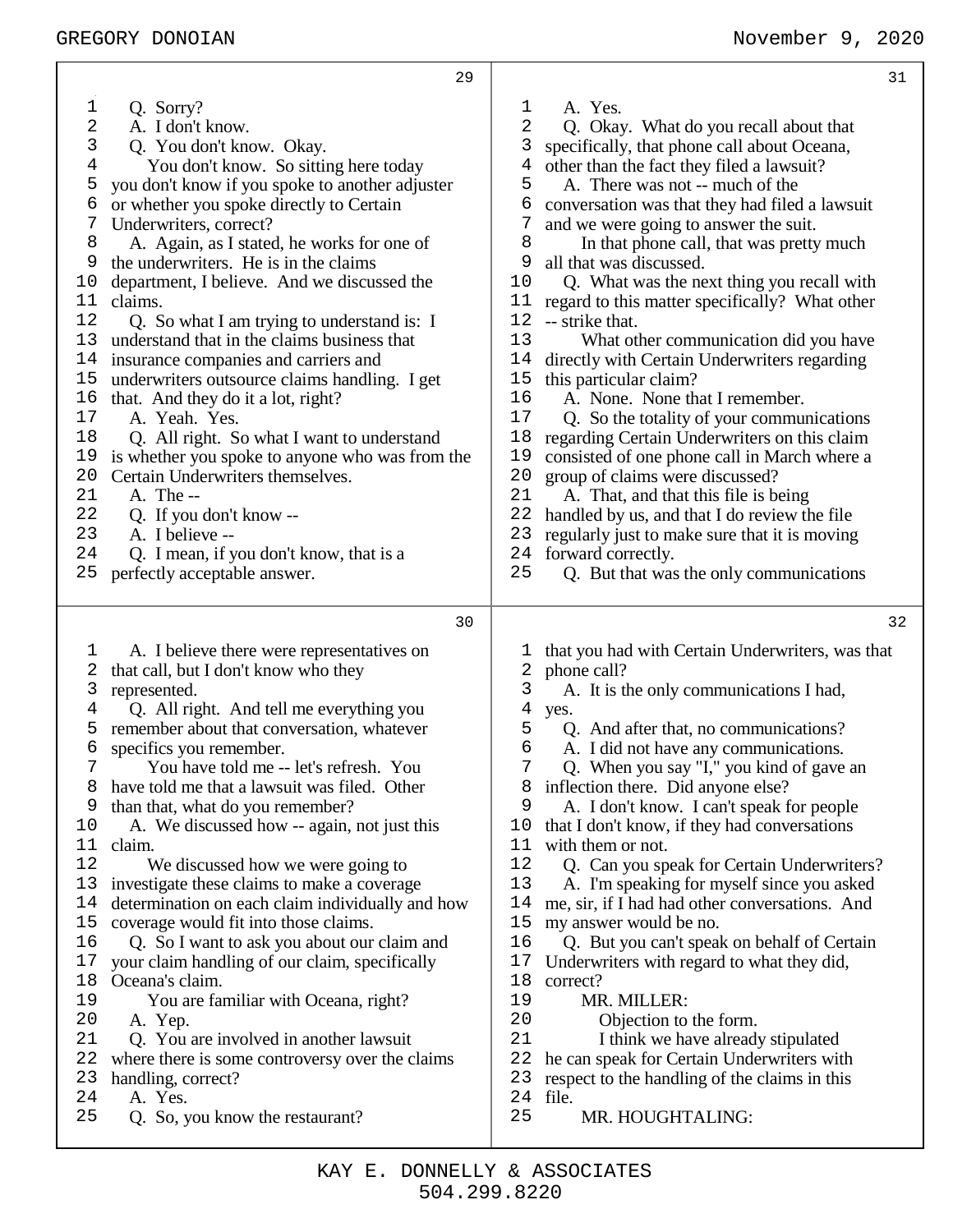|              | 33                                                                                          |                | 35                                                                                    |
|--------------|---------------------------------------------------------------------------------------------|----------------|---------------------------------------------------------------------------------------|
| $\mathbf 1$  | He can, if factually he knows.                                                              | T,             | Anything --                                                                           |
| 2            | MR. MILLER:                                                                                 | 2              | A. I don't know, sir.                                                                 |
| 3            | Well, you haven't asked him any                                                             | 3              | $Q. -$ to the file?                                                                   |
| 4            | facts.                                                                                      | $\overline{4}$ | MR. MILLER:                                                                           |
| 5            | MR. HOUGHTALING:                                                                            | 5              | Objection. Object to the form of                                                      |
| 6            | No. I've noticed the claim handling                                                         | 6              | the question. Lacks foundation.                                                       |
| 7            | of the Certain Underwriters, and what I've got                                              |                | <b>EXAMINATION BY MR. HOUGHTALING:</b>                                                |
| 8            | is a third-party who was on one phone call.                                                 | 8              | Q. Other than the phone call, what was the                                            |
| 9            | That is what I've got.                                                                      | 9              | next thing? What was the next piece of                                                |
| $10$         | MR. MILLER:                                                                                 | 10             | correspondence you got on this file?                                                  |
| 11           | And $-$                                                                                     | 11             | MR. MILLER:                                                                           |
| 12           | MR. HOUGHTALING:                                                                            | 12             | Same objection.                                                                       |
| 13           | I'm not going to do this with you                                                           | 13             | MR. HOUGHTALING:                                                                      |
| 14           | because -- let's not do that.                                                               | 14             | You can answer.                                                                       |
| 15           | EXAMINATION BY MR. HOUGHTALING:                                                             | 15             | THE WITNESS:                                                                          |
| 16           | Q. After that phone call, what was the next                                                 | 16             | Can you repeat the question, please?                                                  |
| 17           | action you took on this particular file?                                                    | 17             | MR. HOUGHTALING:                                                                      |
| 18           | A. The file is being handled in my unit                                                     | 18             | Yeah.                                                                                 |
| 19           | that I manage. And I will every once in a while                                             | 19             | EXAMINATION BY MR. HOUGHTALING:                                                       |
| 20           | -- every so often regularly I will check files                                              | 20             | Q. You talked about a phone call that you                                             |
| 21           | to make sure again that they are moving forward                                             | 21             | had with a group of people where it was                                               |
| 22           | and that reporting is being done properly and                                               | 22             | discussed that this claim had been filed. And                                         |
| 23           | that the file is being handled properly.                                                    | 23             | there was a discussion of this claim and other                                        |
| 24           | Q. So what did you particularly do? It was                                                  | 24             | claims.                                                                               |
| 25           | after the phone call. What was the next thing                                               | 25             | After that phone call, what was the next                                              |
|              |                                                                                             |                |                                                                                       |
|              | 34                                                                                          |                | 36                                                                                    |
|              |                                                                                             |                |                                                                                       |
| $\mathbf{1}$ | you did after that phone call on this file?                                                 | $\mathbf{1}$   | piece of correspondence you got on this claim?                                        |
| $\sqrt{2}$   | MR. MILLER:                                                                                 | 2              | A. I don't know.                                                                      |
| 3            | Asked --                                                                                    | 3              | Q. Did you get any other piece of                                                     |
| 4            | THE WITNESS:                                                                                | 4              | correspondence on this claim after the phone                                          |
| 5            | Me, specifically?                                                                           | 5              | call?                                                                                 |
| 6            | MR. MILLER:                                                                                 | 6              | A. Other correspondence has been involved.                                            |
| 7            | -- and answered.                                                                            | 7<br>8         | I don't know what the next piece was, when it                                         |
| 8<br>9       | MR. HOUGHTALING:                                                                            | 9              | was received. I don't know that without -- if                                         |
| 10           | You, specifically.<br><b>EXAMINATION BY MR. HOUGHTALING:</b>                                | 10             | you want to give me, you know, an hour to review<br>the claim, I will gladly do that. |
| 11           | Q. What did you do specifically on this                                                     | 11             | Q. What part of the 1442 deposition are you                                           |
| 12           | file after that phone call?                                                                 | 12             | here to speak to?                                                                     |
| 13           | A. I reviewed it to make sure that --                                                       | 13             | A. And, again, I am here to speak to the                                              |
| 14           | again, I reviewed the file to make sure that it                                             | 14             | handling of the claim itself.                                                         |
| 15           | was being processed and handled correctly.                                                  | 15             | Q. Are you the best person to speak to                                                |
| 16           | Q. Yeah. I need some more specifics from                                                    | 16             | about the handling of the claim itself?                                               |
| 17           | that. So, let me try to ask you some questions.                                             | 17             | A. I am the corporate appointee as to who                                             |
| 18           | What happened next after you had the                                                        | 18             | is to handle this call, yes, sir.                                                     |
| 19           | phone call? What was the next piece of                                                      | 19             | Q. And that is not exactly what my question                                           |
| 20           | correspondence at all with regard to this file?                                             | 20             | was. Let me try again.                                                                |
| 21           | A. I am sorry? Ask that --                                                                  | 21             | Are you the person with the most                                                      |
| 22           | Q. What was --                                                                              | 22             | knowledge on the handling of this particular                                          |
| 23           | A. -- again, please.                                                                        | 23             | claim?                                                                                |
| 24<br>25     | Q. -- the next piece of correspondence;<br>Email, text message, phone call, carrier pigeon? | 24<br>25       | MR. MILLER:<br>Object to the form of the question.                                    |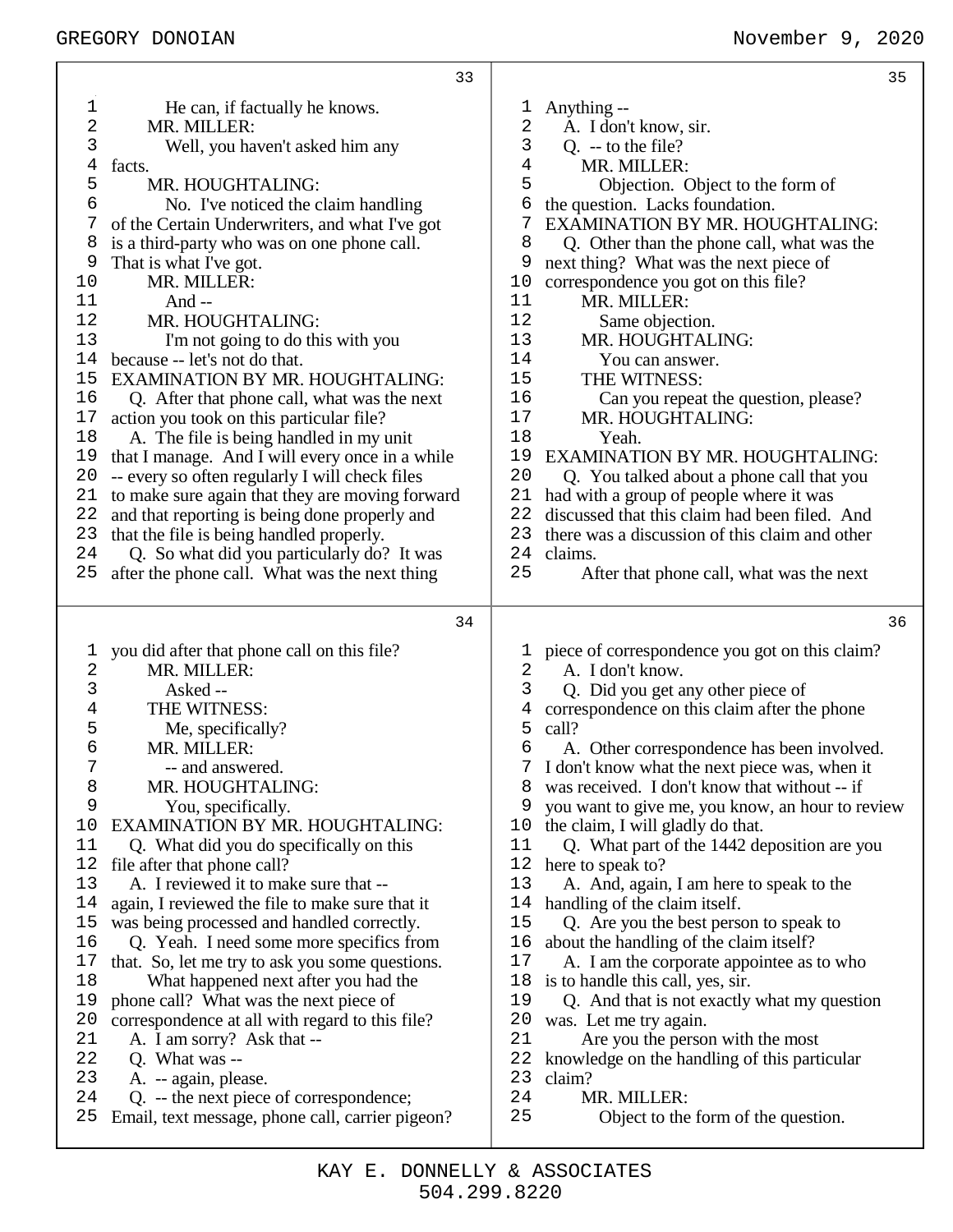|             | 37                                                                       |                | 39                                                      |
|-------------|--------------------------------------------------------------------------|----------------|---------------------------------------------------------|
| $\mathbf 1$ | THE WITNESS:                                                             | ı              | A. Have I had correspondence with Daniel                |
| 2           | I don't know if anybody has more                                         |                | Larose about this claim? Is that what -- I am           |
| 3           | knowledge of the claim.                                                  | 3              | not sure what you are asking me, sir.                   |
| $\,4$       | MR. HOUGHTALING:                                                         | $\overline{4}$ | Q. Yeah. Look, you have been appointed.                 |
| 5           | Who else was working on it? Who                                          | 5              | You have been presented as the person at Lloyd's        |
| 6           | else was working on this claim in your company?                          | 6              | that has knowledge of the claims handling of            |
| 7           | THE WITNESS:                                                             | 7              | this. And all I can establish at this point is          |
| 8           | Daniel Larose.                                                           | 8              | you have one phone call, one single phone call          |
| 9           | EXAMINATION BY MR. HOUGHTALING:                                          | 9              | where you can't remember who was on it.                 |
| 10          | Q. Who is Daniel Larose?                                                 | 10             | MR. MILLER:                                             |
| 11          | A. Daniel Larose is a general adjuster with                              | 11             | Yeah. But, John, look --                                |
| 12          | North American Risk Insurance Services.                                  | 12             | MR. HOUGHTALING:                                        |
| 13          | Q. Does he report to you?                                                | 13             | You don't remember.                                     |
| 14          | A. Yes.                                                                  | 14             | MR. MILLER:                                             |
| 15          | Q. How did Daniel Larose report to you on                                | 15             | You can --                                              |
| 16          | this claim?                                                              | 16             | MR. HOUGHTALING:                                        |
| 17          | A. That is not what you asked me. You                                    | 17             | Hold on.                                                |
| 18          | asked me if he reported to me. You --                                    | 18             | MR. MILLER:                                             |
| 19          | Q. I asked you --                                                        | 19             | -- preach all day.                                      |
| 20          | A. -- asked me if he reported to me, sir,                                | 20             | MR. HOUGHTALING:                                        |
| 21          | and that is what I answered, yes.                                        | 21             | I'm not finished with --                                |
| 22<br>23    | MR. HOUGHTALING:                                                         | 22<br>23       | MR. MILLER:                                             |
| 24          | Can we read back the question, Kay?<br>(Question read back.)             | 24             | But do you have a question for him?<br>MR. HOUGHTALING: |
| 25          | <b>EXAMINATION BY MR. HOUGHTALING:</b>                                   | 25             | -- my question. I'm not --                              |
|             |                                                                          |                |                                                         |
|             |                                                                          |                |                                                         |
|             | 38                                                                       |                | 40                                                      |
|             |                                                                          |                |                                                         |
| 1           | Q. Well, let me ask you this: What other                                 | 1              | MR. MILLER:                                             |
| 2           | correspondence have you had, other than the                              | 2              | It didn't sound --                                      |
| 3<br>4      | phone call with anyone regarding this claim?<br>A. Have I had?           | 3<br>4         | MR. HOUGHTALING:<br>I am not finished.                  |
| 5           | MR. MILLER:                                                              | 5              | MR. MILLER:                                             |
| 6           | Object to the form of the question.                                      | б              | -- like a question.                                     |
| 7           | MR. HOUGHTALING:                                                         | 7              | MR. HOUGHTALING:                                        |
| 8           | You.                                                                     | 8              | And you interrupted it. I'm                             |
| 9           | MR. MILLER:                                                              | 9              | trying --                                               |
| 10          | You can --                                                               | 10             | MR. MILLER:                                             |
| 11          | THE WITNESS:                                                             | 11             | You are not --                                          |
| 12          | Can you --                                                               | 12             | EXAMINATION BY MR. HOUGHTALING:                         |
| 13          | MR. MILLER:                                                              | 13             | Q. I am trying to understand from you what              |
| 14          | You can answer.                                                          | 14             | you did other than the phone call; what do you          |
| 15          | THE WITNESS:                                                             | 15             | know.                                                   |
| 16          | Can you reformulate that question?                                       | 16             | MR. MILLER:                                             |
| 17          | Are you asking what other correspondence I have                          | 17             | You are not asking him what he                          |
| 18          | had?                                                                     | 18             | knows. You are asking him about correspondence.         |
| 19          | MR. HOUGHTALING:                                                         | 19             | EXAMINATION BY MR. HOUGHTALING:                         |
| 20          | Yes. With anyone other than the                                          | 20             | Q. I'm asking what you did. Firsthand,                  |
| 21<br>22    | phone call.<br>THE WITNESS:                                              | 21<br>22       | what did you do?                                        |
| 23          |                                                                          | 23             | MR. MILLER:                                             |
| 24          | I have not had correspondence.<br><b>EXAMINATION BY MR. HOUGHTALING:</b> | 24             | I'm just going to lodge a continuing<br>objection --    |
| 25          | Q. What about with Daniel Larose?                                        | 25             | MR. HOUGHTALING:                                        |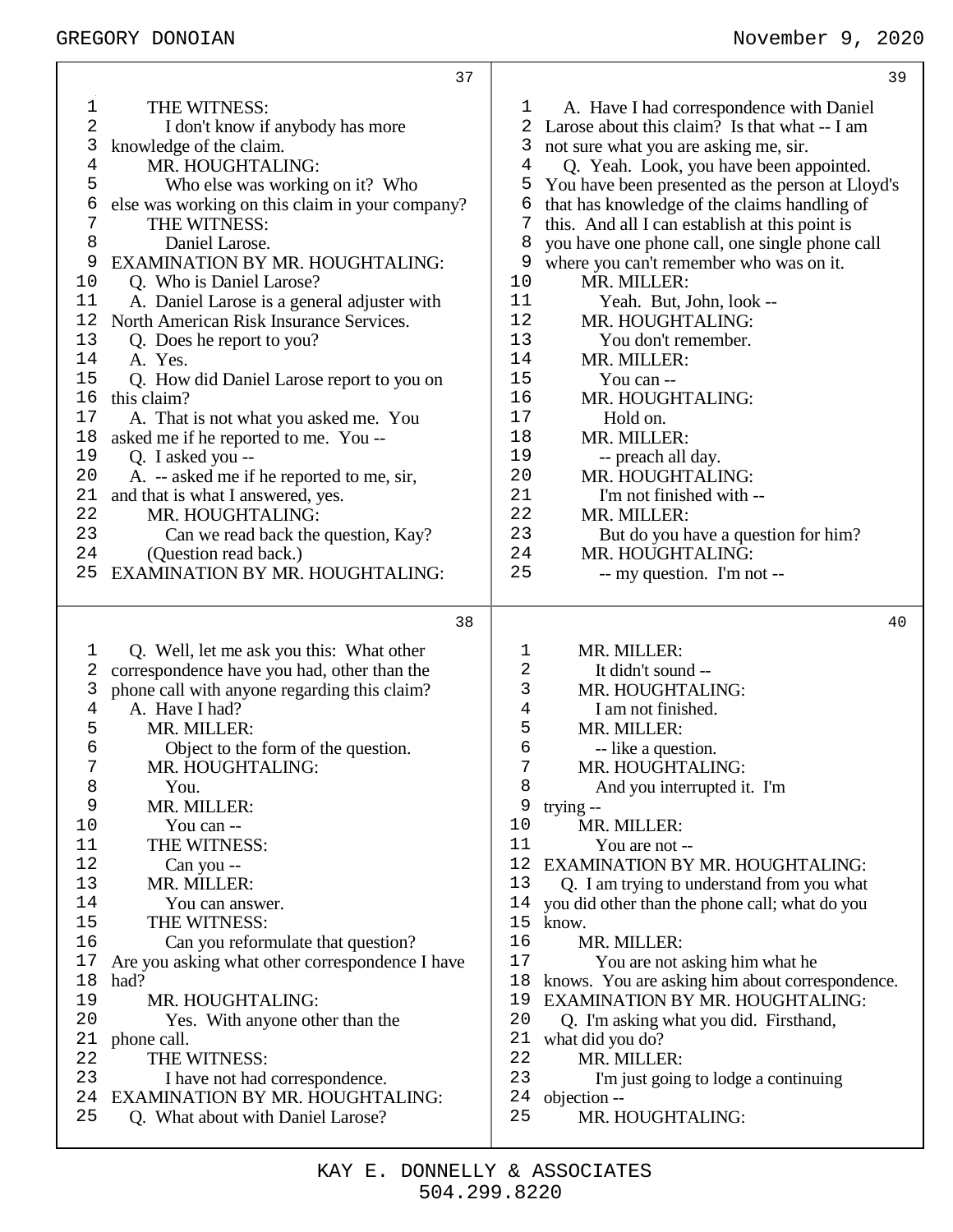|                  | 41                                                                           | 43                                                                                               |
|------------------|------------------------------------------------------------------------------|--------------------------------------------------------------------------------------------------|
|                  |                                                                              |                                                                                                  |
| 1                | Thank you.                                                                   | Q. What did you do?<br>1                                                                         |
| 2                | MR. MILLER:                                                                  | A. Again, I have reviewed the claim on a<br>2                                                    |
| 3                | -- because that is not what the                                              | 3<br>regular basis, so that I know that the claim is                                             |
| 4                | 1442 --                                                                      | moving forward in the suit process. And I<br>4                                                   |
| 5                | MR. HOUGHTALING:                                                             | 5 understand, you know, what has been completed by                                               |
| 6                | Thank you.                                                                   | Mr. Larose, and how counsel -- your office, what<br>6                                            |
| $\boldsymbol{7}$ | MR. MILLER:                                                                  | 7<br>you have done to file all those motions. And                                                |
| 8                | -- requires, but --                                                          | that I know that the claim is moving forward in<br>8                                             |
| 9                | MR. HOUGHTALING:                                                             | this -- in the suit process.<br>9                                                                |
| 10               | Look, Allen. You put somebody up                                             | Q. Okay. Other than that, I'm trying to<br>10                                                    |
| 11               | that doesn't know anything about this claim,                                 | understand your firsthand knowledge and what you<br>11                                           |
| 12               | okay?                                                                        | 12<br>did and who reported to you.                                                               |
| 13               | MR. MILLER:                                                                  | 13<br>Let me ask you: Does Daniel Larose does                                                    |
| 14               | That is not true.                                                            | 14 he report to you?                                                                             |
| 15               | MR. HOUGHTALING:                                                             | 15<br>A. You asked that already, sir. Yes. I                                                     |
| 16               | He didn't do anything on this claim.                                         | 16<br>answer that.                                                                               |
| 17               | MR. MILLER:                                                                  | 17<br>Q. All right. But you can't remember if                                                    |
| 18               | He had --                                                                    | 18<br>you have had any correspondence with Daniel                                                |
| 19               | MR. HOUGHTALING:                                                             | 19<br>Larose on this file, correct?                                                              |
| 20               | And you --                                                                   | 20<br>A. Again --                                                                                |
| 21               | MR. MILLER:                                                                  | 21<br>MR. MILLER:                                                                                |
| 22               | We have an obligation --                                                     | 22<br>Object to the form. Asked and                                                              |
| 23               | MR. HOUGHTALING:                                                             | 23<br>answered.                                                                                  |
| 24               | Give me a break.                                                             | 24<br>THE WITNESS:                                                                               |
| 25               | MR. MILLER:                                                                  | 25<br>I'm not -- now that you are -- you                                                         |
|                  |                                                                              |                                                                                                  |
|                  |                                                                              |                                                                                                  |
|                  | 42                                                                           | 44                                                                                               |
| 1                | -- to put someone up that can speak                                          | are breaking up, so I don't know --<br>$\mathbf 1$                                               |
| $\sqrt{2}$       | $\mathfrak{g}$ --                                                            | 2<br>MR. HOUGHTALING:                                                                            |
| 3                | MR. HOUGHTALING:                                                             | 3<br>Okay.                                                                                       |
| $\overline{4}$   | Give me a break.                                                             | $\overline{4}$<br>THE WITNESS:                                                                   |
| 5                | MR. MILLER:                                                                  | 5<br>-- what --                                                                                  |
| 6                | -- the claim and --                                                          | 6<br><b>EXAMINATION BY MR. HOUGHTALING:</b>                                                      |
| 7                | MR. HOUGHTALING:                                                             | 7<br>Q. You can't tell me any correspondence you                                                 |
| 8                | Yes, and he has got --                                                       | have had with Mr. Larose, can you, on this file?<br>8                                            |
| 9                | MR. MILLER:                                                                  | Or, can you? Strike that.<br>9                                                                   |
| 10               | -- they can --                                                               | A. I don't have the correspondence --<br>10                                                      |
| 11               | MR. HOUGHTALING:                                                             | 11<br>$Q. Look, I --$                                                                            |
| 12               | -- one -- he knows of a phone call.                                          | 12<br>A. I don't have whatever -- like your file,                                                |
| 13               | MR. MILLER:                                                                  | 13<br>I don't have to have correspondence with the                                               |
| 14               | And how they get their knowledge                                             | 14<br>adjuster to review the file.                                                               |
| 15               | doesn't matter.                                                              | 15<br>Q. Okay. So is my understanding the                                                        |
| 16               | MR. HOUGHTALING:                                                             | 16<br>totality of your involvement in this claim is                                              |
| 17               | Okay. I know.                                                                | 17<br>reviewing a file; is that correct?                                                         |
| 18               | MR. MILLER:                                                                  | 18<br>A. You broke up, sir.                                                                      |
| 19               | If he has the knowledge, he has the                                          | 19<br>Q. Okay. Is the totality of your work in                                                   |
| 20               | knowledge. You are not --                                                    | 20<br>this matter reviewing a file?                                                              |
| 21               | <b>EXAMINATION BY MR. HOUGHTALING:</b>                                       | 21<br>A. I review the file and, if necessary,                                                    |
| 22               | Q. Okay. What did you --                                                     | 22<br>give direction. Yes, sir.                                                                  |
| 23               | MR. MILLER:                                                                  | 23<br>Q. What direction have you taken on this                                                   |
| 24<br>25         | -- asking him about what he knows.<br><b>EXAMINATION BY MR. HOUGHTALING:</b> | 24<br>claim? Other than reviewing the file, what<br>25<br>direction have you taken on the claim? |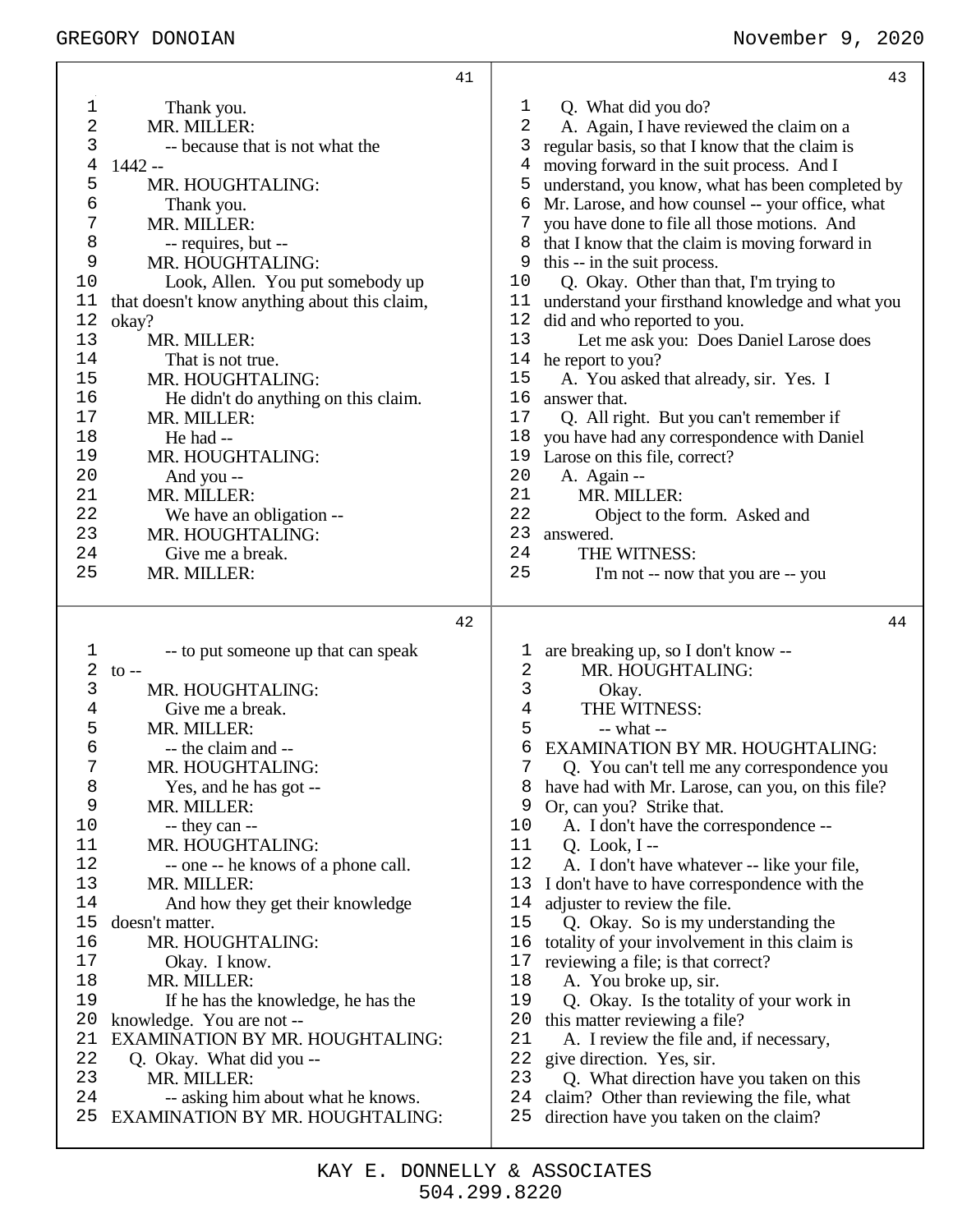|      | 45                                               |                |                                                  |
|------|--------------------------------------------------|----------------|--------------------------------------------------|
| ı    | A. The file has been going smoothly. There       | 1              | MR. MILLER:                                      |
| 2    | hasn't been any direction necessary from a       | 2              | Object to the form of the question.              |
| 3    | management point of view.                        | 3              | Asked and answered.                              |
| 4    | Q. Okay. So the answer is nothing,               | $\overline{4}$ | THE WITNESS:                                     |
| 5    | correct?                                         | 5              | I don't handle the file on a                     |
| б    | A. I answered the question, sir.                 | 6              | day-to-day basis, sir.                           |
| 7    | Q. Have you done anything on the file?           | 7              | MR. HOUGHTALING:                                 |
| 8    | A. Again, sir, I gave you --                     | 8              | No, no, no. I'm not asking you                   |
| 9    | Q. Other than reviewing it, have you done        | 9              | about day-to-day.                                |
| $10$ | anything on the file?                            | 10             | EXAMINATION BY MR. HOUGHTALING:                  |
| 11   | MR. MILLER:                                      | 11             | Q. I asking you to give me one single thing      |
| 12   | Object to the form of the question.              | $1\,2$         | you did other than take the phone call, review   |
| 13   | It assumes facts not in evidence.                | 13             | the file, and hire counsel.                      |
| 14   | MR. HOUGHTALING:                                 | 14             | MR. MILLER:                                      |
| 15   | I don't have any facts of what he                | 15             | That is three. Object to the form                |
| 16   | did. I'm trying to get to them.                  | 16             | of the question.                                 |
| 17   | I'm trying to understand. Other                  | 17             | EXAMINATION BY MR. HOUGHTALING:                  |
| 18   | than reviewing the file or --                    | 18             | Q. Other than that. Other than that, have        |
| 19   | MR. MILLER:                                      | 19             | you done anything?                               |
| 20   | Well, it is not as if Oceana                     | 20             | A. Again, sir, I review the file --              |
| 21   | actually filed a claim.                          | 21             | Q. Is that all it is?                            |
| 22   | MR. HOUGHTALING:                                 | 22             | A. -- on a monthly basis.                        |
| 23   | I am $-$                                         | 23             | Q. Is that all --                                |
| 24   | MR. MILLER:                                      | 24             | A. I review the file on a monthly basis.         |
| 25   | You filed a lawsuit.                             | 25             | What I have done on those monthly bases, I can't |
|      | 46                                               |                |                                                  |
| ı    | MR. HOUGHTALING:                                 | $\mathbf{1}$   | tell you. Again, if you want to give me an hour  |
| 2    | Thank you. Allen, you want me to --              |                | 2 to review the claim, I will.                   |
| 3    | I can like swear you in.                         | 3              | Q. Have you reviewed the claim prior to          |
| 4    | <b>EXAMINATION BY MR. HOUGHTALING:</b>           | 4              | your deposition?                                 |
| 5    | Q. Now, sir, other than review the file,         | 5              | A. Again, you broke up.                          |
| 6    | you haven't done anything on this claim,         | 6              | Q. Did you review the claim prior to the         |
| 7    | correct?                                         | 7              | deposition?                                      |
| 8    | A. Again, as part of the original phone          | 8              | A. No.                                           |
| 9    | call, we were advised who to assign the file to. | 9              | Q. When was the last time you reviewed the       |
| 10   | I provided that direction to Mr. Larose, to get  | 10             | claim?                                           |
| 11   | the file assigned to counsel and to make sure    | 11             | A. A couple of weeks ago.                        |
| 12   | that it was answered.                            | 12             | Q. And what did you notice? What did you         |
| 13   | I make sure that the dates of the --             | 13             | review in the claim a couple of weeks ago?       |
| 14   | that they need to be adhered to set by the       | 14             | A. That you folks had -- were going to file      |
| 15   | courts, and I adhere to them. And I review the   | 15             | another motion and that depositions were going   |
| 16   | file to make sure that it is being handled in    | 16             | to be taken.                                     |
| 17   | accordance with legal matters.                   | 17             | Q. What about investigating the claim            |
| 18   | Q. So you are kind of like a litigation          | 18             | itself? What do you know about the claim being   |
| 19   | manager?                                         | 19             | investigated itself?                             |
| 20   | A. No, sir. I look at claims and what is         | 20             | A. I believe a questionnaire was provided        |
| 21   | happening.                                       | 21             | to your client. I don't know if that             |
| 22   | Q. Okay. So other than assigning the file        | 22             | questionnaire was responded to.                  |
| 23   | to another adjuster and having counsel hired and | 23             | Q. Who pays your company?                        |

A. That is something I am not privy to,

sir.

reviewing what counsel did, you haven't done

anything yourself, correct?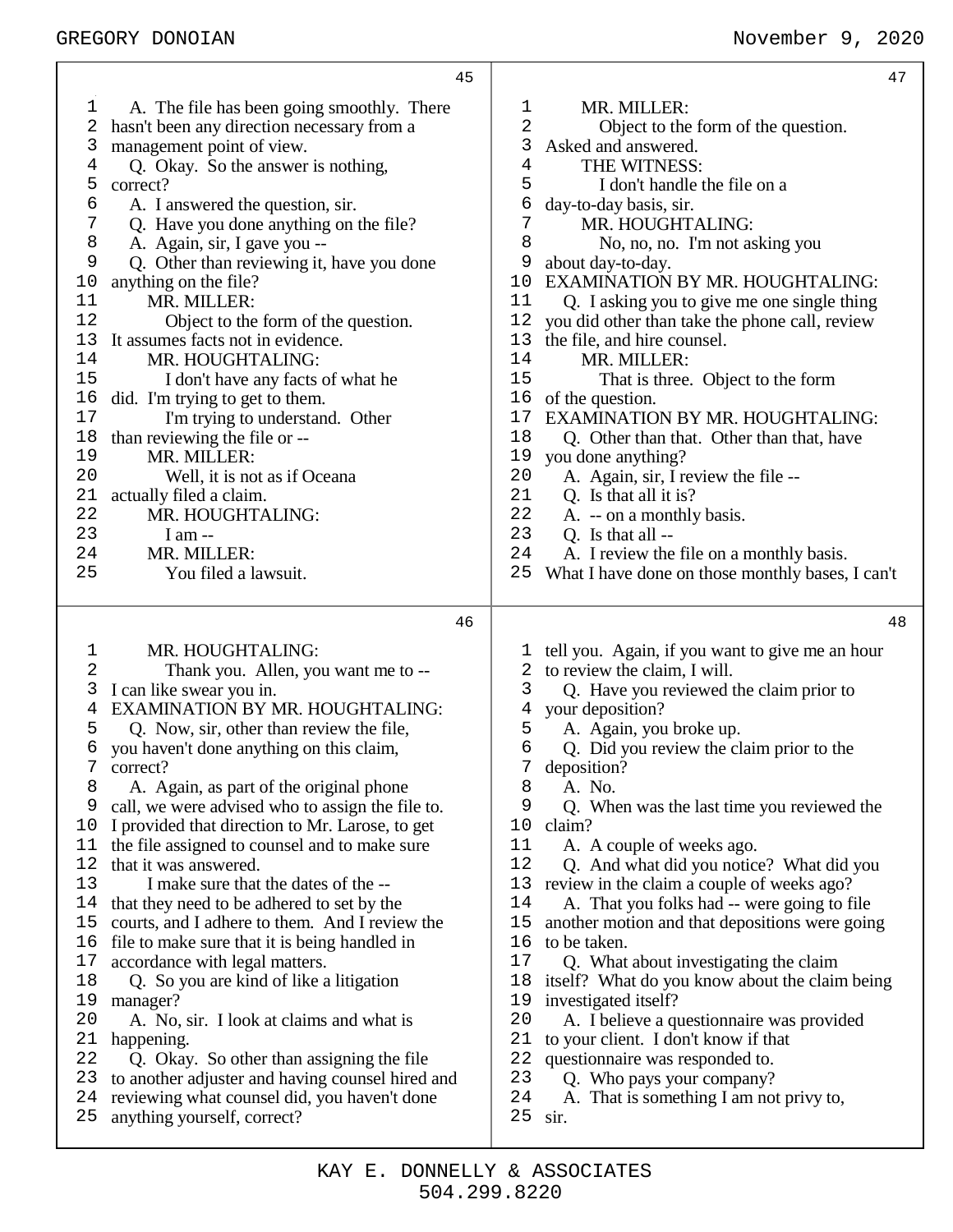|                                                                                                                                           | 49                                                                                                                                                                                                                                                                                                                                                                                                                                                                                                                                                                                                                                                                                                                                                                                                                                              |                                                                                                                                           |                                                                                                                                                                                                                                                                                                                                                                                                                                                                                                                                                                                                                                                                                                                      | 51 |
|-------------------------------------------------------------------------------------------------------------------------------------------|-------------------------------------------------------------------------------------------------------------------------------------------------------------------------------------------------------------------------------------------------------------------------------------------------------------------------------------------------------------------------------------------------------------------------------------------------------------------------------------------------------------------------------------------------------------------------------------------------------------------------------------------------------------------------------------------------------------------------------------------------------------------------------------------------------------------------------------------------|-------------------------------------------------------------------------------------------------------------------------------------------|----------------------------------------------------------------------------------------------------------------------------------------------------------------------------------------------------------------------------------------------------------------------------------------------------------------------------------------------------------------------------------------------------------------------------------------------------------------------------------------------------------------------------------------------------------------------------------------------------------------------------------------------------------------------------------------------------------------------|----|
| 1<br>2<br>3<br>4<br>5<br>6<br>7<br>8<br>9<br>10<br>11<br>12<br>13<br>14<br>15<br>16<br>17<br>18<br>19<br>20<br>21<br>22<br>23<br>24<br>25 | Q. How long have you been in the insurance<br>business?<br>A. 35 years, sir.<br>Q. How long have you worked for this<br>company?<br>A. Two and a half years, sir.<br>Q. And this company works for who --<br>A. They work for --<br>$Q. -i$ in this matter?<br>A. -- a number of different clients,<br>insurance carriers, and markets.<br>Q. In this matter? In this matter, right?<br>A. I don't know the name. Again, it is a<br>conglomerate of insurance that handles this that<br>I can't give it to you.<br>If you want to give me, again, a little<br>bit of time, I'll check and get you the names.<br>I don't know.<br>Q. You don't know who they are?<br>A. The names aren't in this claim.<br>Q. Right now, you don't know who you really<br>work for, right?<br>MR. MILLER:<br>Object to the form of the question.<br>THE WITNESS: | T<br>2<br>3<br>4<br>5<br>6<br>7<br>8<br>9<br>10<br>11<br>12<br>13<br>14<br>15<br>16<br>17<br>18<br>19<br>20<br>21<br>22<br>23<br>24<br>25 | correspondence with him on that?<br>A. No, I do not.<br>Q. Okay. Who reports to the client?<br>A. Could you rephrase that, please?<br>Q. Who reports to your client?<br>MR. MILLER:<br>Object to the form of the question.<br>THE WITNESS:<br>Same question. Can you rephrase<br>that, please?<br>EXAMINATION BY MR. HOUGHTALING:<br>Q. Do you know who your client is?<br>MR. MILLER:<br>Objection. Asked and answered.<br>I think he said that more than once<br>already.<br>MR. HOUGHTALING:<br>I think he said he wasn't sure, so<br>I'm kind of trying to probe it.<br>EXAMINATION BY MR. HOUGHTALING:<br>Q. Who do you report to at Certain<br>Underwriters?<br>MR. MILLER:<br>Same objection.<br>THE WITNESS: |    |
|                                                                                                                                           | 50                                                                                                                                                                                                                                                                                                                                                                                                                                                                                                                                                                                                                                                                                                                                                                                                                                              |                                                                                                                                           |                                                                                                                                                                                                                                                                                                                                                                                                                                                                                                                                                                                                                                                                                                                      | 52 |
| 1<br>2<br>3<br>4<br>5<br>6<br>8<br>9<br>10<br>11<br>12<br>13<br>14<br>15<br>16<br>17<br>18                                                | We report to the -- again, the name<br>of the carrier, the name of the market, however<br>you want to refer to them, it is not something I<br>remember.<br>There is a lot of these. I don't<br>remember this one particularly to give you the<br>exact name.<br>EXAMINATION BY MR. HOUGHTALING:<br>Q. Well, you are --<br>A. I will find that out and let you know.<br>Q. I'm just kind of curious what you know<br>sitting here today. It is not -- like I said,<br>it is not a test.<br>Who do you report to?<br>A. Who do I report to?<br>Q. Yes.<br>A. Michael Marcel.<br>Q. Who is that?                                                                                                                                                                                                                                                   | T<br>2<br>3<br>4<br>5<br>6<br>9<br>10<br>11<br>12<br>13<br>14<br>15<br>16<br>17<br>18                                                     | We have a listing on each. And<br>there is different versions; there is different<br>policy periods. Each one has different people<br>who you report to.<br>On this particular claim, I couldn't<br>tell you that. But I would have -- I would be<br>able to look that up, if you want to give me,<br>you know, 20 minutes. I will look it up.<br>EXAMINATION BY MR. HOUGHTALING:<br>Q. Okay. So sitting here today, you can't<br>recall reporting to anybody after that phone<br>call, correct?<br>MR. MILLER:<br>Objection.<br>THE WITNESS:<br>I did not.<br>MR. HOUGHTALING:<br>Okay.                                                                                                                             |    |
| 19<br>20<br>21<br>22<br>23<br>24<br>25                                                                                                    | A. He is the property director of North<br>American Risk Services.<br>Q. Okay. And have you had any discussions<br>about this particular claim with him?<br>A. He may have been on that call<br>originally. I don't remember.<br>Q. Other than that, do you recall any other                                                                                                                                                                                                                                                                                                                                                                                                                                                                                                                                                                    | 19<br>20<br>21<br>22<br>23<br>24<br>25                                                                                                    | THE WITNESS:<br>That doesn't mean the file wasn't<br>reported up.<br>EXAMINATION BY MR. HOUGHTALING:<br>Q. I'm sorry?<br>A. Conversations have been held -- had with<br>the appropriate people. I just can't give you                                                                                                                                                                                                                                                                                                                                                                                                                                                                                                |    |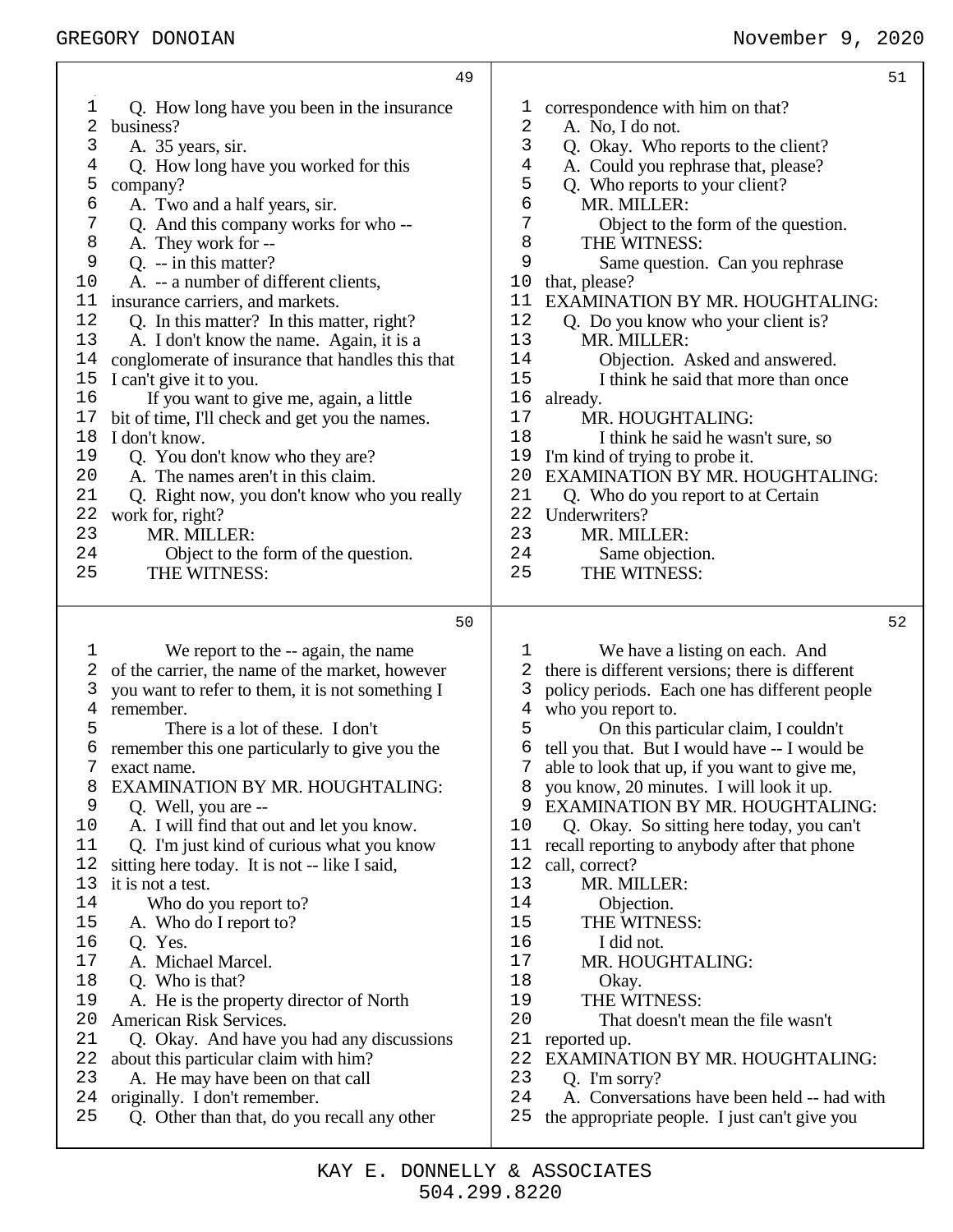|          | 53                                                                                                 |                     | 55                                                                             |
|----------|----------------------------------------------------------------------------------------------------|---------------------|--------------------------------------------------------------------------------|
| 1        | those names because I don't have them memorized.                                                   | $\mathbf{1}$        | MR. HOUGHTALING:                                                               |
| 2        | Q. You don't know who the appropriate                                                              | 2                   | The difference between his knowledge                                           |
| 3        | people are, and you don't know what                                                                | 3                   | and what he is being produced for --                                           |
| 4        | conversations were had, correct?                                                                   | $\overline{4}$      | MR. MILLER:                                                                    |
| 5        | A. Again, I don't -- there is numerous                                                             | 5                   | He is being produced for his                                                   |
| 6<br>7   | names, and I don't remember who was involved at<br>what market.                                    | 6<br>$\overline{7}$ | knowledge.<br>MR. HOUGHTALING:                                                 |
| 8        | Q. All right. We are --                                                                            | 8                   | He is being produced as a                                                      |
| 9        | A. So, no, I don't have the names for you.                                                         | 9                   | representative, the person that is in the best                                 |
| 10       | I could look them up. But you would have to                                                        | 10                  | position to tell me about certain things. And                                  |
| 11       | give me like 15, 20 minutes.                                                                       | 11                  | that is fine if he is the best person that has                                 |
| 12       | Q. I see. Yeah. Okay.                                                                              | 12                  | more knowledge of it.                                                          |
| 13       | MR. HOUGHTALING:                                                                                   | 13                  | If that is your corporate                                                      |
| 14       | I'm going to take a quick break                                                                    | 14                  | representative, that is fine. So it is 13,                                     |
| 15       | here. I think I'm done wasting my time. Hold                                                       | 15                  | 14 -- 11, 13, 14. All right.                                                   |
| 16       | on.                                                                                                | 16                  | <b>EXAMINATION BY MR. HOUGHTALING:</b>                                         |
| 17       | (Brief recess held.)                                                                               | 17                  | Q. Sir, do you have --                                                         |
| 18       | MR. HOUGHTALING:                                                                                   | 18                  | MR. MILLER:                                                                    |
| 19       | Allen, who is -- maybe we can                                                                      | 19                  | And let me be clear. My position is                                            |
| 20<br>21 | shorten this up.<br>Can you give me an idea of which                                               | 20<br>21            | you need to ask the witness about the areas, not<br>me.                        |
| 22       | numbers you are producing him for?                                                                 | 22                  | And so he is here to speak to some                                             |
| 23       | MR. MILLER:                                                                                        | 23                  | of them. I don't know the total breadth of his                                 |
| 24       | 13 and 14.                                                                                         | 24                  | knowledge base.                                                                |
| 25       | MR. HOUGHTALING:                                                                                   | 25                  | MR. HOUGHTALING:                                                               |
|          |                                                                                                    |                     |                                                                                |
|          |                                                                                                    |                     |                                                                                |
|          | 54                                                                                                 |                     | 56                                                                             |
| 1        | Okay. Other than --                                                                                | ı                   | Okay. Well, I'm not just interested                                            |
| 2        | MR. MILLER:                                                                                        |                     | 2 in the total breadth of his knowledge base. I'm                              |
| 3        | For sure.                                                                                          | 3                   | interested in it on this particular claim and                                  |
| 4        | MR. HOUGHTALING:                                                                                   | 4                   | I'm interested in what he is being produced for,                               |
| 5        | I'm sorry?                                                                                         | 5                   | okay?                                                                          |
| 6        | MR. MILLER:                                                                                        | 6                   | So, because if Lloyd's doesn't                                                 |
| 7        | 13 and 14. 11 -- portions of 11.                                                                   | 7                   | produce people that can answer certain                                         |
| 8<br>9   | You could probably -- you would do better if you                                                   | 8<br>9              | questions, then this is going to be a problem we                               |
| 10       | just ask him what he -- what he could testify to<br>by just gong through them like I did with your | 10                  | will have to address with the court.<br><b>EXAMINATION BY MR. HOUGHTALING:</b> |
| 11       | witness.                                                                                           | 11                  | Q. So, sir, let me ask you: Mr. Donoian,                                       |
| 12       | MR. HOUGHTALING:                                                                                   | 12                  | do you have the 1442 notice in front of you?                                   |
| 13       | Yeah. Well, but that -- that is a                                                                  | 13                  | A. No, sir. I do not.                                                          |
| 14       | different question, Allen.                                                                         | 14                  | Q. Okay. We will put it up on the screen.                                      |
| 15       | I mean, the question is: You are                                                                   | 15                  | And I would like to ask you if you know whether                                |
| 16       | producing him. I've requested you to designate                                                     | 16                  | you are being produced with the authority to                                   |
| 17       | a person. And my understanding is -- because we                                                    | 17                  | speak to the certain subjects that we have                                     |
| 18       | have got it on the Record -- you are producing                                                     | 18                  | outlined here on behalf of Certain Underwriters.                               |
| 19       | him for $11$ , $13$ , and $14$ . Any others?                                                       | 19                  | Okay. Number 1, the underwriting                                               |
| 20<br>21 | MR. MILLER:<br>I think the witness is better                                                       | 20<br>21            | process in the issuance of Lloyd's Property and                                |
| 22       | capable of telling you the areas that he can                                                       | 22                  | Business Income (extra expense) policy, and any<br>other policy.               |
| 23       | speak to. So, there you go. That is my answer.                                                     | 23                  | A. I'm sorry. There is pictures in the                                         |
| 24       | If you don't want to ask him                                                                       | 24                  | way, and I can't see. So hold on a second.                                     |
| 25       | questions about the notice, that is on you.                                                        | 25                  | Q. Okay. I think you can take that box --                                      |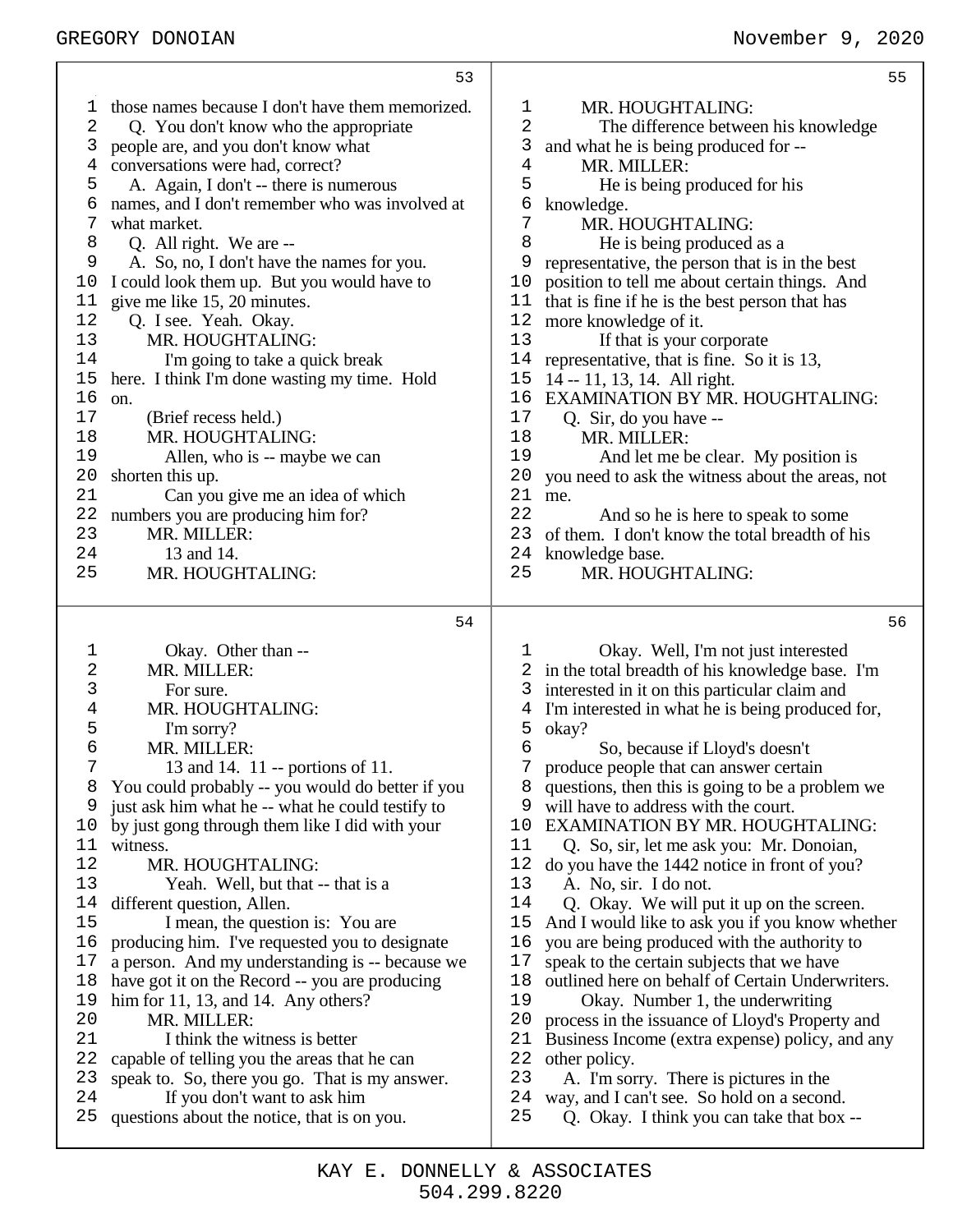| 57                                                                                                                                                                                                                                                                                                                                                                                                                                                                                                                                                                                                                                                                                                                                                                                                                                                                                                                                                                                                                                                                                                                             | 59                                                                                                                                                                                                                                                                                                                                                                                                                                                                                                                                                                                                                                                                                                                                                                                                                                                                                                                                                                                                                                                                                                                                                                                                           |
|--------------------------------------------------------------------------------------------------------------------------------------------------------------------------------------------------------------------------------------------------------------------------------------------------------------------------------------------------------------------------------------------------------------------------------------------------------------------------------------------------------------------------------------------------------------------------------------------------------------------------------------------------------------------------------------------------------------------------------------------------------------------------------------------------------------------------------------------------------------------------------------------------------------------------------------------------------------------------------------------------------------------------------------------------------------------------------------------------------------------------------|--------------------------------------------------------------------------------------------------------------------------------------------------------------------------------------------------------------------------------------------------------------------------------------------------------------------------------------------------------------------------------------------------------------------------------------------------------------------------------------------------------------------------------------------------------------------------------------------------------------------------------------------------------------------------------------------------------------------------------------------------------------------------------------------------------------------------------------------------------------------------------------------------------------------------------------------------------------------------------------------------------------------------------------------------------------------------------------------------------------------------------------------------------------------------------------------------------------|
| A. Okay. Okay. I'm not -- I'm not<br>T<br>2<br>involved in the underwriting process.<br>3<br>Q. Okay. So, Number 2, you wouldn't be<br>involved in that at all?<br>4<br>5<br>A. I don't believe there is manuscript<br>6<br>policies involved here. But, no, I'm not<br>7<br>involved in that.<br>8<br>Q. Number 3?<br>9<br>A. No, I am not involved in that, sir.<br>$10$<br>Q. Number 4?<br>11<br>A. So I'm not sure what 4 is asking.<br>12<br>Are you asking am I involved with the<br>13<br>writing -- the formulation of the policy?<br>14<br>Q. Any of the endorsements or forms<br>$15$<br>utilized by Lloyd's to exclude any physical loss<br>16<br>or damage caused by a virus.<br>$17$<br>A. I am not in involved that.<br>18<br>Q. Number 5?<br>19<br>A. I am not involved in that.<br>20<br>Q. Number 6?<br>21<br>A. No, I wouldn't be involved in that, sir.<br>22<br>Q. Number 7?<br>23<br>A. I'm not involved in the rating.<br>24<br>Q. Next. Number 8?<br>25<br>A. I wouldn't know, sir.                                                                                                                     | general practices and how we handle our claims.<br>1<br>2<br>Q. Who is "our?" When you say that in that<br>3<br>sentence, who is "our?"<br>$\overline{4}$<br>A. North American Risk.<br>5<br>Q. What about Certain Underwriters?<br>б<br>A. I am sorry?<br>7<br>Q. What about Certain Underwriters?<br>8<br>A. Our claims -- part of our guidelines is<br>9<br>to handle our claims within their protocol.<br>Q. What is their protocol? What protocol<br>10<br>11<br>are you referring to?<br>12<br>A. There is a lot of them, sir. I couldn't<br>13<br>-- you know, it is just to make sure that the<br>14<br>claim is being handled in accordance with the<br>15<br>jurisdiction that the suit -- that the claim was<br>16<br>filed in.<br>17<br>And to make sure mail is being handled,<br>18<br>handled in a timely manner. It is to make sure<br>19<br>that phone calls are being responded to, Emails<br>20<br>are responded to, files are corresponded<br>21<br>correctly, files are reported correctly.<br>22<br>Q. Have you generated any Emails or phone<br>23<br>calls or anything with regard to this file?<br>24<br>A. I don't remember, sir.<br>25<br>Q. Do you have any protocols in writing |
| 58                                                                                                                                                                                                                                                                                                                                                                                                                                                                                                                                                                                                                                                                                                                                                                                                                                                                                                                                                                                                                                                                                                                             | 60                                                                                                                                                                                                                                                                                                                                                                                                                                                                                                                                                                                                                                                                                                                                                                                                                                                                                                                                                                                                                                                                                                                                                                                                           |
| Q. Number 9?<br>$\mathbf 1$<br>2<br>A. I do not know.<br>3<br>Q. Number 10?<br>$\overline{4}$<br>A. I wouldn't -- I don't know.<br>5<br>Q. Number 11?<br>6<br>A. I am aware of claims quality control,<br>not underwriting quality control, sir.<br>Q. Okay. What specifically about this<br>8<br>9<br>particular claim can you tell me about that,<br>other than what you have told me?<br>10<br>11<br>A. I can tell you that we sent out the<br>12<br>questionnaire. We sent out a Reservation of<br>Rights letter. I believe the claim was<br>13<br>14<br>subsequently denied.<br>15<br>And that we believe that the claim was<br>reviewed -- I review it to make sure that it is<br>16<br>17<br>being handled based on quality claims handling<br>18<br>guidelines.<br>19<br>Q. What do you mean to make sure it is<br>handled by quality claims handling guidelines?<br>20<br>21<br>A. Well, the question is the claims quality<br>22<br>control. So I make sure that it is being<br>23<br>handled to meet a quality file.<br>24<br>Q. What does that mean, a quality file?<br>25<br>A. That it meets, you know, with our | from Certain Underwriters?<br>1<br>A. We have handling guidelines, sir, just<br>2<br>3<br>as we have with all our clients.<br>$\overline{4}$<br>Q. I'm sorry?<br>5<br>A. We have certain handling guidelines with<br>6<br>all of our clients. So they all have different<br>7<br>specific requirements, and we handle our claims<br>in accordance with their specific requirements.<br>8<br>9<br>Q. How are the specific requirements with<br>Certain Underwriters different than your other<br>10<br>11<br>clients?<br>12<br>A. They are not -- they are different --<br>13<br>some carriers give us 25,000 in authority. Some<br>14<br>give us 50,000 in authority. Some give us<br>15<br>100,000 in authority.<br>16<br>Some, you know, let us, you know, choose<br>17<br>who we are going to use as experts. Some want<br>18<br>them, themselves, to choose their specific<br>19<br>experts. Every one of our clients -- again, the<br>20<br>parameters -- the handling parameters are<br>different.<br>21<br>22<br>Q. Do you choose the lawyers?<br>23<br>A. I don't know how we chose the attorney<br>24<br>on this one, whether it was an attorney we<br>25<br>recommended or an attorney the market  |

Т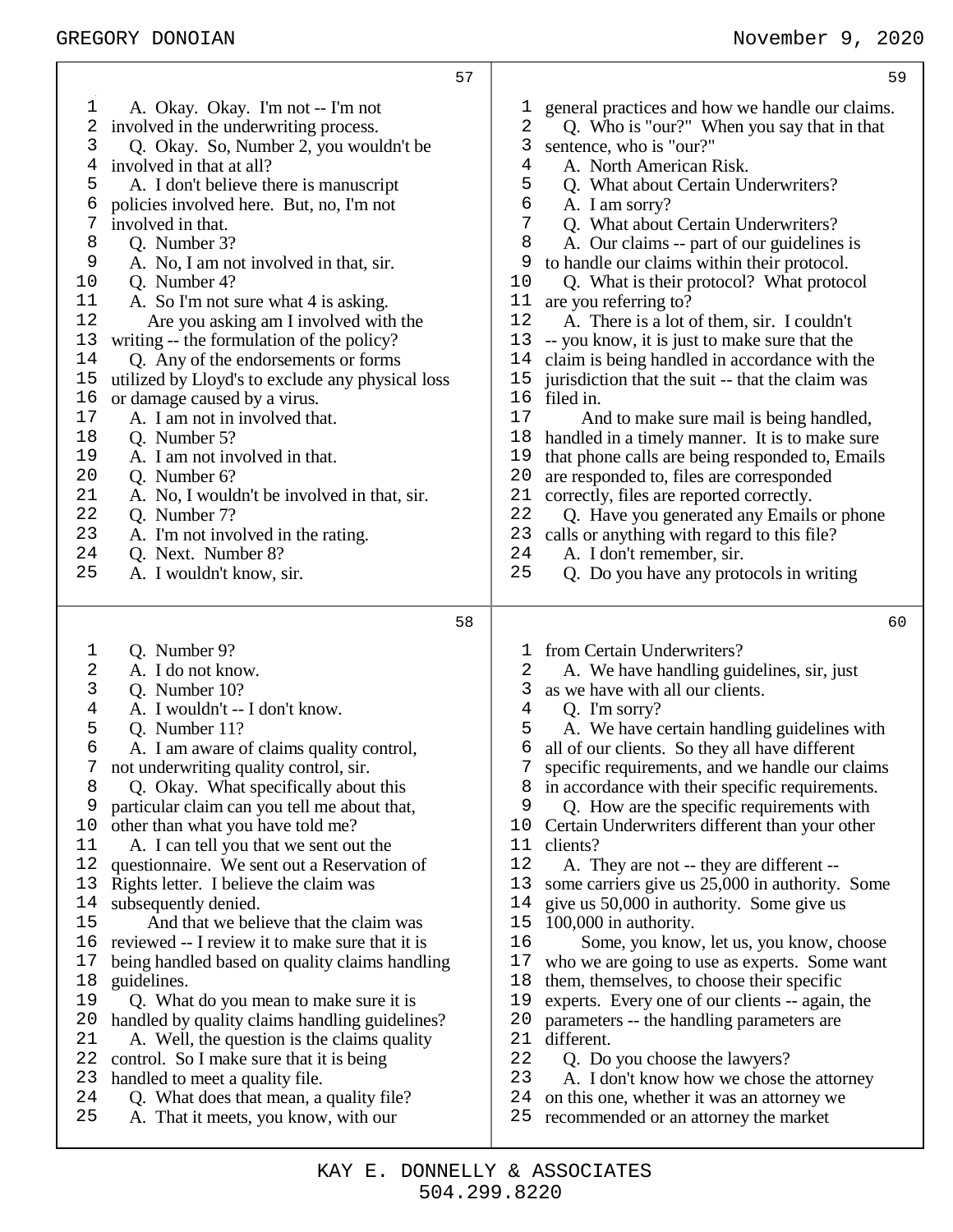61 1 recommended. I do not know.<br>2 O. And for Certain Underw 2 Q. And for Certain Underwriters, are you 3 given the authority to choose the lawyers in 4 Louisiana? 5 A. I would have to read the parameters,  $\begin{matrix}6 & \text{sir. I do not know.} \\7 & \text{O. Sitting here.}\end{matrix}$ 7 Q. Sitting here, you don't know? 8 A. I don't have it memorized, sir. No, I 9 don't. I don't memorize them because every one 10 is different. And I don't like to be caught 11 without -- without reading the parameters on 12 each and every claim I handle. 13 Q. On this particular claim, who hired the 14 lawyers? 15 A. I do not know. 16 Q. How about the fire claim? 17 MR. MILLER:<br>18 Objection. Objection. Now I'm going to 19 instruct him not to answer that. 20 He is not -- we are not talking<br>21 about the fire claim, and you can brin about the fire claim, and you can bring that up 22 in that case. 23 MR. HOUGHTALING: 24 We will.<br>25 MR MILL MR. MILLER:  $62$ 1 Okay. 2 MR. HOUGHTALING: 3 Sir?<br>4 MR. N MR. MILLER: 5 I said I'm instructing him not to -- 6 EXAMINATION BY MR. HOUGHTALING:<br>7 O. You have been involved --0. You have been involved --8 MR. MILLER:<br>9 -- not to ansy -- not to answer. 10 EXAMINATION BY MR. HOUGHTALING: 11 Q. You have been involved with Oceana. You 12 are aware of Oceana because of the other claim 13 you are involved with, correct? 14 A. I do know there is another claim,<br>15 correct. correct. 16 Q. Are you trained in policy 17 interpretation? 18 A. Yes, sir. 19 Q. Tell me your background in training in 20 policy interpretation. 21 A. Well, with 35 years in this industry, 22 sir, I have my CPCU. I have my AIC. I have 23 part of my SCLA. part of my SCLA. 24 I have been a manager on and off in the 25 industry since 2000 -- no, since 1998. I review 63 1 policies on a daily basis, and I have my 2 adjusters -- verify that my adjusters are making 3 correct coverage calls, sir. 4 Q. Okay. What is the CPCU? 5 A. Chartered property casualty underwriter.<br>6 O. Okav. And tell me about -- tell me 6 Q. Okay. And tell me about -- tell me 7 about the training in particular that you got on 8 policy interpretation. 9 A. Well, you want me to go back to 1985 10 when I went to my first class and I went -- you 11 know, we read policies, personal policies, and 12 interpreted them and reviewed how coverage goes 13 from, you know, what is covered, and what items 14 are covered to what items are not covered, what are covered to what items are not covered, what 15 items are -- what losses are covered and what 16 losses are not covered.<br>17 Then, you know. Then, you know, you go to within the 18 commercial lines, and then you learn -- then 19 just through training and handling the numerous 20 claims and going to different classes, you learn 21 the nuances of every different policy and where<br>22 coverage is afforded and coverage is not 22 coverage is afforded and coverage is not<br>23 afforded, and how that all relates back to afforded, and how that all relates back to one 24 another.<br>25 O. Ca 25 Q. Can't you just do that by reading the  $64$ 1 policies themselves? 2 A. It is all part of reading it and 3 interpretation, sir, yes.<br>4 O. Well, so other the 4 Q. Well, so other than reading the policies 5 themselves, you have gone to classes that help 6 you interpret them, what you are reading,  $\frac{7}{2}$  correct? correct? 8 A. Correct.<br>9 MR MII. 9 MR. MILLER:<br>10 Object to the Object to the form of the question. 11 MR. HOUGHTALING:<br>12 Sorry? Sorry? 13 THE WITNESS: 14 I said correct.<br>15 EXAMINATION BY EXAMINATION BY MR. HOUGHTALING: 16 Q. Okay. And what is --<br>17 A. Because change -- bec A. Because change -- because things change, 18 sir, over time, right? 19 Q. So what classes specifically have you 20 gone to that help you interpret policies? 20 gone to that help you interpret policies?<br>21 A. All of the -- all of the 10 CPCU co 21 A. All of the -- all of the 10 CPCU courses<br>22 I took: the four AIC courses I have taken; the 22 I took; the four AIC courses I have taken; the 23 SCLA courses I have taken SCLA courses I have taken. 24 I have been to numerous, numerous 25 seminars and conferences. To enumerate them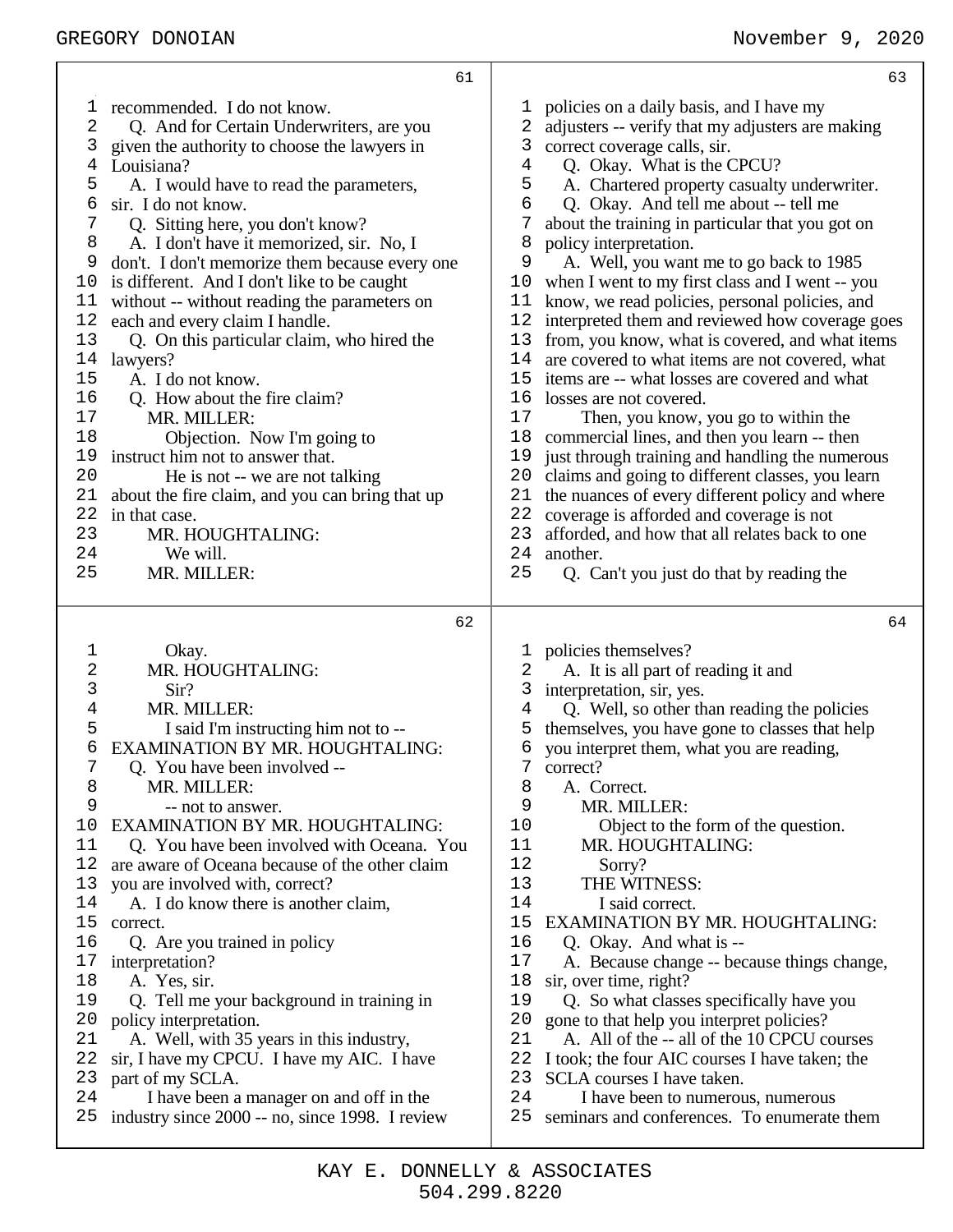|                                                                                                                                             | 65                                                                                                                                                                                                                                                                                                                                                                                                                                                                                                                                                                                                                                                                                                                                                                                                                            | 67                                                                                                                                                                                                                                                                                                                                                                                                                                                                                                                                                                                                                                                                                                                                                                                                                                                                                                                                                                                                                                                                                                                                                                                                                    |
|---------------------------------------------------------------------------------------------------------------------------------------------|-------------------------------------------------------------------------------------------------------------------------------------------------------------------------------------------------------------------------------------------------------------------------------------------------------------------------------------------------------------------------------------------------------------------------------------------------------------------------------------------------------------------------------------------------------------------------------------------------------------------------------------------------------------------------------------------------------------------------------------------------------------------------------------------------------------------------------|-----------------------------------------------------------------------------------------------------------------------------------------------------------------------------------------------------------------------------------------------------------------------------------------------------------------------------------------------------------------------------------------------------------------------------------------------------------------------------------------------------------------------------------------------------------------------------------------------------------------------------------------------------------------------------------------------------------------------------------------------------------------------------------------------------------------------------------------------------------------------------------------------------------------------------------------------------------------------------------------------------------------------------------------------------------------------------------------------------------------------------------------------------------------------------------------------------------------------|
| ı<br>2<br>3<br>4<br>5<br>6<br>7<br>8<br>9<br>$10$<br>11<br>12<br>13<br>14<br>15<br>16<br>17<br>18<br>19<br>20<br>21<br>22<br>23<br>24<br>25 | all, I would not be able to do at this point.<br>Q. Is that training -- does that training<br>help you in interpreting the words that you are<br>reading?<br>A. Yes, sir.<br>Q. How?<br>A. Rephrase the question, please.<br>Q. How has the training helped you<br>interpret the words that you read in the<br>contracts?<br>MR. MILLER:<br>Object to the form of the question.<br>THE WITNESS:<br>Because there --<br>MR. MILLER:<br>You can answer.<br>THE WITNESS:<br>-- it has shown you what -- what the<br>intentions were and how the courts have<br>interpreted the language over the last 30, 40,<br>however many years, and how the coverage -- the<br>courts have changed interpretations.<br>And it keeps you abreast of those<br>interpretations. So, you are handling the<br>claims within the general accepted | necessary, review case law, yes, sir.<br>T<br>2<br>EXAMINATION BY MR. HOUGHTALING:<br>Q. Okay. And what in all of your training<br>3<br>has been helpful for understanding the intent of<br>4<br>the drafters of the policies?<br>5<br>6<br>A. Again, I am not understanding the<br>7<br>question.<br>8<br>Q. Okay. You said in your studies and<br>9<br>learning how to interpret the policies that you<br>read, that you learn about the intent. What do<br>10<br>11<br>you mean by that?<br>12<br>A. What do I mean by that? I believe that,<br>13<br>you know, courts have decided in the past, you<br>14<br>know, that when they have interpreted -- when<br>15<br>these have gone to court, that, you know, the<br>16<br>courts have interpreted and reached different<br>17<br>interpretations as to how the policy should be<br>read. And we have, therefore, used that in our<br>18<br>19<br>interpretation of coverage.<br>20<br>Q. Okay. And have you done any -- have you<br>21<br>had any training on the intent of the drafters<br>22<br>of those particular policies?<br>23<br>A. Can you rephrase that?<br>24<br>Q. Have you had any training on the intent<br>of the drafters of the policies?<br>25 |
|                                                                                                                                             | 66                                                                                                                                                                                                                                                                                                                                                                                                                                                                                                                                                                                                                                                                                                                                                                                                                            | 68                                                                                                                                                                                                                                                                                                                                                                                                                                                                                                                                                                                                                                                                                                                                                                                                                                                                                                                                                                                                                                                                                                                                                                                                                    |
| I,<br>2<br>3<br>4<br>5<br>6<br>7<br>8<br>9<br>10<br>11<br>12<br>13<br>14<br>15<br>16<br>17<br>18<br>19<br>20                                | interpretations at the time.<br><b>EXAMINATION BY MR. HOUGHTALING:</b><br>Q. Other than you told me -- I think it was<br>two categories of things you I think you<br>addressed there. Let me see if I understand<br>correctly.<br>There are two parts of the training that<br>you have had on interpreting policies. One of<br>those is studying case law. I guess<br>interpretations, judicial interpretations; is<br>that correct?<br>A. You are breaking up. I can't hear you,<br>sir.<br>Q. Okay. So part of your training in<br>interpreting the words that you are reading is<br>to help you learn about case law of judges<br>interpreting the words of the contracts<br>themselves; the intent, correct?<br>Strike that. Let me rephrase it.<br>Part of the training you have had is to                               | MR. MILLER:<br>1<br>2<br>Object to the form of the question.<br>THE WITNESS:<br>3<br>I don't remember. I don't remember.<br>4<br>5<br>EXAMINATION BY MR. HOUGHTALING:<br>6<br>Q. What is ISO?<br>7<br>A. I think it is Insurance Service Offices.<br>8<br>Q. And what is that?<br>9<br>A. I believe -- I am not sure of exactly<br>10<br>what they do. I believe they file -- they write<br>policies, but I don't know really what they do,<br>11<br>12<br>sir. I don't remember.<br>13<br>Q. In all of your training since 1985, you<br>14<br>have never had any particular lessons or<br>15<br>instructions on what ISO is?<br>16<br>A. I have, sir. Again, I said, I don't<br>17<br>remember their actual -- to give you the actual<br>18<br>definition, I would be unable to do.<br>19<br>Q. What do you know sitting here about ISO?<br>20<br>A. I would be -- I'm trying to come up with                                                                                                                                                                                                                                                                                                                        |
| 21<br>22<br>23<br>24<br>25                                                                                                                  | look at case law, is that correct?<br>MR. MILLER:<br>Object to the form of the question.<br>THE WITNESS:<br>We will -- we will at times, when                                                                                                                                                                                                                                                                                                                                                                                                                                                                                                                                                                                                                                                                                 | 21<br>the right term. They are -- they come up with<br>22<br>general use forms that some of the carriers use<br>23<br>and have been approved by the states.<br>24<br>Q. Oh, so do you know whether or not ISO<br>25<br>works with regulators on policy forms and                                                                                                                                                                                                                                                                                                                                                                                                                                                                                                                                                                                                                                                                                                                                                                                                                                                                                                                                                      |

ı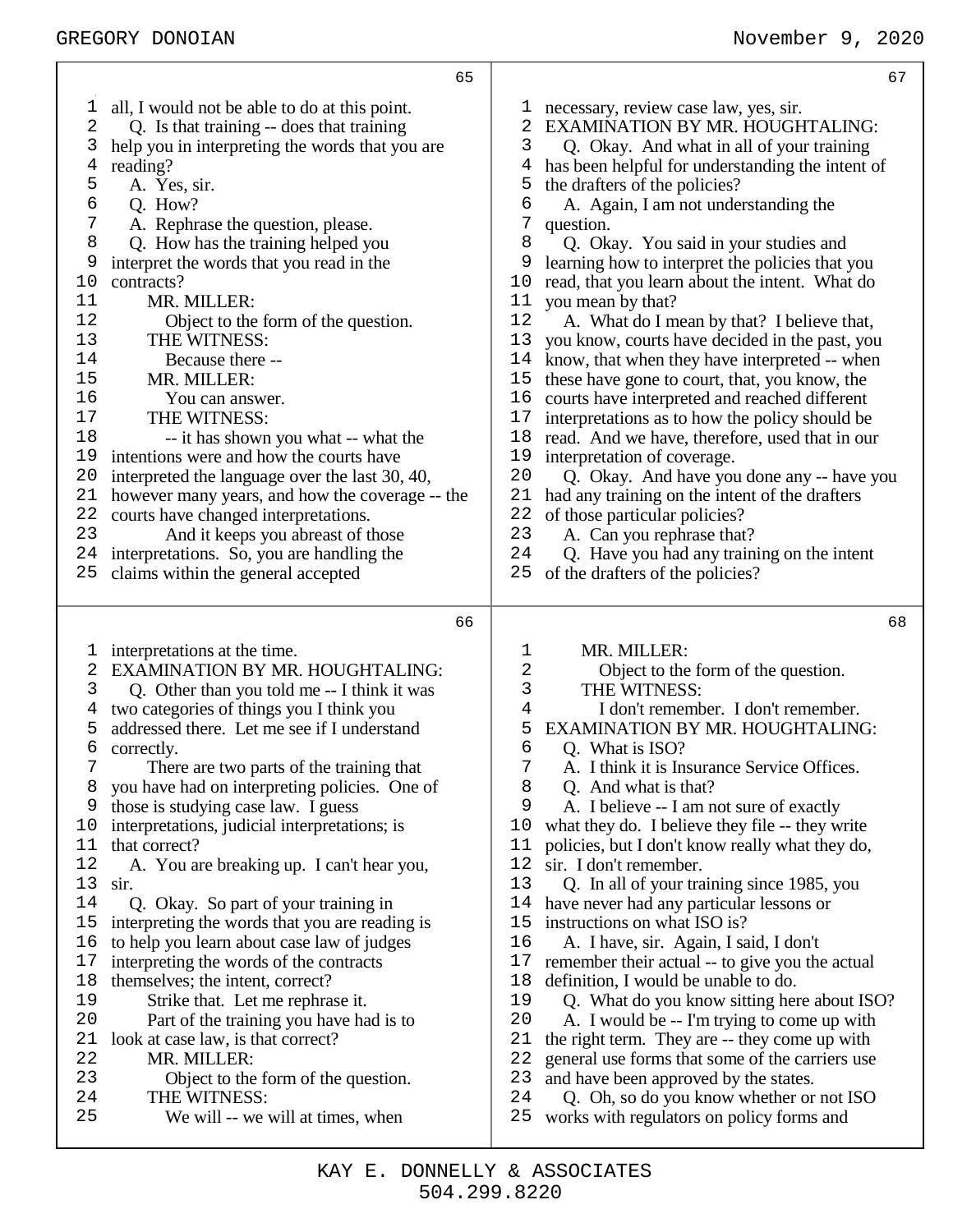| 69                                               | 71                                               |
|--------------------------------------------------|--------------------------------------------------|
| language for policies?                           | 1                                                |
| T                                                | interpretation that you are familiar with?       |
| 2                                                | 2                                                |
| A. I believe they file with the regulators       | MR. MILLER:                                      |
| 3                                                | 3                                                |
| and the regulators -- again, I am not privy to   | Object to the form of the question.              |
| that. I believe -- I am just -- what I believe   | 4                                                |
| 4                                                | THE WITNESS:                                     |
| 5                                                | 5                                                |
| they do is they file with the states and then    | I am not sure what you mean by that.             |
| the states -- they go back and forth with the    | 6                                                |
| 6                                                | MR. MILLER:                                      |
| 7                                                | 7                                                |
| states.                                          | Right. Me, either.                               |
| 8                                                | 8                                                |
| Q. Do they give --                               | <b>EXAMINATION BY MR. HOUGHTALING:</b>           |
| 9                                                | 9                                                |
| A. I'm not --                                    | Q. Okay. In interpreting policies, would         |
| Q. Does ISO ever give explanations of the        | you agree that exclusions are to be interpreted  |
| 10                                               | 10                                               |
| intent of their language?                        | narrowly?                                        |
| 11                                               | 11                                               |
| 12                                               | 12                                               |
| A. They may --                                   | MR. MILLER:                                      |
| 13                                               | 13                                               |
| MR. MILLER:                                      | Objection. Objection. You are                    |
| I am going to object to the line of              | 14                                               |
| 14                                               | asking the witness for a legal conclusion, which |
| 15                                               | 15                                               |
| questioning. It doesn't fit into anything that   | he is not capable of answering.                  |
| 16                                               | 16                                               |
| this witness is being tendered to testify to.    | MR. HOUGHTALING:                                 |
| 17                                               | 17                                               |
| MR. HOUGHTALING:                                 | I'm asking for his -- the witness                |
| 18                                               | 18                                               |
| He says -- he says he interprets                 | has testified that since 1985, he has            |
| policies. He has had training on it.             | 19                                               |
| 19                                               | interpreted and given instructions to adjusters  |
| 20                                               | 20                                               |
| <b>EXAMINATION BY MR. HOUGHTALING:</b>           | on the interpretations of policies, and in       |
| 21                                               | policy interpretation of its language.           |
| Q. Right?                                        | 21                                               |
| 22                                               | <b>EXAMINATION BY MR. HOUGHTALING:</b>           |
| A. What ISO does, sir, I don't know.             | 22                                               |
| 23                                               | 23                                               |
| Q. Okay. That is fine.                           | Q. So I am asking you, sir: Do you follow        |
| 24                                               | 24                                               |
| A. Other than that they write general            | any insurance principle that exclusions are to   |
| policies and they submit them to the carriers    | 25                                               |
| 25                                               | be interpreted narrowly?                         |
| 70                                               | 72                                               |
| and the carriers then decide whether or not they | A. I -- I apply the exclusion as it is           |
| T                                                | 1                                                |
| 2                                                | 2                                                |
| are going to use them. That is all I know about  | written, sir.                                    |
| 3                                                | 3                                                |
| ISO, sir.                                        | Q. So you can't say that you apply the           |
| Q. Okay. Do you know anything about ISO's        | 4                                                |
| 4                                                | principle to be interpreted narrowly?            |
| correspondence with regards to business          | 5                                                |
| 5                                                | MR. MILLER:                                      |
| interruption policies in this matter?            | 6                                                |
| 6                                                | Objection.                                       |
| 7                                                | THE WITNESS:                                     |
| A. In the course -- I'm not sure what you        | 7                                                |
| 8                                                | 8                                                |
| mean by correspondence.                          | I interpret --                                   |
| 9                                                | 9                                                |
| Q. Okay. Do you know if ISO had any              | MR. MILLER:                                      |
| 10                                               | 10                                               |
| correspondence with the state of Louisiana on    | Asked and answered.                              |
| the policy forms at issue in this matter?        | 11                                               |
| 11                                               | THE WITNESS:                                     |
| A. I would have no idea about that, sir.         | 12                                               |
| 12                                               | I don't know how else to answer                  |
| 13                                               | 13                                               |
| Q. You were involved in the insurance            | that.                                            |
| business in 2002?                                | 14                                               |
| 14                                               | <b>EXAMINATION BY MR. HOUGHTALING:</b>           |
| A. No, I didn't say -- I said since 1985,        | 15                                               |
| 15                                               | Q. What if the exclusion is ambiguous?           |
| 16                                               | 16                                               |
| sir.                                             | Then what happens? One way I can read it         |
| 17                                               | reasonably to find that it excludes something    |
| Q. Yeah. So 2002, 2000, you were around          | 17                                               |
| 18                                               | and one reasonable interpretation, it includes   |
| during SARS?                                     | 18                                               |
| A. I remember SARS. I don't remember ever        | it. How do you handle that?                      |
| 19                                               | 19                                               |
| 20                                               | 20                                               |
| having a claim about SARS.                       | A. If it is a claim that needs it, I will        |
| 21                                               | 21                                               |
| Q. Did you handle anything in Asia?              | refer with counsel and just have a coverage      |
| 22                                               | 22                                               |
| A. I'm sorry.                                    | conversation with counsel, sir.                  |
| 23                                               | 23                                               |
| Q. Did you handle anything in Asia?              | Q. Okay. That is what you do, you go to a        |
| 24                                               | 24                                               |
| A. No, I do not.                                 | lawyer in that instance?                         |
| 25                                               | 25                                               |
| Q. Is there any principles of policy             | A. In some cases, yes, sir.                      |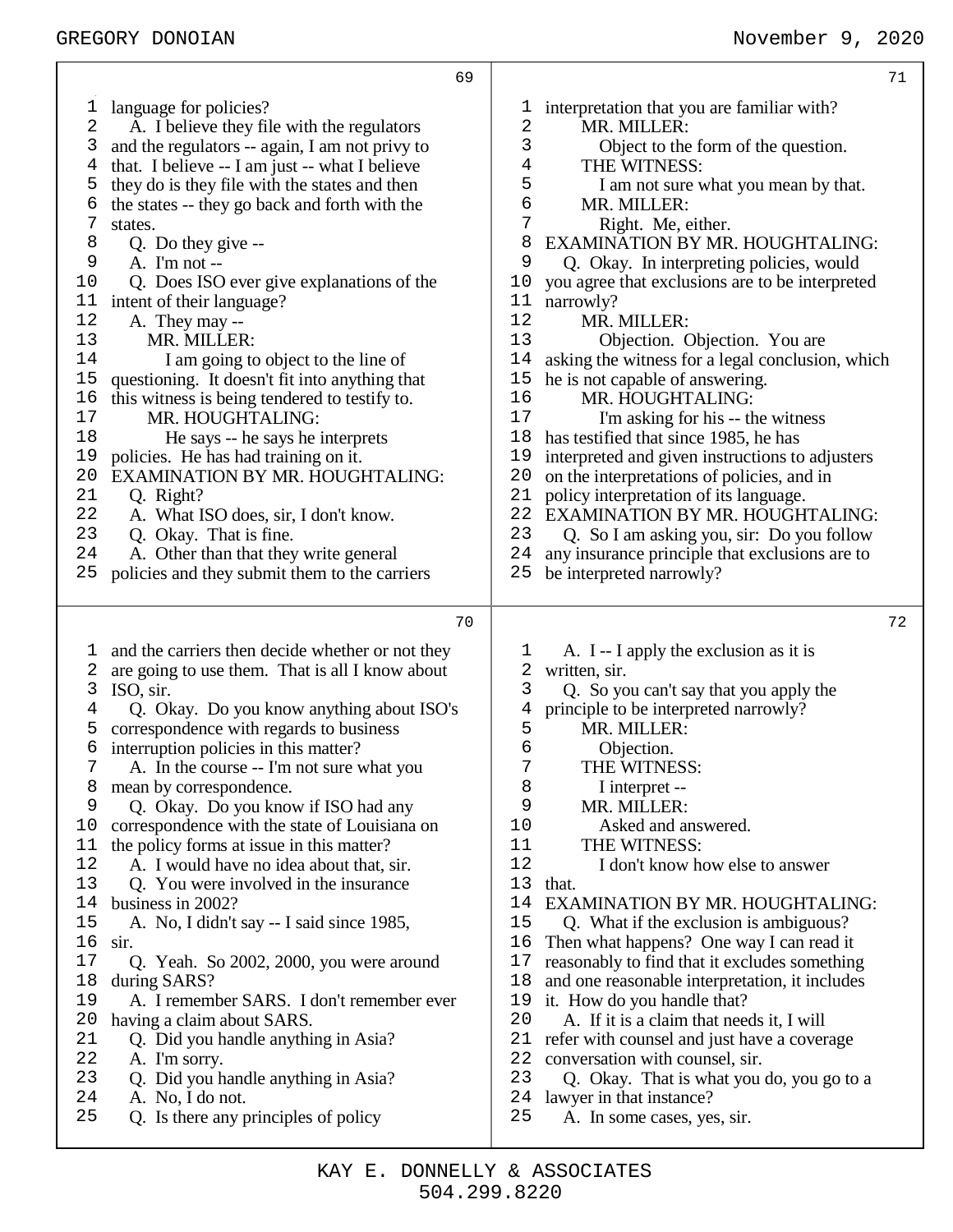|                | 73                                               |        | 75                                               |
|----------------|--------------------------------------------------|--------|--------------------------------------------------|
| 1              | Q. Is that what you did here?                    | ı      | A. It was not.                                   |
| 2              | A. No, sir. I don't -- I don't know how          | 2      | Q. The coverage decision was made                |
| 3              | they came up with the coverage determination on  | 3      | afterwards?                                      |
| 4              | this, other than the question that was answered, | 4      | A. The coverage decision would have been         |
| 5              | it didn't fit coverage and, therefore, the claim | 5      | made after a formal -- a formal investigation    |
| б              | was denied.                                      | 6      | into the claim.                                  |
|                |                                                  |        |                                                  |
| 7<br>8         | Q. Who told you it didn't fit coverage?          | 7<br>8 | Q. What formal investigation was made into       |
| 9              | A. I don't know who did that.                    | 9      | this claim?                                      |
|                | Q. You didn't make that determination?           |        | A. Again, I am not privy to all the ins and      |
| 10             | A. I am sorry?                                   | 10     | outs, but I know that the questionnaire was sent |
| 11             | Q. You didn't make that determination, did       | 11     | out, a Reservation of Rights was sent out, and a |
| $1\,2$         | you?                                             | 12     | proper denial was sent out.                      |
| 13             | A. My adjuster made that determination in        | 13     | Q. Did the Certain Underwriters or your          |
| 14             | the proper handling of this claim.               | 14     | company perform any investigation, other than    |
| 15             | Q. Oh, your adjuster made that                   | 15     | sending out a questionnaire?                     |
| 16             | interpretation. Who made the determination that  | 16     | MR. MILLER:                                      |
| 17             | there was no coverage in this matter?            | 17     | Object to the form of the question.              |
| 18             | A. Again, I answered that.                       | 18     | It assumes facts not in evidence.                |
| 19             | Q. I'm sorry. I am not clear. Who made           | 19     | THE WITNESS:                                     |
| 20             | the coverage determination in this matter?       | 20     | Can you ask that again, please?                  |
| 21             | A. My adjuster would have made that              | 21     | EXAMINATION BY MR. HOUGHTALING:                  |
| 22             | coverage determination corresponding with the    | 22     | Q. Did your company working for Certain          |
| 23             | markets involved.                                | 23     | Underwriters do any affirmative investigation on |
| 24             | Q. Did anyone in your company make that          | 24     | this matter, other than sending out a            |
| 25             | determination?                                   | 25     | questionnaire?                                   |
|                |                                                  |        |                                                  |
|                |                                                  |        |                                                  |
|                | 74                                               |        | 76                                               |
|                |                                                  |        |                                                  |
| 1              | MR. MILLER:                                      | 1      | MR. MILLER:                                      |
| 2              | Objection to the form of the                     | 2      | Same objection.                                  |
| 3              | question.                                        | 3      | THE WITNESS:                                     |
| $\overline{4}$ | THE WITNESS:                                     | 4      | I don't know what other -- I don't               |
| 5              | I am not sure what -- all I can say              | 5      | know particularly what other investigation was   |
| 6              | is we will on any denial -- on any denial that   | 6      | done on this claim, sir.                         |
|                | comes out of this office, sir, we will refer     |        | EXAMINATION BY MR. HOUGHTALING:                  |
| 8              | out. With anybody, whoever the client is, we     | 8      | Q. Well, you said after proper                   |
| 9              | discuss it with the client before the denial     | 9      | investigation. So I am asking you: What          |
| 10             | goes out.                                        | 10     | investigation was done?                          |
| 11             | <b>EXAMINATION BY MR. HOUGHTALING:</b>           | 11     | A. I'm assuming -- what I meant -- can I go      |
| 12             | Q. Do you know if that happened in this          | 12     | back and answer -- rephrase or --                |
| 13             | case?                                            | 13     | Q. Sure. Sure. You can correct your              |
| 14             | A. Yes.                                          | 14     | answer. And any time if you answer something     |
| 15             | Q. And how did that happen?                      | 15     | and you want to correct it or you say something  |
| 16             | A. I was not privy to that discussion, so I      | 16     | was wrong, no problem.                           |
| 17             | don't know how that happened. I assume it        | 17     | A. I believe that my response was that the       |
| 18             | happened via Emails.                             | 18     | adjuster on the claim did the investigation as   |
| 19             | Q. Okay. You reviewed the claim file,            | 19     | directed by the market, and then reviewed it     |
| 20             | correct?                                         | 20     | with the market to get a decision on coverage,   |
| 21             | A. Yes, sir.                                     | 21     | sir.                                             |
| 22             | Q. Do you know if --                             | 22     | Q. When you say --                               |
| 23             | A. Again --                                      | 23     | A. Like the actual -- what all that              |
| 24             | Q. -- the coverage decision was made before      | 24     | pertained, I don't remember of fhand. I can look |
| 25             | or after the phone call you referred to?         | 25     | it up and get back to you.                       |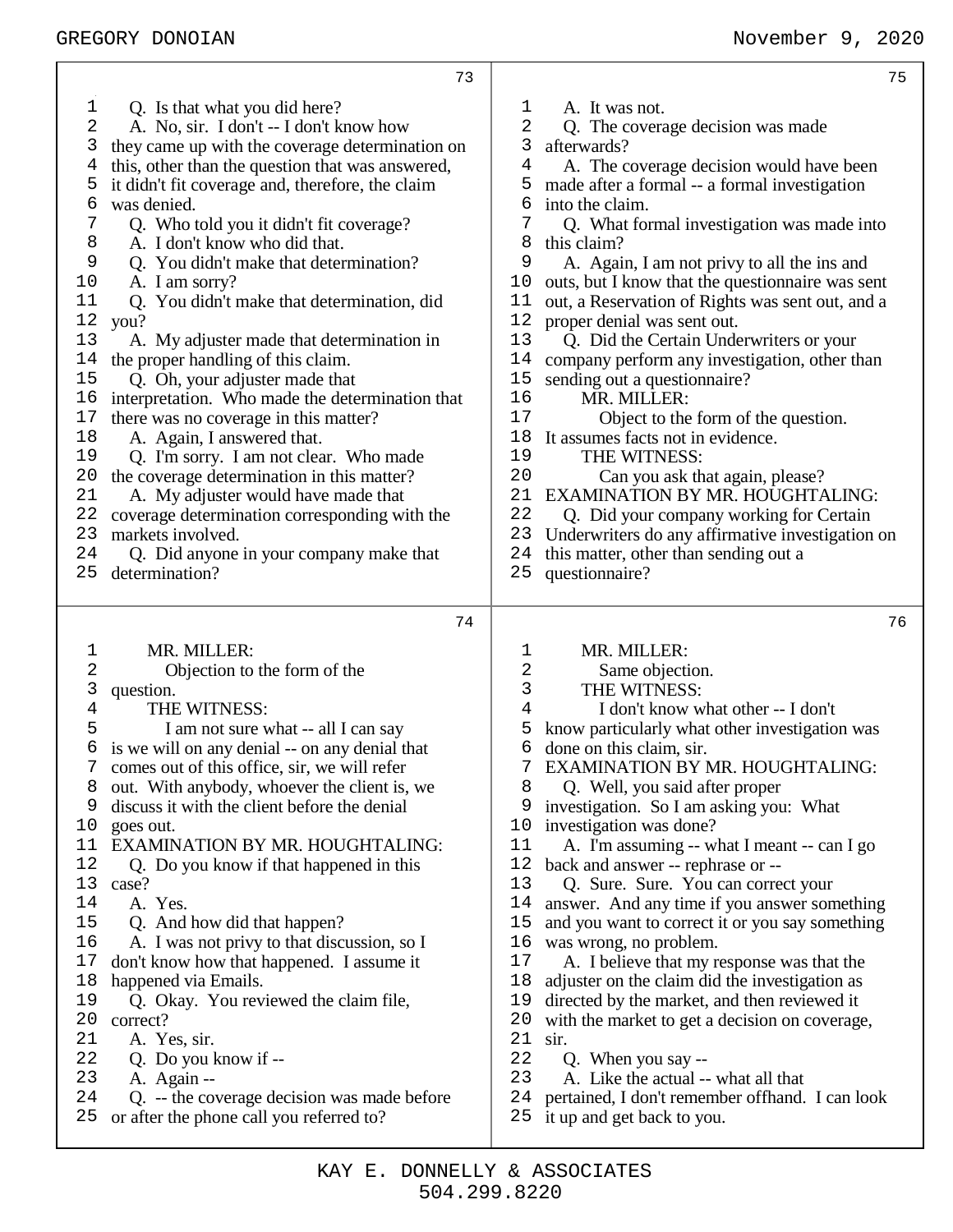| 77                                               | 79                                               |
|--------------------------------------------------|--------------------------------------------------|
| 1                                                | EXAMINATION BY MR. HOUGHTALING:                  |
| Q. When you say, "by the market," who are        | T                                                |
| 2                                                | 2                                                |
| you referring to?                                | Q. Do you know that, sitting here today?         |
| 3                                                | 3                                                |
| A. The carriers involved.                        | A. I just -- I said I do not remember, sir.      |
| 4                                                | 4                                                |
| Q. You refer to them as the "market"?            | Q. I'm not asking you to remember the phone      |
| 5                                                | 5                                                |
| A. Yes, sir.                                     | call. I am asking you, sitting here today --     |
| 6                                                | 6                                                |
| Q. Are you familiar with any principle that      | well, strike that.                               |
| 7                                                | 7                                                |
| the insurance company must resolve doubt         | You are adjusting claims for Certain             |
| concerning coverages in favor of the             | 8                                                |
| 8                                                | Underwriters, so you are involved in the         |
| 9                                                | 9                                                |
| policyholder?                                    | adjustment of certain claims that are ongoing    |
| 10                                               | now in Louisiana, are you not?                   |
| A. I am sorry?                                   | 10                                               |
| 11                                               | 11                                               |
| Q. Are you familiar with any interpretation      | A. Correct.                                      |
| 12                                               | 12                                               |
| that insurance companies must resolve doubts     | Q. COVID claims, correct?                        |
| 13                                               | 13                                               |
| concerning coverage in favor of the              | A. Correct. I am involved in other claims,       |
| 14                                               | 14                                               |
| policyholder?                                    | correct.                                         |
| 15                                               | 15                                               |
| A. I am not familiar with anything based on      | Q. Now, are you aware that some of those         |
| 16                                               | 16                                               |
| that wording. No, sir.                           | policies have specific virus exclusions and some |
| 17                                               | 17                                               |
| Q. Anything of similar principle that you        | do not?                                          |
| are familiar with?                               | 18                                               |
| 18                                               | A. I am --                                       |
| 19                                               | 19                                               |
| A. I know it is a -- I know it is a              | MR. MILLER:                                      |
| 20                                               | 20                                               |
| contract of adhesion.                            | Objection.                                       |
| 21                                               | THE WITNESS:                                     |
| Q. Describe what you mean by that.               | 21                                               |
| 22                                               | 22                                               |
| A. In a contract of adhesion, when one           | I do not -- I am not aware of that,              |
| 23                                               | 23                                               |
| person writes it, the ambiguity, you know, would | sir.                                             |
| 24                                               | 24                                               |
| be decided on behalf of the insured.             | EXAMINATION BY MR. HOUGHTALING:                  |
| 25                                               | 25                                               |
| Q. Okay. And in this matter, who wrote the       | Q. Is this the first you are hearing of          |
| 78                                               | 80                                               |
| policy issued?                                   | that?                                            |
| 1                                                | 1                                                |
| 2                                                | 2                                                |
| A. I don't know, sir. I would have to look       | A. I don't know it to be a fact, sir.            |
| 3                                                | 3                                                |
| at it.                                           | Q. Do you know whether or not this policy        |
| Q. Do you whether or not it was the              | 4                                                |
| 4                                                | had a virus exclusion?                           |
| 5                                                | 5                                                |
| policyholder?                                    | A. I believe it does, yes, sir.                  |
| 6                                                | 6                                                |
| A. Oh, no, the policyholder did not write        | Q. You believe it does?                          |
| 7                                                | 7                                                |
| the policy.                                      | A. No, no. Wait. I'm sorry. Let me               |
| 8                                                | 8                                                |
| Q. The policy was written by ISO, correct?       | strike that. No, it did not.                     |
| 9                                                | 9                                                |
| A. Again, without looking at it, I don't         | Q. This did not have a virus exclusion?          |
| know offhand.                                    | 10                                               |
| 10                                               | A. No.                                           |
| 11                                               | 11                                               |
| Q. The language of the policy was chosen by      | Q. What is the significance of that?             |
| 12                                               | 12                                               |
| Certain Underwriters, you would gather, correct? | MR. MILLER:                                      |
| 13                                               | 13                                               |
| A. I don't know that.                            | Objection to the form of the                     |
| 14                                               | 14                                               |
| Q. On the phone call that you had, you were      | question.                                        |
| 15                                               | 15                                               |
| talking about several claims that Certain        | MR. HOUGHTALING:                                 |
| Underwriters had that you were involved with,    | 16                                               |
| 16                                               | You can answer.                                  |
| 17                                               | 17                                               |
| correct?                                         | THE WITNESS:                                     |
| 18                                               | 18                                               |
| A. Correct.                                      | I am trying to come up with the                  |
| 19                                               | 19                                               |
| Q. Was there any discussion with regard to       | answer. Can you ask that again?                  |
| 20                                               | 20                                               |
| the fact that some of those Certain Underwriters | <b>EXAMINATION BY MR. HOUGHTALING:</b>           |
| 21                                               | 21                                               |
| had buyer's exclusions and others did not?       | Q. What is the significance of the fact          |
| 22                                               | 22                                               |
| MR. MILLER:                                      | that it does not have a virus exclusion?         |
| 23                                               | 23                                               |
| Objection.                                       | MR. MILLER:                                      |
| 24                                               | 24                                               |
| THE WITNESS:                                     | Objection to the form. Assumes                   |
| 25                                               | 25                                               |
| I don't remember.                                | facts that are not in evidence.                  |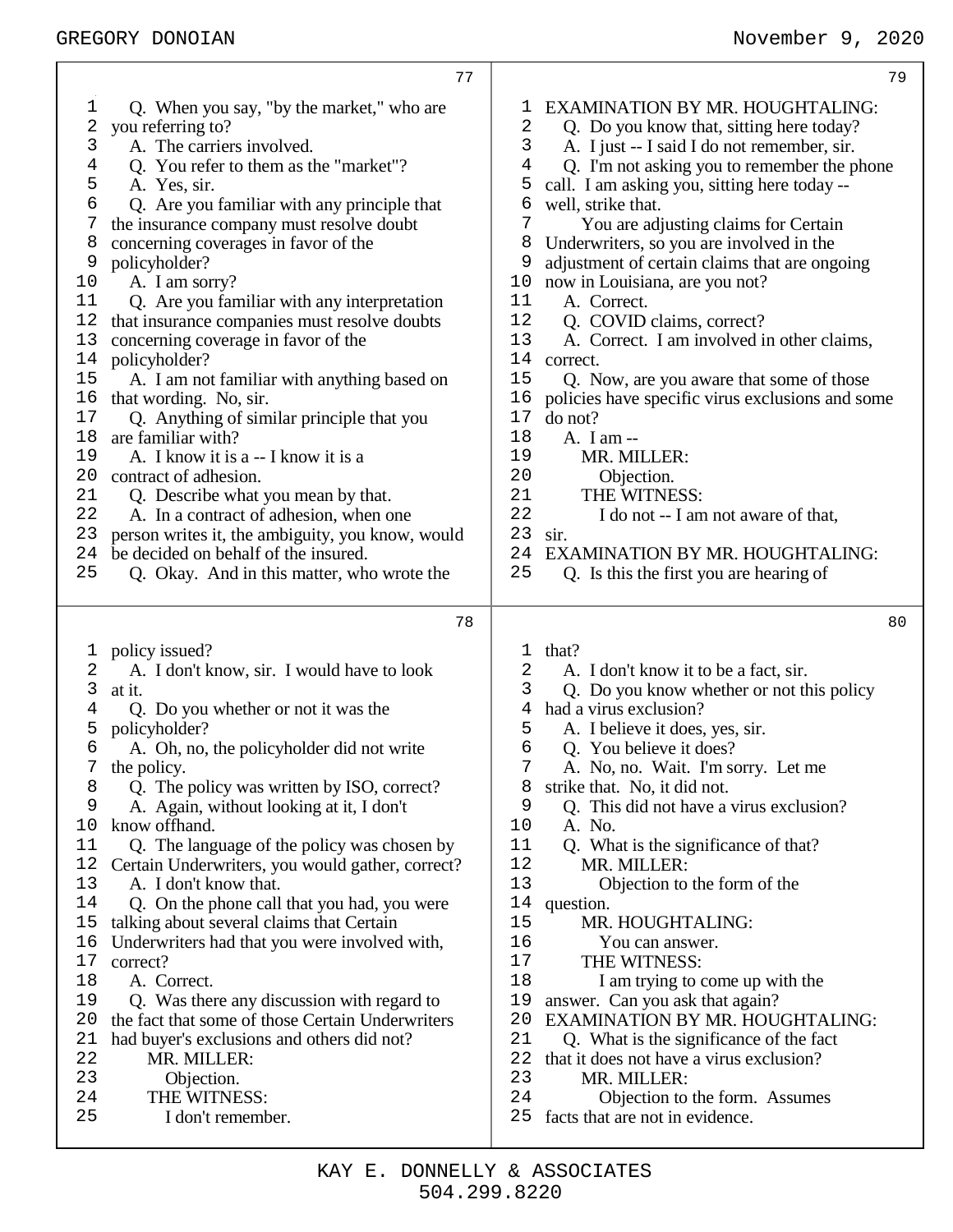## GREGORY DONOIAN November 9, 2020

|        | 81                                               |                                                                                                         | 83 |
|--------|--------------------------------------------------|---------------------------------------------------------------------------------------------------------|----|
| 1      | THE WITNESS:                                     | MR. HOUGHTALING:<br>ı                                                                                   |    |
| 2      | Without looking at it again, for a               | 2<br>Sure.                                                                                              |    |
| 3      | while, I wouldn't be able to answer the specific | 3<br>(Deposition concluded at 4:28 p.m.)                                                                |    |
| 4      | significance of that --                          | 4                                                                                                       |    |
| 5      | EXAMINATION BY MR. HOUGHTALING:                  | 5                                                                                                       |    |
| 6      | Q. Do you $-$                                    | б                                                                                                       |    |
| 7      | A. -- the significance regarding the facts       | 7                                                                                                       |    |
| 8      | of this loss.                                    | 8                                                                                                       |    |
| 9      | Q. So you, sitting here today, you can't         | 9                                                                                                       |    |
| 10     | tell me whether or not it is significant that    | 10                                                                                                      |    |
| 11     | this policy does not have a virus exclusion?     | 11                                                                                                      |    |
| 12     | A. I am saying that I would need to -- I         | 12                                                                                                      |    |
| 13     | would need to review the claim, sir.             | 13                                                                                                      |    |
| 14     | Q. Well, you have already testified that         | 14                                                                                                      |    |
| 15     | you believe you have reviewed it and you believe | 15                                                                                                      |    |
| 16     | it does not have a virus exclusion, correct?     | 16                                                                                                      |    |
| 17     | A. Yes.                                          | 17                                                                                                      |    |
| 18     | Q. Does that have any significance to you        | 18                                                                                                      |    |
| 19     | in the adjustment of this claim?                 | 19                                                                                                      |    |
| 20     | A. No.                                           | 20                                                                                                      |    |
| 21     | MR. HOUGHTALING:                                 | 21                                                                                                      |    |
| 22     | Give me one second. We might be                  | 22                                                                                                      |    |
| 23     | wrapping up here.                                | 23                                                                                                      |    |
| 24     | (Brief recess held.)                             | 24                                                                                                      |    |
| 25     | EXAMINATION BY MR. HOUGHTALING:                  | 25                                                                                                      |    |
|        |                                                  |                                                                                                         |    |
|        |                                                  |                                                                                                         |    |
|        | 82                                               |                                                                                                         | 84 |
|        |                                                  | 1                                                                                                       |    |
| 1      | Q. Mr. Donoian, do you know if viral             | <b>WITNESS' ATTESTATION</b><br>2<br>I have read or have had the foregoing                               |    |
| 2      | decontamination expenses are covered under this  | testimony read to me, pursuant to Rule $30(e)$ of<br>3                                                  |    |
| 3<br>4 | policy?                                          | the Federal Rules of Civil Procedure and/or<br>4                                                        |    |
| 5      | MR. MILLER:                                      | Article 1445 of the Louisiana Code Civil<br>5                                                           |    |
| б      | Objection to the form of the<br>question.        | Procedure, and hereby attest that, to the best                                                          |    |
| 7      | THE WITNESS:                                     | of my ability and understanding, it is a true<br>7                                                      |    |
| 8      | And I didn't understand what the                 | 8 and correct transcription of my testimony, with<br>9                                                  |    |
| 9      | question was.                                    | the exception of any attached corrections or<br>changes, complete with reasons for changes, on<br>10    |    |
| 10     | EXAMINATION BY MR. HOUGHTALING:                  | the Witness' Amendment Pages;<br>11                                                                     |    |
| 11     | Q. Do you know if viral decontamination          | 12<br>I have in no way altered the printed                                                              |    |
| 12     | costs are covered in this policy?                | 13<br>transcript pages containing testimony herein,                                                     |    |
| 13     | A. Not without reading the policy, sir.          | 14<br>tampered with the seal on the last numbered page                                                  |    |
| 14     | Q. Have you read the policy before?              | 15<br>herein, or tampered with the security strip on                                                    |    |
| 15     | A. You broke up, sir.                            | 16<br>the binder hereof. The integrity of this<br>17<br>certified transcript has been maintained in the |    |
| 16     | Q. Have you read the policy before?              | identical form as it was received by me, with<br>18                                                     |    |
| 17     | A. I have not read this specific policy,         | the exception of any changes on the Witness'<br>19                                                      |    |
| 18     | sir.                                             | 20<br>Amendment Pages.                                                                                  |    |
| 19     | MR. HOUGHTALING:                                 | 21                                                                                                      |    |
| 20     | Thank you. No further questions,                 |                                                                                                         |    |
| 21     | sir.                                             | 22 Date                                                                                                 |    |
| 22     | Okay. Allen, do you have your next               | 23                                                                                                      |    |
| 23     | witness?                                         | <b>GREGORY DONOIAN</b><br>24                                                                            |    |
| 24     | MR. MILLER:                                      | (Signature)                                                                                             |    |
| 25     | Yeah. Give me about five minutes.                | 25                                                                                                      |    |

Τ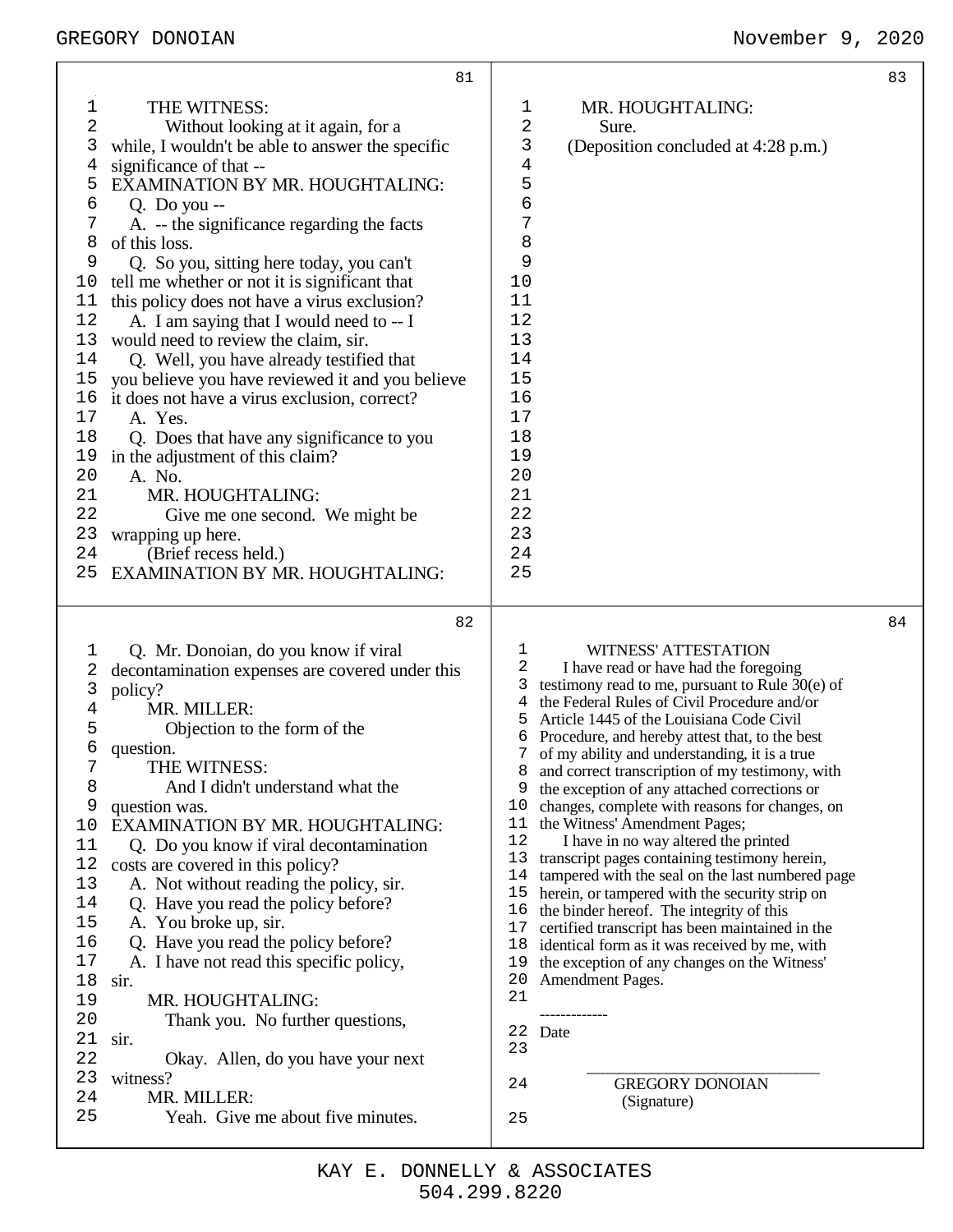$\overline{\mathbf{1}}$ 

|                                                                                                                                                                                                                                                                                                                                                                                                                                                                                                                                                                                                                                                                                                                                                                                                                                                                                                                                                                                                                                                                                                                                                                                                                                                                                                                                                                                                                                                                                                                                                                                                                                                                                                                                                                                                                                                                                                                                                                                      | 85 |  |
|--------------------------------------------------------------------------------------------------------------------------------------------------------------------------------------------------------------------------------------------------------------------------------------------------------------------------------------------------------------------------------------------------------------------------------------------------------------------------------------------------------------------------------------------------------------------------------------------------------------------------------------------------------------------------------------------------------------------------------------------------------------------------------------------------------------------------------------------------------------------------------------------------------------------------------------------------------------------------------------------------------------------------------------------------------------------------------------------------------------------------------------------------------------------------------------------------------------------------------------------------------------------------------------------------------------------------------------------------------------------------------------------------------------------------------------------------------------------------------------------------------------------------------------------------------------------------------------------------------------------------------------------------------------------------------------------------------------------------------------------------------------------------------------------------------------------------------------------------------------------------------------------------------------------------------------------------------------------------------------|----|--|
| <b>REPORTER'S PAGE</b><br>1<br>2<br>I, KAY E. DONNELLY, Certified Court<br>3<br>Reporter in and for the State of Louisiana, the<br>4<br>officer, as defined in Rule 28 of the Federal<br>Rules of Civil Procedure and/or Article 1434(B)<br>5<br>6<br>of the Louisiana Code of Civil Procedure, before<br>whom this proceeding was taken, do hereby state<br>8<br>on the Record:<br>9<br>That due to the interaction in the<br>spontaneous discourse of this proceeding, dashes<br>10<br>11<br>(--) have been used to indicate pauses, changes<br>in thought, and/or talkovers; that same is the<br>12<br>proper method for a Court Reporter's<br>13<br>transcription of proceeding, and that the dashes<br>14<br>15<br>(--) do not indicate that words or phrases have<br>16<br>been left out of this transcript;<br>17<br>That any words and/or names which could<br>not be verified through reference material have<br>18<br>been denoted with the phrased "(spelled<br>19<br>phonetically)."<br>20<br>21<br>KAY E. DONNELLY<br>22<br><b>Certified Court Reporter</b><br>23<br>State of Louisiana<br>Certificate No. 87008<br>24<br>25                                                                                                                                                                                                                                                                                                                                                                                                                                                                                                                                                                                                                                                                                                                                                                                                                                            |    |  |
|                                                                                                                                                                                                                                                                                                                                                                                                                                                                                                                                                                                                                                                                                                                                                                                                                                                                                                                                                                                                                                                                                                                                                                                                                                                                                                                                                                                                                                                                                                                                                                                                                                                                                                                                                                                                                                                                                                                                                                                      |    |  |
| CERTIFICATE<br>1<br>$\mathcal{L}$<br>This certification is valid only for a<br>transcript accompanied by my original signature<br>3 and original required seal on this page.<br>I, KAY E. DONNELLY, Certified Court<br>4 Reporter in and for the State of Louisiana, as<br>the officer before whom this testimony was<br>5 taken, do hereby certify that GREGORY DONOIAN,<br>to whom oath was administered, after having been<br>6 duly sworn by me upon authority of R.S. 37:2554,<br>did testify as hereinbefore set forth in the<br>7 foregoing eighty-five (85) pages; that this<br>testimony was reported by me in the stenotype<br>8 reporting method, was prepared and transcribed<br>by me or under my personal direction and<br>9 supervision, and is a true and correct<br>transcript to the best of my ability and<br>10 understanding; that the transcript has been<br>prepared in compliance with transcript format<br>11 quidelines required by statute or by rules of<br>the board; and that I am informed about the<br>12 complete arrangement, financial or otherwise,<br>with the person or entity making arrangements<br>13 for deposition services; that I have acted in<br>compliance with the prohibition on contractual<br>14 relationships, as defined by Louisiana Code of<br>Civil Procedure Article 1434 and in rules and<br>15 advisory opinions of the board; that I have no<br>actual acknowledge of any prohibited employment<br>16 or contractual relationship, direct or indirect,<br>between a court reporting firm and any party<br>17 litigant in this matter nor is there any such<br>relationship between myself and a party litigant<br>18 in this matter. I am not related to counsel or<br>to the parties herein, nor am I otherwise<br>19 interested in the outcome of this matter.<br>20<br>21<br>KAY E. DONNELLY<br>22<br>Certified Court Reporter<br>State of Louisiana<br>23<br>Certificate No. 87008<br>November 10, 2020<br>24<br>25 | 86 |  |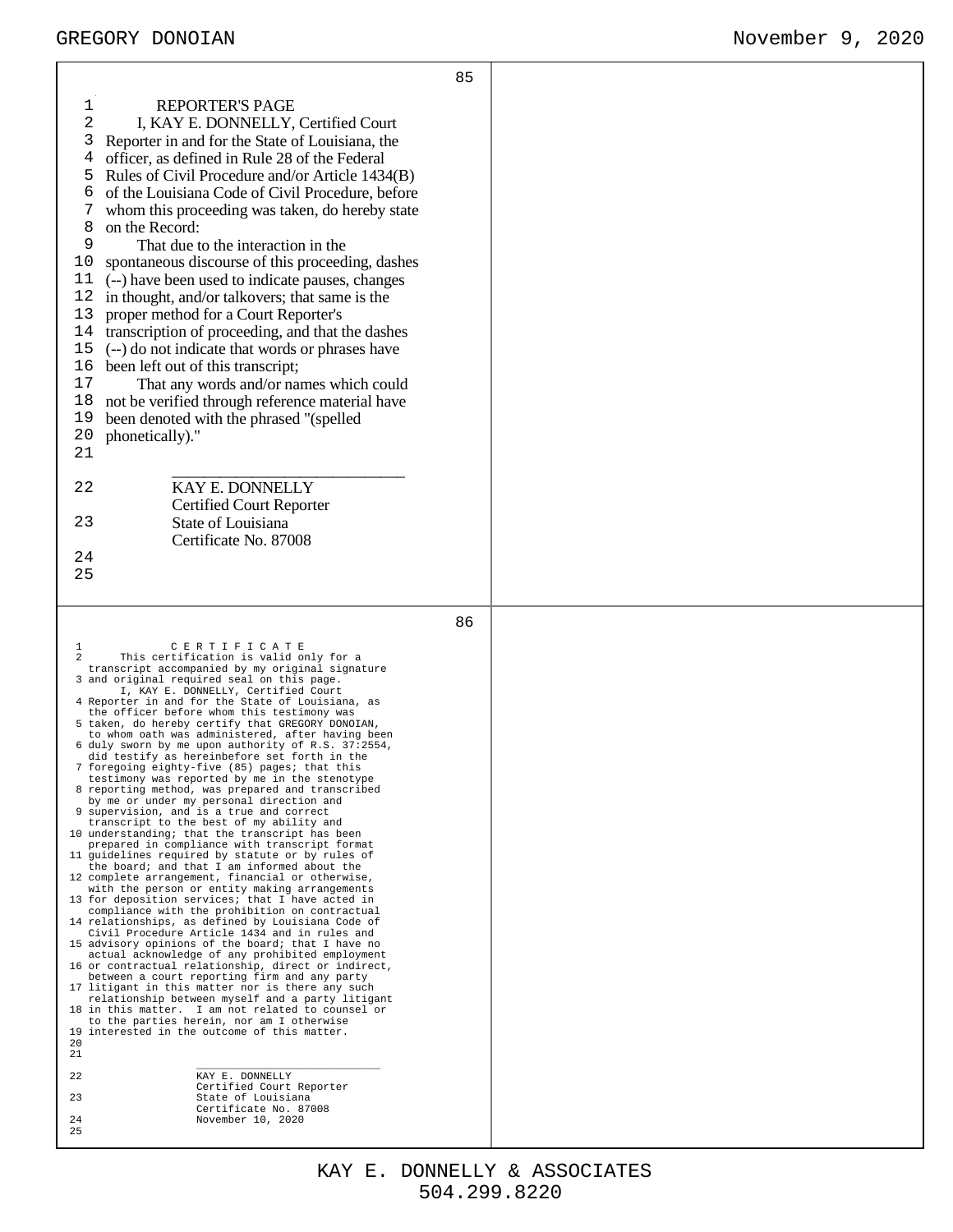| $\mathbf A$              | agreed 4:3 15:22         | anybody 37:2             | attached 84:9              | <b>bind</b> 18:17         |
|--------------------------|--------------------------|--------------------------|----------------------------|---------------------------|
| ability 84:7 86:9        | agreeing 15:17           | 52:11 74:8               | attest 84:6                | <b>binder</b> 84:16       |
| able 52:7 65:1 81:3      | agreement 2:5            | anymore 15:4             | <b>ATTESTATION</b>         | bit 49:17                 |
| abreast 65:23            | 15:13                    | <b>Appearances 2:5</b>   | 84:1                       | <b>board</b> 86:11,15     |
| acceptable 29:25         | <b>ahead</b> 22:14       | 3:1                      | attorney 25:25             | <b>body</b> 8:23          |
| accepted 65:25           | AIC 62:22 64:22          | apply $72:1,3$           | 60:23,24,25                | bookkeeper 16:17          |
| accepting 16:10          | <b>Allen</b> 3:18 8:18   | appointed 8:22           | <b>Attorneys</b> 3:4,9,15  | 16:23                     |
| accompanied 86:2         | 10:3,14 17:4,21          | 12:4,4 20:24             | authority 7:17             | <b>bound</b> 18:2         |
| accurately 11:10         | 20:7 22:16 28:14         | 21:12,16,16,19,20        | 22:18 56:16 60:13          | box 5:2 56:25             |
| acknowledge 86:15        | 28:16,20,21 41:10        | 39:4                     | 60:14,15 61:3              | <b>breadth 55:23 56:2</b> |
| acted 86:13              | 46:2 53:19 54:14         | appointee 20:20          | 86:6                       | <b>break</b> 20:4 41:24   |
| <b>action</b> 33:17      | 82:22                    | 36:17                    | AVS011221002               | 42:4 53:14                |
| actual 25:6,8 26:7       | <b>Altamonte 5:2 6:8</b> | appropriate 52:25        | 5:20                       | breaking 44:1             |
| 27:16 68:17,17           | altered 84:12            | 53:2                     | aware 10:17 18:7           | 66:12                     |
| 76:23 86:15              | <b>ALVENDIA</b> 3:3,6    | approved 68:23           | 58:6 62:12 79:15           | <b>Brief</b> 20:5 53:17   |
| address 6:6 22:25        | <b>ALVENIDA 8:17</b>     | area 11:17               | 79:22                      | 81:24                     |
| 23:7,14 56:9             | 9:2 10:1,7,11            | areas 7:22,24 8:1        |                            | bring $61:21$             |
| addressed 66:5           | 14:24 15:3 17:3,7        | 11:11 16:9 23:12         | B                          | <b>broke</b> 44:18 48:5   |
| adhere 46:15             | 17:14                    | 23:15 54:22 55:20        | back 17:19 25:5            | 82:15                     |
| adhered 46:14            | ambiguity 77:23          | argued 9:11              | 37:23,24 63:9,23           | business 24:21            |
| <b>adhesion</b> 77:20,22 | ambiguous 72:15          | arrangement 86:12        | 69:6 76:12,25              | 29:13 49:2 56:21          |
| adjuster 28:4 29:5       | <b>Amendment 84:11</b>   | arrangements             | background 62:19           | 70:5,14                   |
| 37:11 44:14 46:23        | 84:20                    | 86:12                    | <b>Badr</b> 16:21          | buyer's 78:21             |
| 73:13,15,21 76:18        | American 5:1 6:7         | <b>Article 5:22 8:21</b> | base 55:24 56:2            |                           |
| adjusters 63:2,2         | 7:13 37:12 50:20         | 84:5 85:5 86:14          | based 58:17 77:15          | $\mathbf C$               |
| 71:19                    | 59:4                     | Asia 70:21,23            | <b>bases</b> 47:25         | $C$ 3:18 86:1,1           |
| adjusting 79:7           | and/or 84:4 85:5,12      | asked 8:10 10:24         | <b>basis</b> 43:3 47:6,22  | <b>CAJUN</b> 1:6,6,7      |
| adjustment 79:9          | 85:17                    | 26:18,23 28:10           | 47:24 63:1                 | call 8:24 25:11,12        |
| 81:19                    | answer 11:16 27:22       | 32:13 33:3 34:3          | <b>Baton</b> 3:16          | 25:13,19 26:12,15         |
| administer 13:6          | 28:20 29:25 31:7         | 37:17,18,19,20           | beginning 25:21            | 26:21 27:3 28:2           |
| administered 86:5        | 32:15 35:14 38:14        | 43:15,22 47:3            | <b>behalf</b> 5:16 7:18    | 30:2 31:3,8,19            |
| administering 4:24       | 43:16 45:4 54:23         | 51:14 72:10              | 8:24 14:8 22:19            | 32:2 33:8,16,25           |
| administration           | 56:7 61:19 62:9          | asking 26:3 38:17        | 23:10 24:1 32:16           | 34:1,12,19,25             |
| 12:24 13:4               | 65:16 72:12 76:12        | 39:3 40:17,18,20         | 56:18 77:24                | 35:8,20,25 36:5           |
| administrator 6:11       | 76:14,14 80:16,19        | 42:24 47:8,11            | <b>believe</b> 11:10 13:23 | 36:18 38:3,21             |
| 6:21 11:25 13:1          | 81:3                     | 57:11,12 71:14,17        | 13:24 27:14 28:14          | 39:8,8 40:14              |
| 18:5,6,8,23 19:12        | answered 10:3,8          | 71:23 76:9 79:4,5        | 29:10,23 30:1              | 42:12 46:9 47:12          |
| 21:4                     | 26:18,23,25 28:10        | aspects $21:13$          | 48:20 57:5 58:13           | 50:23 52:12 74:25         |
| advised 46:9             | 28:14 34:7 37:21         | assign $46:9$            | 58:15 67:12 68:9           | 78:14 79:5                |
| advisory 86:15           | 43:23 45:6 46:12         | assigned 46:11           | 68:10 69:2,4,4             | calls 59:19,23 63:3       |
| affirmative 75:23        | 47:3 51:14 72:10         | assigning 46:22          | 76:17 80:5,6               | capable 19:21             |
| <b>afforded</b> 63:22,23 | 73:4,18                  | assume 74:17             | 81:15,15                   | 54:22 71:15               |
| agent 20:22              | answering 19:21          | assumes $45:13$          | <b>best</b> 9:18 36:15     | Caption 2:4               |
| ago 48:11,13             | 71:15                    | 75:18 80:24              | 55:9,11 84:6 86:9          | carrier 34:25 50:2        |
| agree 71:10              | answers 8:8,9            | assuming 76:11           | <b>better</b> 9:22 54:8,21 | carriers 21:18,19         |
|                          |                          |                          |                            |                           |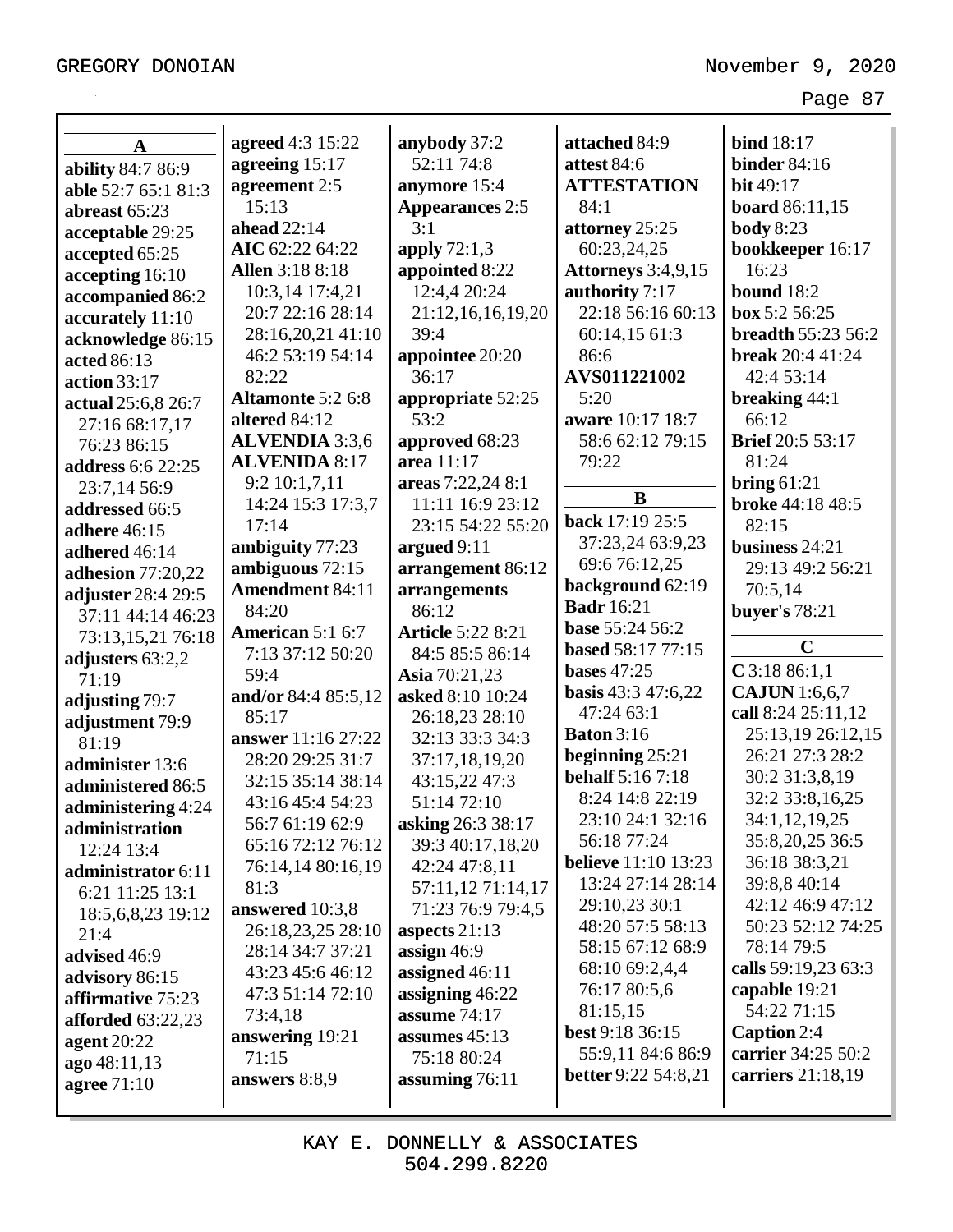| 21:21 27:11 29:14                      | 86:14                                 | come 24:17 68:20                            | conversations             | court 1:1 3:23 4:22        |
|----------------------------------------|---------------------------------------|---------------------------------------------|---------------------------|----------------------------|
| 49:11 60:13 68:22                      | claim 19:12,22                        | 68:21 80:18                                 | 24:18,20 32:10,14         | 56:9 67:15 85:2            |
| 69:25 70:1 77:3                        | 20:21 21:2,14                         | comes 74:7                                  | 52:24 53:4                | 85:13,22 86:3,16           |
| case 16:25 17:2                        | 24:9,11,14,17,21                      | commencing 1:19                             | corporate $8:10,23$       | 86:22                      |
| 61:22 66:9,16,21                       | 24:21,24 25:13,17                     | commercial 63:18                            | 9:3 10:24 12:6,12         | courts 46:15 65:19         |
| 67:1 74:13                             | 30:11,14,16,17,17                     | communication                               | 14:9 16:5,11              | 65:22 67:13,16             |
| cases 72:25                            | 30:18 31:15,18                        | 31:13                                       | 20:16,17,20,24            | coverage 30:13,15          |
| casualty 63:5                          | 33:6 35:22,23                         | communications                              | 21:12 36:17 55:13         | 63:3,12,22,22              |
| categories 66:4                        | 36:1,4,10,14,16                       | 31:17,25 32:3,5,6                           | correct 5:25 6:1,13       | 65:21 67:19 72:21          |
| caught $61:10$                         | 36:23 37:3,6,16                       | companies 29:14                             | 6:16,178:911:3            | 73:3,5,7,17,20,22          |
| caused 57:16                           | 38:3 39:2 41:11                       | 77:12                                       | 12:24,25 25:18            | 74:24 75:2,4               |
| certain 1:9,16 4:4                     | 41:16 42:6 43:2,3                     | company 7:18                                | 29:7 30:23 32:18          | 76:20 77:13                |
| 5:18,20 6:10 7:8,9                     | 43:8 44:16,24,25                      | 12:24 13:2,5                                | 43:19 44:17 45:5          | coverages 77:8             |
| 10:20 17:2 18:10                       | 45:21 46:6 48:2,3                     | 14:13 18:1 37:6                             | 46:7,25 52:12             | covered 63:13,14           |
| 18:18 19:4 23:20                       | 48:6, 10, 13, 17, 18                  | 48:23 49:5,7                                | 53:4 62:13,15             | 63:14,15,16 82:2           |
| 24:7,13,15,22                          | 49:20 50:22 52:5                      | 73:24 75:14,22                              | 63:3 64:7,8,14            | 82:12                      |
| 25:3 28:7 29:6,20                      | 56:3 58:9,13,15                       | 77:7                                        | 66:11,18,21 74:20         | <b>COVID</b> 24:16,22      |
| 31:14,18 32:1,12                       | 59:14,15 61:12,13                     | complete 84:10                              | 76:13,15 78:8,12          | 79:12                      |
| 32:16,22 33:7                          | 61:16,21 62:12,14                     | 86:12                                       | 78:17,18 79:11,12         | <b>COVID-related</b>       |
| 51:21 55:10 56:7                       | 70:20 72:20 73:5                      | completed 43:5                              | 79:13,14 81:16            | 25:14,16                   |
| 56:17,18 59:5,7                        | 73:14 74:19 75:6                      | compliance 86:10                            | 84:8 86:9                 | CPCU 62:22 63:4            |
| 60:1,5,10 61:2                         | 75:8 76:6,18                          | 86:13                                       | corrections 84:9          | 64:21                      |
| 75:13,22 78:12,15                      | 81:13,19                              | concerning 77:8,13                          | correctly 31:24           | <b>CUISINE</b> 1:6,7       |
|                                        |                                       |                                             |                           |                            |
|                                        |                                       |                                             |                           |                            |
| 78:20 79:7,9                           | claims 11:18 13:6,9                   | concluded 83:3                              | 34:15 59:21,21            | curious 50:11              |
| Certificate 2:9,10                     | 14:7 19:21 20:21                      | conclusion 71:14                            | 66:6                      | D                          |
| 85:23 86:23                            | 20:25 21:13 23:11                     | conferences 64:25                           | corresponded              | D2:1                       |
| certification 4:10                     | 23:22 29:9,11,13                      | confirm 5:8                                 | 59:20                     | d/b/a/1:7                  |
| 86:2                                   | 29:15 30:13,15,22                     | conglomerate                                | correspondence            | daily $63:1$               |
| certified 3:23 4:22                    | 31:20 32:23 35:24                     | 49:14                                       | 34:20,24 35:10            | damage 57:16               |
| 84:17 85:2,22                          | 39:6 46:20 58:6                       | consisted 31:19                             | 36:1,4,6 38:2,17          | <b>Daniel</b> 37:8,10,11   |
| 86:3,22                                | 58:17,20,21 59:1                      | contact 24:7                                | 38:23 39:1 40:18          | 37:15 38:25 39:1           |
| certify 86:5                           | 59:8,9 60:7 63:20                     | containing 84:13                            | 43:18 44:7,10,13          | 43:13,18                   |
| change 64:17,17                        | 65:25 78:15 79:7                      | <b>CONTI</b> 1:6                            | 51:1 70:5,8,10            | dashes 85:10,14            |
| changed 65:22                          | 79:9,12,13                            | continuing $40:23$                          | corresponding             | <b>date</b> 26:1,4,7 84:22 |
| changes 84:10,10                       | clarity 22:8                          | contract 77:20,22                           | 73:22                     | dates 46:13                |
| 84:19 85:11                            | class $63:10$                         | contractor 6:15                             | costs 82:12               | day 39:19                  |
| <b>Charles</b> 3:20                    | classes 63:20 64:5                    | contracts 65:10                             | counsel 2:5 4:4           | day-to-day $47:6,9$        |
| <b>Chartered 63:5</b>                  | 64:19                                 | 66:17                                       | 12:17,18 43:6             | decide 70:1                |
| check 33:20 49:17                      | clear 55:19 73:19                     | contractual 86:13                           | 46:11,23,24 47:13         | decided 67:13              |
| choose 60:16,18,22                     | client 27:12 48:21                    | 86:16                                       | 72:21,22 86:18            | 77:24                      |
| 61:3                                   | 51:3,5,12 74:8,9                      | control 58:6,7,22                           | couple 48:11,13           | decision 74:24 75:2        |
| chose 60:23<br>chosen 78:11            | clients 13:7 49:10                    | controversy 30:22<br><b>Convention</b> 3:16 | course 15:16,17<br>70:7   | 75:4 76:20                 |
|                                        | 60:3,6,11,19                          | conversation 30:5                           |                           | decontamination            |
| Civil 1:1 4:7,20<br>5:22 84:4,5 85:5,6 | Code 4:7,8,19 5:22<br>84:5 85:6 86:14 | 31:6 72:22                                  | courses 64:21,22<br>64:23 | 82:2,11                    |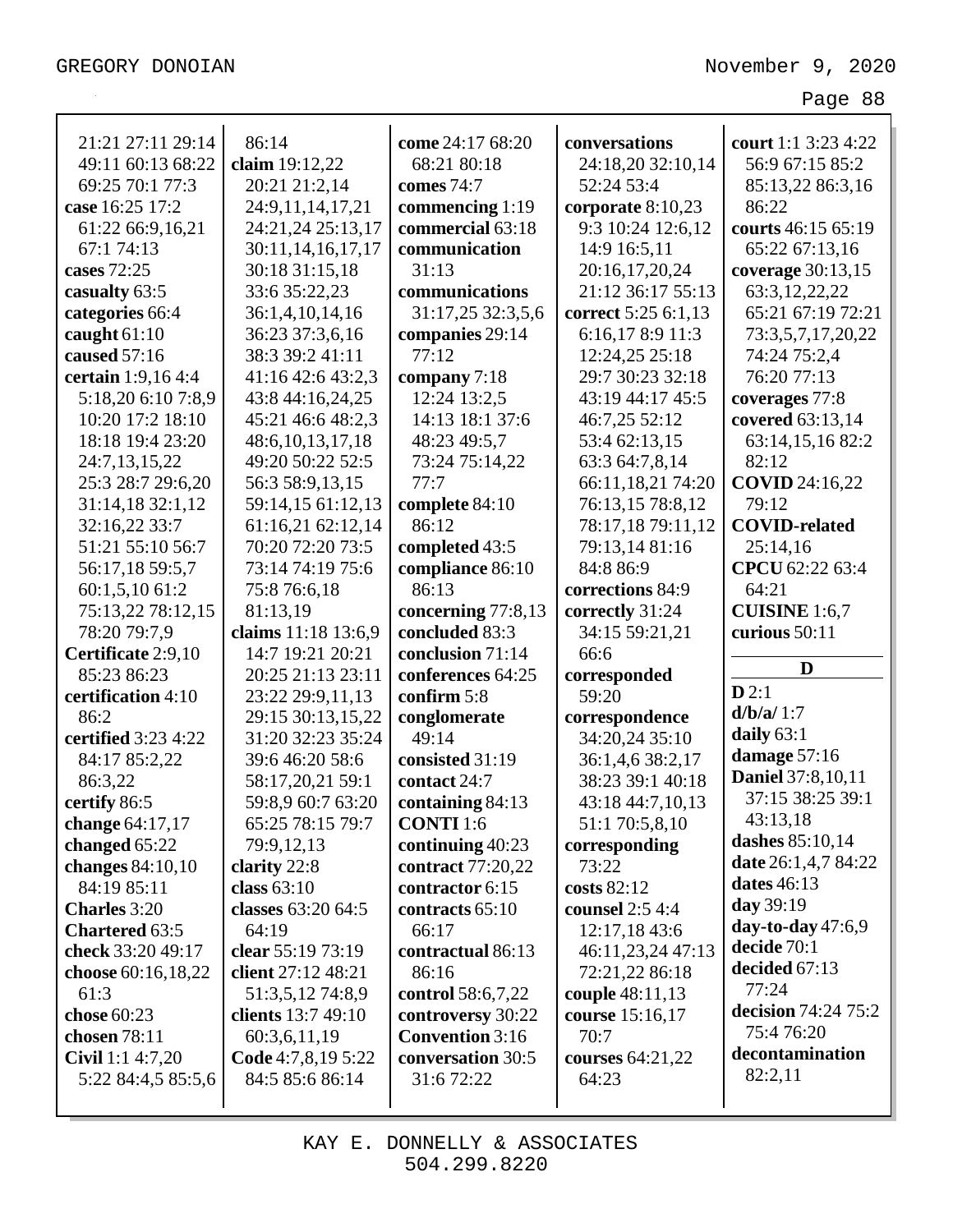| deemed 8:8             | 55:2                    | 86:6                                 | 67:2 68:5 69:20                     | 26:1,4,9 30:8 31:4         |
|------------------------|-------------------------|--------------------------------------|-------------------------------------|----------------------------|
| Defendant 3:14         | different 49:10         | <b>Dunbar</b> 3:15 12:19             | 71:8,22 72:14                       | 31:6 35:22 45:21           |
| 10:2                   | 52:2,2,3 54:14          |                                      | 74:11 75:21 76:7                    | 45:25 59:16                |
| Defendants 10:22       | 60:6,10,12,21           | ${\bf E}$                            | 79:1,24 80:20                       | files $33:20$ 59:20,21     |
| 19:5                   | 61:10 63:20,21          | E 2:1 3:23 4:22                      | 81:5,25 82:10                       | financial 86:12            |
| defending $14:17,23$   | 67:16                   | 85:2,22 86:1,1,3                     | exception 84:9,19                   | find 13:15 50:10           |
| 15:8, 11, 14 17:15     | <b>direct</b> 86:16     | 86:22                                | exceptions 15:17                    | 72:17                      |
| defer 12:17            | directed 76:19          | earlier 9:11                         | exclude 57:15                       | fine $27:22$ 55:11,14      |
| define 20:14           | direction $44:22,23$    | eighty-five 86:7                     | excludes 72:17                      | 69:23                      |
| defined 12:11 85:4     | 44:25 45:2 46:10        | either 20:2 71:7                     | exclusion $72:1,15$                 | <b>finished</b> 39:21 40:4 |
| 86:14                  | 86:8                    | <b>Email 34:25</b>                   | 80:4,9,22 81:11                     | fire $61:16,21$            |
| definitely 14:22       | directly 6:9,12 28:6    | <b>Emails</b> 59:19,22               | 81:16                               | firm $86:16$               |
| definition 9:9,22      | 29:6 31:14              | 74:18                                | exclusions 71:10,24                 | first $5:4$ 13:12          |
| 10:16 12:15 16:10      | director 20:10,12       | employment 86:15                     | 78:21 79:16                         | 24:24 63:10 79:25          |
| 68:18                  | 20:15,16,17 50:19       | endorsements                         | expense 56:21                       | firsthand 40:20            |
| <b>DEMAREST 3:3</b>    | discourse 85:10         | 57:14                                | expenses 82:2                       | 43:11                      |
| <b>denial</b> 74:6,6,9 | discovery 4:13          | entities 10:25                       | experts 60:17,19                    | fit 12:15 30:15            |
| 75:12                  | discuss 20:20,25        | entity 18:24 23:19                   | explanations 69:10                  | 69:15 73:5,7               |
| denied 58:14 73:6      | 21:13 24:25 25:14       | 86:12                                | extra 56:21                         | five 82:25                 |
| denoted 85:19          | 74:9                    | enumerate 64:25                      |                                     | <b>Florida</b> 5:3 6:8     |
| department 13:10       | discussed 26:13         | ESQ 2:7 3:6,6,11                     | $\mathbf{F}$                        | <b>folks</b> 48:14         |
| 29:10                  | 29:10 30:10,12          | 3:11,17,18                           | F 86:1                              | <b>follow</b> 71:23        |
| depends 14:19          | 31:9,20 35:22           | establish 22:11                      | fact 19:13 31:4                     | follows 5:5                |
| depo 17:15             | discussing $25:16$      | 39:7                                 | 78:20 80:2,21                       | foregoing $84:286:7$       |
| deponent 19:9,14       | discussion 35:23        | established 19:6,15                  | facts 33:4 45:13,15                 | form 4:15 5:9 6:23         |
| 19:16                  | 74:16 78:19             | <b>Ethan</b> 3:21                    | 75:18 80:25 81:7                    | 7:20 16:7 32:20            |
| depose 17:2 20:2       | discussions 50:21       | Everybody 26:12                      | factually 33:1                      | 35:5 36:25 38:6            |
| 28:21                  | <b>DISTRICT</b> 1:1     | evidence 4:18                        | fair 15:22 27:25                    | 43:22 45:12 47:2           |
| deposed 16:25          | <b>DIVISION 1:5</b>     | 45:13 75:18 80:25                    | familiar 30:19 71:1                 | 47:15 49:24 51:7           |
| deposition 1:16 4:4    | <b>DODD</b> 3:17 14:11  | exact 50:7                           | 77:6,11,15,18                       | 64:10 65:12 66:23          |
| 4:12,17 5:18 7:15      | doing 17:20 22:12       | exactly 18:11 36:19                  | favor 77:8,13                       | 68:2 71:3 74:2             |
| 8:4 10:25 14:17        | 23:18                   | 68:9                                 | <b>Federal 84:4 85:4</b>            | 75:17 80:13,24             |
| 14:23 15:9,11,14       | <b>DONNELLY 3:23</b>    | <b>Examination 2:6</b>               | file 31:21,22 32:24                 | 82:5 84:18                 |
| 16:9 36:11 48:4,7      | 4:22 85:2,22 86:3       | 5:15 6:24 7:6                        | 33:17,18,23 34:1                    | formal 75:5,5,7            |
| 83:3 86:13             | 86:22                   | 12:2 15:23 20:9                      | 34:12,14,20 35:3                    | formalities 4:9            |
| depositions 48:15      | <b>Donoian</b> 1:18 4:6 | 21:15 24:5 26:19                     | 35:10 43:7,19                       | <b>format</b> 86:10        |
| Describe 77:21         | 5:1,24,25 6:6 12:4      | 27:1 28:25 33:15                     | 44:8,12,14,17,20                    | forms 57:14 68:22          |
| designate 16:15        | 15:24 16:2,3            | 34:10 35:7,19                        | 44:21,24 45:1,7                     | 68:25 70:11                |
| 54:16                  | 56:11 82:1 84:24        | 37:9,25 38:24                        | 45:10,18 46:5,9                     | formulation 57:13          |
| designated 5:20        | 86:5                    | 40:12,19 42:21,25<br>44:6 46:4 47:10 | 46:11,16,22 47:5                    | forth $17:1969:6$          |
| 23:25                  | doubt $77:7$            | 47:17 50:8 51:11                     | 47:13,20,24 48:14<br>52:20 58:23,24 | 86:6                       |
| determination          | doubts $77:12$          | 51:20 52:9,22                        | 59:23 68:10 69:2                    | <b>forward</b> 7:11 31:24  |
| 30:14 73:3,9,11        | drafters 67:5,21,25     | 55:16 56:10 62:6                     | 69:5 74:19                          | 33:21 43:4,8               |
| 73:13,16,20,22,25      | <b>due</b> 85:9         | 62:10 64:15 66:2                     | <b>filed</b> 24:25 25:25            | <b>foundation</b> 35:6     |
| difference $17:22,24$  | duly 5:4 8:22 11:25     |                                      |                                     | four $17:2064:22$          |
|                        |                         |                                      |                                     |                            |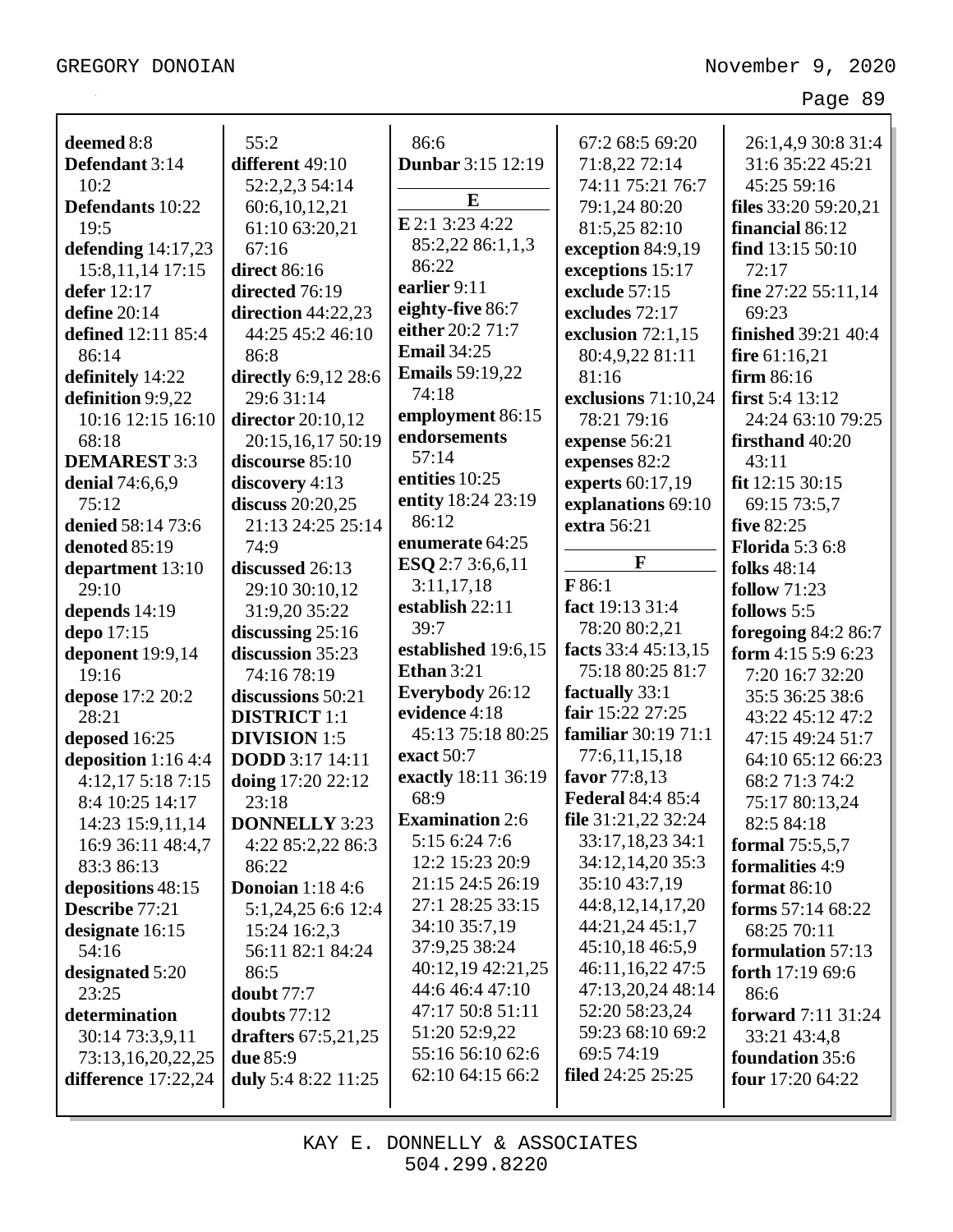| <b>Franks</b> 27:6,7 28:4 | <b>GRILL 1:7</b>                         | <b>Hey</b> 5:7                       |                             | 62:17,20 63:8                         |
|---------------------------|------------------------------------------|--------------------------------------|-----------------------------|---------------------------------------|
| front 56:12               | group 31:20 35:21                        | <b>hire</b> 47:13                    | I                           | 64:3 67:19 71:1                       |
| fun $23:3$                | guess 27:23 66:9                         | hired 46:23 61:13                    | idea 53:21 70:12            | 71:21 72:18 73:16                     |
| further 82:20             | guidelines 58:18,20                      | hold 39:17 53:15                     | identical 84:18             | 77:11                                 |
|                           | 59:8 60:2,5 86:11                        | 56:24                                | <b>identified</b> 8:15 9:19 |                                       |
| G                         |                                          |                                      | 11:21                       | interpretations                       |
| game 10:15 22:22          | guys 16:16 19:11                         | <b>Houghtaling 2:7</b>               | impossible 9:23             | 65:22,24 66:1,10<br>66:10 67:17 71:20 |
| 23:3                      | H                                        | 3:8,11 5:11,15,16                    | includes 72:18              |                                       |
| gather 78:12              | <b>half</b> 49:6                         | 6:3,24 7:6 8:2,7<br>9:5,14,24 10:5,9 | <b>Income 56:21</b>         | interpreted 63:12<br>65:20 67:14,16   |
| <b>GAUTHIER 3:8</b>       | <b>handle</b> 21:21 36:18                |                                      | <b>Indian</b> 13:23 14:8,9  |                                       |
| general 37:11 59:1        | 47:5 59:1,9 60:7                         | 10:13 11:4,13,22                     | 14:12 27:14,14              | 71:10,19,25 72:4                      |
| 65:25 68:22 69:24         | 61:12 70:21,23                           | 12:2 14:15,21                        | <b>indicate</b> 85:11,15    | interpreting 65:3                     |
| generated 59:22           | 72:19                                    | 15:1,7,12,21,23                      | indirect 86:16              | 66:8,15,1771:9                        |
| gentleman 17:1            | handled 31:22                            | 16:12,18 17:5,11                     | individually 30:14          | interprets 69:18                      |
| 18:16                     | 33:18,23 34:15                           | 17:16 18:21 19:23                    | individuals 7:21            | interrupted 40:8                      |
| Ginger $14:16$            | 46:16 58:17,20,23                        | 20:3,6,9 21:9,15                     | industry $62:21,25$         | interruption 24:21                    |
| give 6:19 9:23            | 59:14,17,18                              | 22:3,9,15 23:1,16                    | inflection 32:8             | 70:6                                  |
| 15:24,25 36:9             | handles 49:14                            | 24:2,5 26:19 27:1                    | information 19:1            | investigate 30:13                     |
| 41:24 42:4 44:22          | handling $20:21,25$                      | 28:11,15,19,25                       | informed 86:11              | investigated 48:19                    |
| 47:11 48:1 49:15          | 25:14 29:15 30:17                        | 32:25 33:5,12,15                     | initiated 28:2              | investigating 48:17                   |
| 49:16 50:6 52:7           | 30:23 32:23 33:6                         | 34:8,10 35:7,13                      | inquiry $7:22$ 11:11        | investigation 75:5                    |
| 52:25 53:11,21            | 36:14,16,22 39:6                         | 35:17,19 37:4,9                      | 16:10                       | 75:7,14,23 76:5,9                     |
| 60:13,14,14 68:17         | 58:17,20 60:2,5                          | 37:22,25 38:7,19                     | ins 75:9                    | 76:10,18                              |
| 69:8,10 81:22             | 60:20 63:19 65:24                        | 38:24 39:12,16,20                    | instance 72:24              | involved 11:18                        |
| 82:25                     | 73:14                                    | 39:24 40:3,7,12                      | instruct 61:19              | 13:25 21:18 27:12                     |
| given 61:3 71:19          |                                          | 40:19,25 41:5,9                      | instructing 62:5            | 30:21 36:6 53:6                       |
| gladly $36:10$            | happen $22:17$<br>74:15                  | 41:15,19,23 42:3                     | instructions 68:15          | 57:2,4,6,7,9,12,17                    |
| go 10:14 17:10,25         | happened 34:18                           | 42:7,11,16,21,25                     | 71:19                       | 57:19,21,23 62:7                      |
| 19:17 22:14 54:23         |                                          | 44:2,6 45:14,22                      | insurance $6:77:14$         | 62:11,13 70:13                        |
| 63:9,17 69:6              | 74:12,17,18                              | 46:1,4 47:7,10,17                    | 29:14 37:12 49:1            | 73:23 77:3 78:16                      |
| 72:23 76:11               | happening 46:21<br>happens 72:16         | 50:8 51:11,17,20                     | 49:11,14 68:7               | 79:8,13                               |
| goes 63:12 74:10          | Harbor 13:23 14:9                        | 52:9,17,22 53:13                     | 70:13 71:24 77:7            | involvement 44:16                     |
| going 7:9 17:8,18         | 14:12 27:14                              | 53:18,25 54:4,12                     | 77:12                       | <b>Isaac</b> 27:6,7 28:4              |
| 17:19 19:3,4 24:3         | Harbor's 14:9                            | 55:1,7,16,25                         | insured $77:24$             | <b>ISO</b> 68:6,15,19,24              |
| 30:12 31:7 33:13          | hear $66:12$                             | 56:10 61:23 62:2                     | insurer's 25:24             | 69:10,22 70:3,9                       |
| 40:23 45:1 48:14          | hearing 79:25                            | 62:6,10 64:11,15                     | insures $27:12$             | 78:8                                  |
| 48:15 53:14 56:8          | held 20:5 52:24                          | 66:2 67:2 68:5                       | integrity 84:16             | <b>ISO's</b> 70:4                     |
| 60:17 61:18 63:20         | 53:17 81:24                              | 69:17,20 71:8,16                     | <b>intent</b> 66:18 67:4    | issuance 56:20                        |
|                           |                                          | 71:22 72:14 74:11                    | 67:10,21,24 69:11           | <b>issue</b> 19:2 70:11               |
| 69:14 70:2                | hello $5:24$                             | 75:21 76:7 79:1                      | intentions 65:19            | issued $78:1$                         |
| gong 54:10                | help $64:5,2065:3$                       | 79:24 80:15,20                       | interaction 85:9            | <b>issues</b> 8:12,15 9:18            |
| good 22:23                | 66:16                                    | 81:5,21,25 82:10                     | <b>interested</b> 23:17,19  | 11:21 16:24 17:2                      |
| Gow 3:21                  | helped 65:8                              | 82:19 83:1                           | 56:1,3,4 86:19              | items $63:13,14,15$                   |
| <b>GREGORY</b> 1:18       | helpful 67:4                             | hour 36:9 48:1                       | interpret $64:6,20$         | ${\bf J}$                             |
| 4:6 5:1 84:24             | hereinbefore 86:6<br><b>hereof</b> 84:16 | Hullen 3:9                           | 65:9 67:9 72:8              |                                       |
| 86:5                      |                                          |                                      | interpretation              | <b>JENNIFER</b> 3:6,11                |
|                           |                                          |                                      |                             |                                       |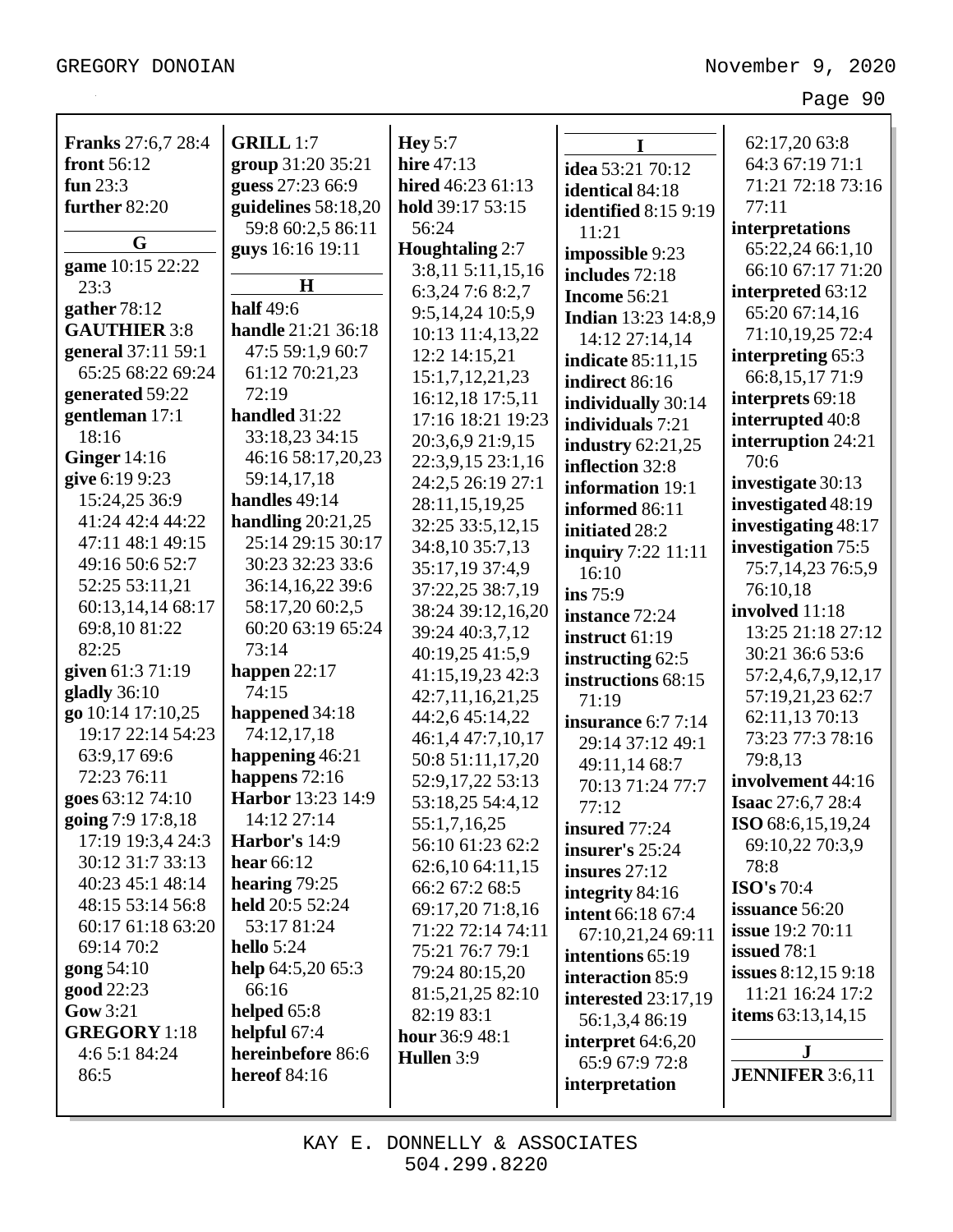| <b>John</b> 2:7 3:11 5:7 | 75:10 76:4,5             | Listen 9:8                 | maintained 84:17        | method 85:13 86:8         |
|--------------------------|--------------------------|----------------------------|-------------------------|---------------------------|
| 5:16 9:9 16:8            | 77:19,19,23 78:2         | listing $52:1$             | making 18:2 63:2        | Michael 50:17             |
| 21:6 22:7 39:11          | 78:10,13 79:2            | litigant $86:17,17$        | 86:12                   | <b>Miller</b> 3:18,20 5:6 |
| Judge 8:24               | 80:2,3 82:1,11           | litigation 46:18           | manage 33:19            | 5:13 6:22 7:2,19          |
| judges 66:16             | knowledge 36:22          | <b>little</b> 49:16        | management 45:3         | 8:5, 13, 25 9:7, 16       |
| judicial 66:10           | 37:3 39:6 42:14          | LLC 1:6,6,7 3:3,8          | manager 46:19           | 11:2,8,15 14:18           |
| jurisdiction 59:15       | 42:19,20 43:11           | 16:22                      | 62:24                   | 15:10,19 16:6,14          |
|                          | 55:2,6,12,24 56:2        | Lloyd's 1:9,17 4:5         | managing 18:22          | 16:20 17:9 18:19          |
| $\mathbf K$              | knows 33:1 40:18         | 5:19,21 6:10,12            | 20:22                   | 19:19,25 21:5             |
| Kay 3:23 4:22            | 42:12,24                 | 6:19,207:1,8,10            | <b>manner</b> 59:18     | 22:6, 13, 24 23:6         |
| 37:23 85:2,22            | <b>KUECHMANN</b>         | 7:13,16,18 8:9,11          | manuscript 57:5         | 23:21 26:17,22            |
| 86:3,22                  | 3:6                      | 8:24 9:10,13,22            | <b>Marcel 50:17</b>     | 28:9,17 32:19             |
| <b>keep</b> 16:1         |                          | 10:16,17 22:22             | <b>March</b> 25:5,20,21 | 33:2,10 34:2,6            |
| keeps $65:23$            | L                        | 39:5 56:6,20               | 25:21,22 31:19          | 35:4,11 36:24             |
| KELLY 3:3                | $L$ 3:64:1               | 57:15                      | market 21:22 27:12      | 38:5,9,13 39:10           |
| kind 32:7 46:18          | <b>Lacks</b> 35:6        | $LLP$ 3:15                 | 50:2 53:7 60:25         | 39:14,18,22 40:1          |
| 50:11 51:19              | language 65:20           | <b>lodge</b> 40:23         | 76:19,20 77:1,4         | 40:5,10,16,22             |
| knew 26:9                | 69:1,11 71:21            | <b>London</b> 1:9,17 4:5   | <b>markets</b> 27:9,10  | 41:2,7,13,17,21           |
| know 8:19 9:21           | 78:11                    | 5:19,217:16                | 49:11 73:23             | 41:25 42:5,9,13           |
| 12:12,14 13:13,17        | <b>Larose</b> 37:8,10,11 | 10:18 22:22                | material 4:13 85:18     | 42:18,23 43:21            |
| 13:18 14:1,20,22         | 37:15 38:25 39:2         | long 15:20 49:1,4          | matter 19:5 24:8        | 45:11,19,24 47:1          |
| 18:1,5 19:10             | 43:6,13,19 44:8          | look 10:14 14:5            | 31:11 42:15 44:20       | 47:14 49:23 51:6          |
| 20:16 21:24,25           | 46:10                    | 16:8 17:17 22:16           | 49:9,12,12 70:6         | 51:13,23 52:13            |
| 22:1,2,21 23:2,5         | law 3:4,9,15 66:9        | 27:17 39:4,11              | 70:11 73:17,20          | 53:23 54:2,6,20           |
| 24:11 25:23 26:1         | 66:16,21 67:1            | 41:10 44:11 46:20          | 75:24 77:25 86:17       | 55:4,18 61:17,25          |
| 26:3,8 27:18,19          | lawsuit 10:3,12,23       | 52:7,8 53:10               | 86:18,19                | 62:4,8 64:9 65:11         |
| 28:5,6,8,16,20           | 14:13 30:8,21            | 66:21 76:24 78:2           | matters 25:15,17        | 65:15 66:22 68:1          |
| 29:2,3,4,5,22,24         | 31:4,6 45:25             | <b>looking</b> 22:1,2 78:9 | 46:17                   | 69:13 71:2,6,12           |
| 30:2,25 32:9,10          | lawyer 72:24             | 81:2                       | mean 12:19 20:14        | 72:5,9 74:1 75:16         |
| 35:2 36:2,7,8,9          | lawyers 17:20            | loss 24:25 57:15           | 22:16,22 27:10          | 76:1 78:22 79:19          |
| 37:2 40:15 41:11         | 60:22 61:3,14            | 81:8                       | 29:24 52:20 54:15       | 80:12,23 82:4,24          |
| 42:17 43:3,5,8           | learn 63:18,20           | losses 24:16 63:15         | 58:19,24 67:11,12       | Mine $6:2$                |
| 44:1 48:18,21            | 66:16 67:10              | 63:16                      | 70:8 71:5 77:21         | minutes 52:8 53:11        |
| 49:13,18,19,21           | learning 67:9            | lot 27:15 29:16            | meaning $11:25$         | 82:25                     |
| 50:10,11 51:12           | left $85:16$             | 50:5 59:12                 | meant 76:11             | mispronounced 6:4         |
| 52:8 53:2,3 55:23        | legal 17:21,24           | Louisiana $1:33:5$         | meet 58:23              | Monday $1:19$             |
| 56:15 57:25 58:2         | 46:17 71:14              | 3:10,16,24 4:7,23          | meets 58:25             | monthly 47:22,24          |
| 58:4,25 59:13            | legally $19:18$          | 5:22 61:4 70:10            | member 18:22            | 47:25                     |
| 60:16,16,2361:1          | lessons $68:14$          | 79:10 84:5 85:3,6          | memorize 61:9           | motion 48:15              |
| 61:6,7,15 62:14          | let's 20:4 30:7          | 85:23 86:4,14,23           | memorized 13:20         | motions 43:7              |
| 63:11,13,17 67:13        | 33:14                    | love 28:20,21              | 14:2 53:1 61:8          | moving 7:10 31:23         |
| 67:14,15 68:11,19        | letter 58:13             |                            | memory 27:17            | 33:21 43:4,8              |
| 68:24 69:22 70:2         | lies $9:8$               | M                          | mentioning 15:5         | murdering 16:1            |
| 70:4,9 72:12 73:2        | line 69:14               | $M$ 1:5                    | message 34:25           | <b>MURPHY 3:8</b>         |
| 73:8 74:12,17,22         | lines 63:18              | mail 59:17                 | Metairie 3:10           |                           |
|                          |                          |                            |                         |                           |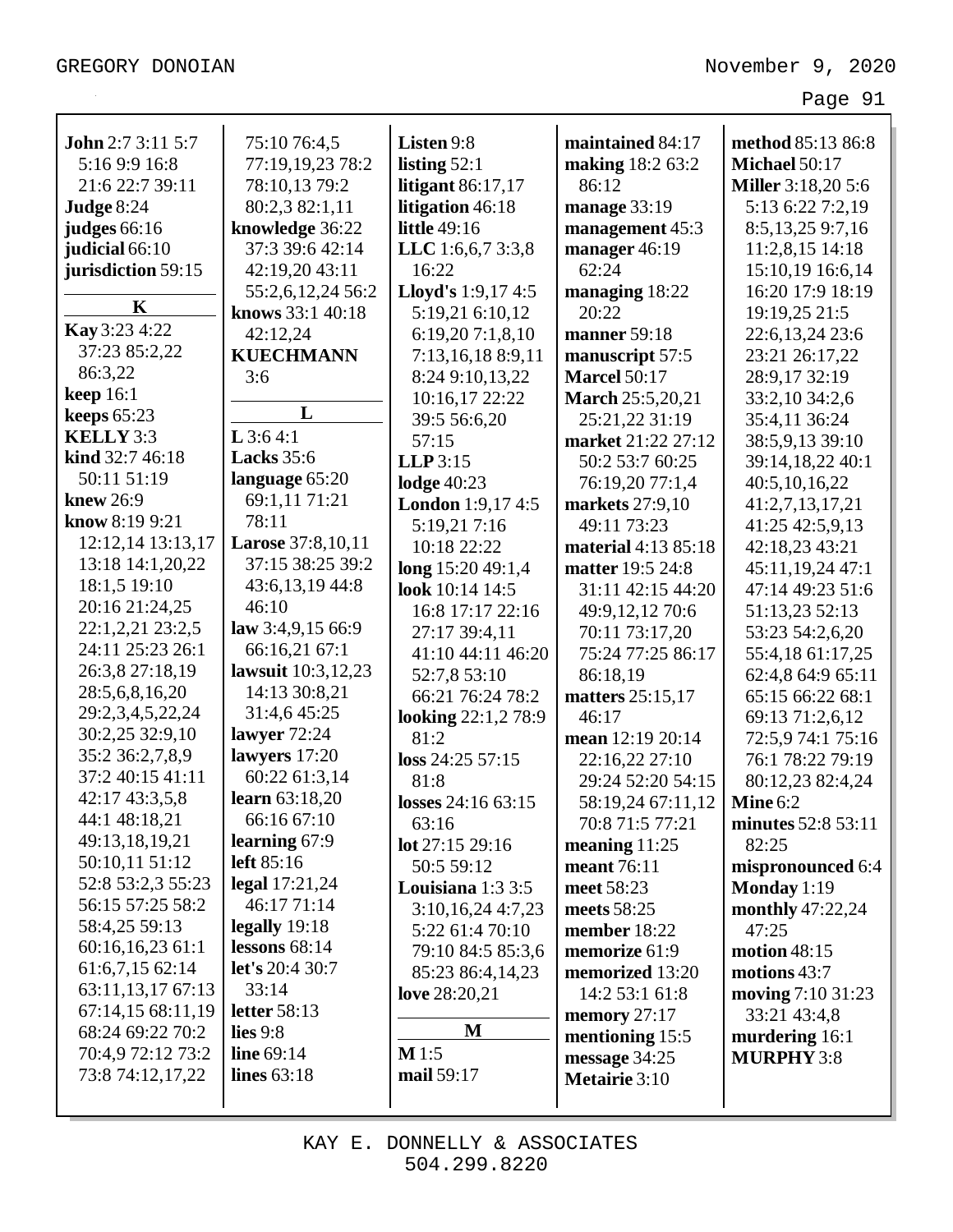| N                         | 45:12 47:2,15          | 67:8,20 69:23                     | pauses $85:11$        | 45:3 65:1              |
|---------------------------|------------------------|-----------------------------------|-----------------------|------------------------|
| $N$ 2:1 3:9 4:1           | 49:24 51:7 64:10       | 70:4,9 71:9 72:23                 | pays 48:23            | policies 57:6 63:1     |
| name 13:22 27:4,16        | 65:12 66:23 68:2       | 74:19 77:25 82:22                 | people 11:7 25:10     | 63:11,11 64:1,4        |
| 49:13 50:1,2,7            | 69:14 71:3 75:17       | once 33:19 51:15                  | 32:9 35:21 52:3       | 64:20 66:8 67:5,9      |
| named 14:12,14            | objection 7:3 20:1     | ones 13:24 21:23                  | 52:25 53:3 56:7       | 67:22,25 68:11         |
| 20:23                     | 32:20 35:5,12          | ongoing 79:9                      | <b>PEREZ</b> 3:11     | 69:1,19,25 70:6        |
| names 25:5,7,9            | 40:24 51:14,24         | opinions 86:15                    | perfectly 27:18,22    | 71:9,20 79:16          |
| 49:17,20 53:1,6,9         | 52:14 61:18 71:13      | original 4:14 46:8                | 29:25                 | policy 5:20 7:10       |
| 85:17                     | 71:13 72:6 74:2        | 86:2,3                            | perform 75:14         | 10:21,22 11:19         |
| narrowly 71:11,25         | 76:2 78:23 79:20       | originally 50:24                  | periods 52:3          | 12:6 13:12,14          |
| 72:4                      | 80:13,24 82:5          | <b>Orleans</b> 1:2 3:5            | person 9:12 15:14     | 20:11 23:11,23,24      |
| necessary 44:21           | objections 4:15 5:9    | outcome 86:19                     | 18:3 19:7 21:13       | 24:23 52:3 56:21       |
| 45:2 67:1                 | 15:15                  | outlined 56:18                    | 23:25 36:15,21        | 56:22 57:13 62:16      |
| need 7:16 9:3 18:1        | obligation 41:22       | outs 75:10                        | 39:5 54:17 55:9       | 62:20 63:8,21          |
| 26:4 28:22 34:16          | occur 25:19            | outsource 18:13                   | 55:11 77:23 86:12     | 67:17 68:25 70:11      |
| 46:14 55:20 81:12         | <b>Oceana</b> 1:7 5:17 | 29:15                             | personal 63:11        | 70:25 71:21 78:1       |
| 81:13                     | 30:19 31:3 45:20       | <b>owner</b> 16:22                | 86:8                  | 78:7,8,11 80:3         |
| needs 72:20               | 62:11,12               |                                   | persons 25:9          | 81:11 82:3,12,13       |
| never 68:14               | Oceana's 16:16         | ${\bf P}$                         | pertained 76:24       | 82:14,16,17            |
| <b>New 3:5</b>            | 30:18                  | P4:1                              | Phelps 3:15 12:19     | policyholder 77:9      |
| <b>North 5:1 6:7 7:13</b> | offhand 13:15,17       | $\mathbf{p}.\mathbf{m}$ 1:20 83:3 | phone 31:3,8,19       | 77:14 78:5,6           |
| 37:12 50:19 59:4          | 76:24 78:10            | P.O.5:2                           | 32:2 33:8,16,25       | portions 54:7          |
| noted $20:2$              | office 43:6 74:7       | page 2:3,10 84:14                 | 34:1,12,19,25         | position 55:10,19      |
| notice 7:21 11:12         | officer 85:4 86:4      | 85:1 86:3                         | 35:8,20,25 36:4       | Poydras 3:4            |
| 11:21 18:5,6              | Offices 68:7           | pages 84:11,13,20                 | 38:3,21 39:8,8        | practices 59:1         |
| 48:12 54:25 56:12         | officiated 4:23        | 86:7                              | 40:14 42:12 46:8      | preach 39:19           |
| noticed 18:3,4 33:6       | Oh 22:4 25:16          | parameters 60:20                  | 47:12 52:11 59:19     | prepared 11:20         |
| November 1:19             | 68:24 73:15 78:6       | 60:20 61:5,11                     | 59:22 74:25 78:14     | 86:8,10                |
| 86:24                     | okay 6:5 7:11,15       | PARISH <sub>1:2</sub>             | 79:4                  | <b>PRESENT 3:20</b>    |
| nuances 63:21             | 9:25 12:21 13:8        | part 4:17 20:11                   | phonetically 85:20    | presented 6:19         |
| number $25:10$            | 13:16 14:4 15:13       | 36:11 46:8 59:8                   | phrased 85:19         | 39:5                   |
| 49:10 56:19 57:3          | 15:22 16:3 17:18       | 62:23 64:2 66:14                  | phrases $85:15$       | presenting 7:23        |
| 57:8,10,18,20,22          | 20:7,19,22 21:4        | 66:20                             | physical 57:15        | pretty 31:8            |
| 57:24 58:1,3,5            | 24:3 25:8,12 26:3      | particular 11:19                  | picked 9:17           | principals 18:11       |
| numbered 84:14            | 26:5,14,20 27:2        | 16:24 23:11,23                    | pictures 56:23        | principle 71:24        |
| numbers 53:22             | 27:13,22 28:2          | 24:8 31:15 33:17                  | piece 34:19,24 35:9   | 72:4 77:6,17           |
| numerous 53:5             | 29:3 31:2 41:12        | 36:22 50:22 52:5                  | 36:1,3,7              | principles 70:25       |
| 63:19 64:24,24            | 42:17,22 43:10         | 56:3 58:9 61:13                   | pigeon 34:25          | printed 84:12          |
|                           | 44:3,15,19 45:4        | 63:7 67:22 68:14                  | <b>Plaintiff</b> 5:17 | prior $48:3,6$         |
| $\mathbf 0$               | 46:22 50:21 51:3       | particularly 33:24                | <b>Plaintiffs</b> 3:2 | privy 48:24 69:3       |
| $O$ 4:1                   | 52:10,18 53:12         | 50:676:5                          | please 17:18,18       | 74:16 75:9             |
| oath 4:24 5:4 86:5        | 54:1 56:1,5,14,19      | parties 86:18                     | 22:4 34:23 35:16      | probably $6:3$ $25:22$ |
| <b>object</b> 6:23 7:20   | 56:25 57:1,1,3         | parts 66:7                        | 51:4,10 65:7          | 27:4 54:8              |
| 16:7 19:3 35:5            | 58:8 62:1 63:4,6       | party 4:12 17:23                  | 75:20                 | <b>probe</b> 51:19     |
| 36:25 38:6 43:22          | 64:16 66:14 67:3       | 19:14,16 86:16,17                 | point 24:17 39:7      | problem 9:8 17:21      |
|                           |                        |                                   |                       |                        |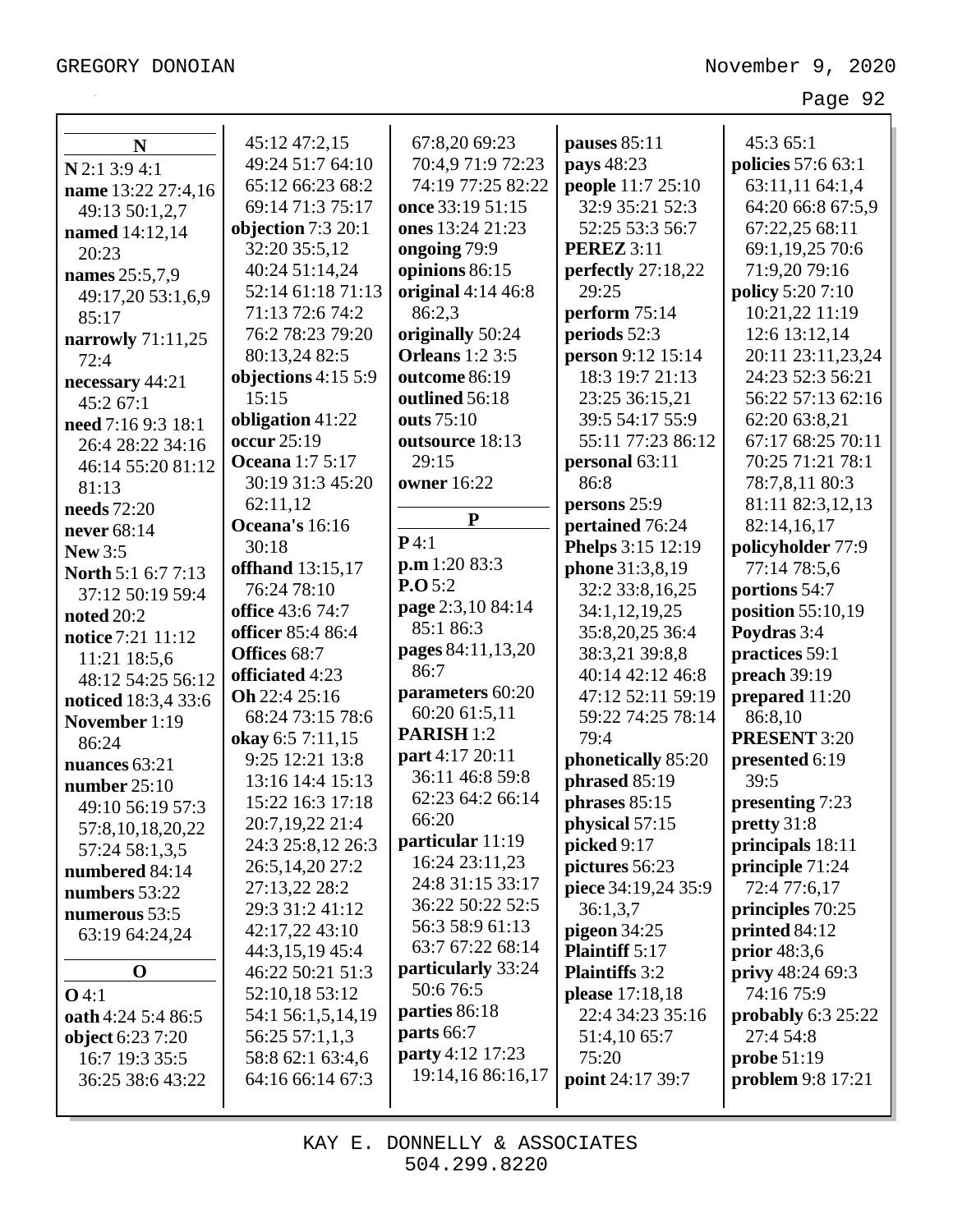| 17:22 18:12,16            | 38:6,16 39:23,25                    | 60:25 61:1               | 37:18,20 43:12            | 44:14,21 46:5,15                         |
|---------------------------|-------------------------------------|--------------------------|---------------------------|------------------------------------------|
| 19:16,18 22:20            | 40:6 45:6,12 47:2                   | <b>Record</b> 17:25 19:4 | 52:21 59:21 86:7          | 47:12,20,24 48:2                         |
| 23:4 56:8 76:16           | 47:16 49:24 51:7                    | 54:18 85:8               | <b>Reporter 3:23 4:22</b> | 48:6,13 58:16                            |
| Procedure 4:8,20          | 51:9 54:14,15                       | refer 7:9 50:3           | 85:3,22 86:4,22           | 62:25 67:1 81:13                         |
| 5:23 84:4,6 85:5,6        | 58:21 64:10 65:7                    | 72:21 74:7 77:4          | <b>Reporter's 2:10</b>    | reviewed 34:13,14                        |
| 86:14                     | 65:12 66:23 67:7                    | reference 85:18          | 85:1,13                   | 43:2 48:3,9 58:16                        |
| proceeding 85:7,10        | 68:2 71:3 73:4                      | referred 74:25           | reporting 33:22           | 63:12 74:19 76:19                        |
| 85:14                     | 74:3 75:17 80:14                    | referring 59:11          | 52:11 86:8,16             | 81:15                                    |
| process $19:22$           | 82:6,9                              | 77:2                     | reports $51:3,5$          | reviewing $44:17,20$                     |
| 23:12,23 43:4,9           | questioning 69:15                   | reformulate 38:16        | represent 21:22           | 44:24 45:9,18                            |
| 56:20 57:2                | questionnaire                       | refresh 30:7             | representative 1:18       | 46:24                                    |
| processed 34:15           | 48:20,22 58:12                      | regard 31:11 32:17       | 4:6 8:11,19,22 9:3        | Rico 3:6 14:19,22                        |
| produce 56:7              | 75:10,15,25                         | 34:20 59:23 78:19        | 9:17 11:7,9 12:1,7        | 17:12, 12, 12, 12, 17                    |
| produced 7:21 11:1        | questions 4:16                      | regarding $31:14,18$     | 12:9,13 14:10             | 17:17,17,17 22:4                         |
| 11:10 55:3,5,8            | 19:17,21 34:17                      | 38:3 81:7                | 15:6 16:5,11,16           | right 4:11 5:14 6:2                      |
| 56:4,16                   | 54:25 56:8 82:20                    | regards 24:16 70:5       | 18:9 19:8 20:25           | 8:6,18,21 10:3                           |
| producing $8:14$          | quick 53:14                         | regular 43:3             | 55:9,14                   | 13:11 15:18 17:20                        |
| 53:22 54:16,18            | quite 10:17 18:7                    | regularly 31:23          | representatives           | 21:10 22:14 24:4                         |
| prohibited 86:15          | quote 9:10,12,13                    | 33:20                    | 30:1                      | 24:12 27:23 29:16                        |
| prohibition 86:13         |                                     | regulators 68:25         | represented 30:3          | 29:18 30:4,19                            |
| pronounced 6:2            | $\mathbf R$                         | 69:2,3                   | representing 3:2,14       | 43:17 49:12,21,22                        |
| pronouncing 5:25          | <b>R</b> 86:1                       | related 11:18 23:11      | 7:12,13                   | 53:8 55:15 64:18                         |
| pronunciation             | <b>R.S</b> 86:6                     | 86:18                    | requested 54:16           | 68:21 69:21 71:7                         |
| 15:25                     | rating $57:23$                      | relates 63:23            | required $86:3,11$        | <b>Rights</b> 58:13 75:11                |
| proper 73:14 75:12        | reached 67:16                       | relationship 86:16       | requirements 60:7         | Risk 5:1 6:7 7:13                        |
| 76:8 85:13                | read 4:11 37:23,24                  | 86:17                    | 60:8,9                    | 37:12 50:20 59:4                         |
|                           |                                     |                          |                           |                                          |
|                           | 61:5 63:11 65:9                     |                          |                           |                                          |
| properly $33:22,23$       | 67:10,1872:16                       | relationships 86:14      | requires 41:8             | <b>RODERICK 3:6</b>                      |
| property 50:19            | 82:14,16,17 84:2                    | remember 25:6,8          | <b>Reservation 58:12</b>  | Rouge $3:16$                             |
| 56:20 63:5                | 84:3                                | 26:6,15,20 27:2          | 75:11                     | round 10:15,15                           |
| proposed 23:7             | reading $61:11$                     | 27:15 28:3 30:5,6        | reserve 24:3              | <b>Rule 84:3 85:4</b>                    |
| protocol 59:9,10,10       | 63:25 64:2,4,6                      | 30:9 31:16 39:9          | reserved 4:16             | rules 84:4 85:5                          |
| protocols 59:25           | 65:4 66:15 82:13                    | 39:13 43:17 50:4         | reserves 4:11             | 86:11,14                                 |
| provided 46:10            | really 49:21 68:11                  | 50:6,24 53:6             | reserving 5:9             | S                                        |
| 48:20                     | reasonable 72:18                    | 59:24 68:4,4,12          | resolve 77:7,12           | $S$ 4:1                                  |
| <b>pull 8:21</b>          |                                     | 68:17 70:19,19           | respect 23:22 32:23       |                                          |
| <b>pursuant</b> 5:21 84:3 | reasonably 72:17<br>reasons $84:10$ | 76:24 78:25 79:3         | <b>respond</b> 7:23 11:11 | <b>SARS</b> 70:18,19,20<br>save 4:15 5:9 |
| put 19:4,7 41:10          | recall 24:19 27:21                  | 79:4                     | responded 48:22           |                                          |
| 42:1 56:14                |                                     | repeat $35:16$           | 59:19,20                  | saying 21:6 81:12                        |
| O                         | 31:2,10 50:25<br>52:11              | rephrase $51:4,9$        | response $8:19:20$        | says 8:22 69:18,18                       |
|                           |                                     | 65:7 66:19 67:23         | 76:17                     | <b>SCLA</b> 62:23 64:23                  |
| quality 58:6,7,17         | received 36:8 84:18                 | 76:12                    | responsible 4:12          | screen 22:5 56:14                        |
| 58:20,21,23,24            | recess 20:5 53:17<br>81:24          | report 37:13,15          | 10:22                     | seal 84:14 86:3                          |
| question $6:237:20$       |                                     | 43:14 50:1,14,15         | restaurant 30:25          | sealing $4:9$                            |
| 15:2,8 35:6,16            | reciprocal 15:20<br>recommended     | 51:21 52:4               | retain $4:13$             | second 56:24 81:22                       |
| 36:19,25 37:23,24         |                                     | reported 3:22            | review 31:22 36:9         | <b>SECTION</b> 1:5                       |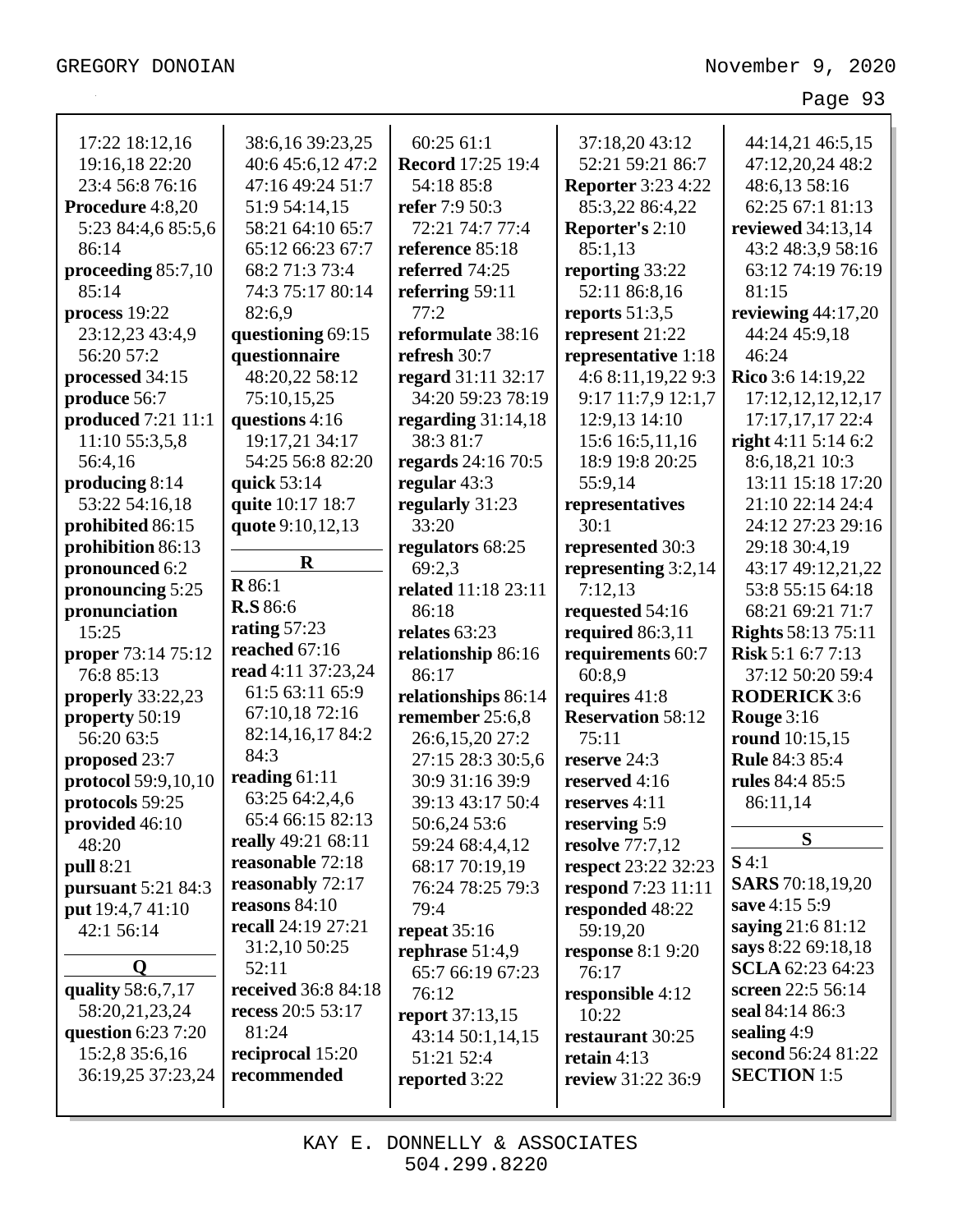| security 84:15      | 74:7,21 76:6,21      | spoken 24:13,15        | 71:5 74:5 76:13            | 12:23 19:14 22:11       |
|---------------------|----------------------|------------------------|----------------------------|-------------------------|
| see 11:17 53:12     | 77:5,16 78:2 79:3    | spontaneous 85:10      | 76:13 83:2                 | 22:16 32:21 51:15       |
| 56:24 66:5          | 79:23 80:2,5         | <b>Springs</b> 5:3 6:8 | swear $46:3$               | 51:18 53:15 54:21       |
| seminars 64:25      | 81:13 82:13,15,18    | <b>SR</b> 3:18         | sworn 5:4 86:6             | 56:25 66:3,4 68:7       |
| sending 75:15,24    | 82:21                | state 1:3 3:24 4:23    | T                          | third-party $6:11,15$   |
| sent 58:11,12 75:10 | sitting 13:18 16:4   | 70:10 85:3,7,23        |                            | 6:21 11:24,24           |
| 75:11,12            | 24:19 29:4 50:12     | 86:4,23                | $T$ 4:1,1 86:1,1           | 12:24 13:1,4            |
| sentence 59:3       | 52:10 61:7 68:19     | stated 29:8            | take 20:4 22:4             | 17:23 18:5,6,7,11       |
| separate 23:18      | 79:2,5 81:9          | statement 18:1,2       | 47:12 53:14 56:25          | 18:23 19:11 21:4        |
| service 4:12 68:7   | smoothly 45:1        | states 68:23 69:5,6    | taken 1:18 4:7             | 23:18 33:8              |
| services $5:26:8$   | somebody 7:16        | 69:7                   | 44:23,25 48:16             | thought 16:24           |
| 7:14 37:12 50:20    | 41:10                | statute 86:11          | 64:22,23 85:7              | 85:12                   |
| 86:13               | sorry 7:5 12:8 13:3  | stenotype 86:7         | 86:5                       | three 47:15             |
| set 46:14 86:6      | 15:24 28:12 29:1     | stipulate $19:15,20$   | talk $9:4$                 | time 4:17 48:9          |
| shell 10:15         | 34:21 52:23 54:5     | 22:17 23:9             | <b>talked</b> 35:20        | 49:17 53:15 64:18       |
| shorten 53:20       | 56:23 59:6 60:4      | stipulated 4:3         | talking $23:361:20$        | 66:1 76:14              |
| shown $65:18$       | 64:12 70:22 73:10    | 32:21                  | 78:15                      | timely $59:18$          |
| sign 4:11           | 73:19 77:10 80:7     | stipulation 23:8       | talkovers 85:12            | times 66:25             |
| signature 84:24     | sort 10:14           | <b>Street</b> 3:4,9,16 | tampered $84:14,15$        | title 28:5              |
| 86:2                | sought $4:18$        | strike 31:12 44:9      | tell 15:4 26:8 30:4        | today 6:19 13:18        |
| significance 80:11  | sound 40:2           | 66:19 79:6 80:8        | 44:7 48:1 52:6             | 16:4 24:19 29:4         |
| 80:21 81:4,7,18     | speak 7:18,22 8:11   | strip $84:15$          | 55:10 58:9,11              | 50:12 52:10 79:2        |
| significant $81:10$ | 8:15 9:12,18         | studies 67:8           | 62:19 63:6,6               | 79:5 81:9               |
| similar $77:17$     | 10:10 11:20 15:4     | studying 66:9          | 81:10                      | told 30:7,8 58:10       |
| simply $11:6,6$     | 15:15 16:9,24        | stuff 18:14            | telling $54:22$            | 66:3 73:7               |
| single 9:12 39:8    | 17:1 18:17 23:10     | subjects 56:17         | tendered 69:16             | topics 9:4              |
| 47:11               | 23:25 32:9,12,16     | submit 69:25           | term 68:21                 | total 55:23 56:2        |
| $\sin 13:20$ 14:2   | 32:22 36:12,13,15    | subscribed 10:21       | test 27:17,20 50:13        | totality 31:17 44:16    |
| 20:10 21:3 24:6     | 42:1 54:23 55:22     | 12:5                   | <b>testified</b> 5:4 71:18 | 44:19                   |
| 25:6,11,22 26:1     | 56:17                | subscribing $5:19$     | 81:14                      | <b>TPA</b> 11:23        |
| 26:16 32:14 35:2    | speaking $6:257:7$   | 23:10                  | testify 54:9 69:16         | trained $62:16$         |
| 36:18 37:20 39:3    | 8:23 14:8 18:17      | subsequently 58:14     | 86:6                       | training $62:19$ $63:7$ |
| 43:15 44:18,22      | 18:18,23 22:18       | suit 20:23 24:25       | testimony 6:20             | 63:19 65:2,2,8          |
| 45:6,8 46:5,20      | 23:19 32:13          | 25:25 26:2,4,9,9       | 9:19 84:3,8,13             | 66:7,14,20 67:3         |
| 47:6,20 48:25       | speaks $14:20$       | 31:7 43:4,9 59:15      | 86:4,7                     | 67:21,24 68:13          |
| 49:3,6 55:17        | specific 60:7,8,9,18 | <b>Suite</b> 3:4,16    | text 34:25                 | 69:19                   |
| 56:11,13 57:9,21    | 79:16 81:3 82:17     | supervision 86:9       | <b>Thank</b> 41:1,6 46:2   | transcribed 86:8        |
| 57:25 58:7 59:12    | specifically $24:20$ | supposed $8:19$        | 82:20                      | transcript 84:13,17     |
| 59:24 60:2 61:6,8   | 25:17 30:17 31:3     | sure 12:10 25:6        | <b>Thanks</b> 14:16        | 85:16 86:2,9,10         |
| 62:3,18,22 63:3     | 31:11 34:5,9,11      | 31:23 33:21 34:13      | thereof 4:17               | 86:10                   |
| 64:3,18 65:5        | 58:8 64:19           | 34:14 39:3 46:11       | thing $22:1731:10$         | transcription 84:8      |
| 66:13 67:1 68:12    | specifics 30:6 34:16 | 46:13,16 51:18         | 33:25 35:9 47:11           | 85:14                   |
| 68:16 69:22 70:3    | spelled $85:19$      | 54:3 57:11 58:16       | things 55:10 64:17         | trial $5:10$            |
| 70:12,16 71:23      | spoke 14:19 29:5,6   | 58:19,22 59:13,17      | 66:4                       | true 41:14 84:7         |
| 72:2,22,25 73:2     | 29:19                | 59:18 68:9 70:7        | think 9:18 11:16           | 86:9                    |
|                     |                      |                        |                            |                         |